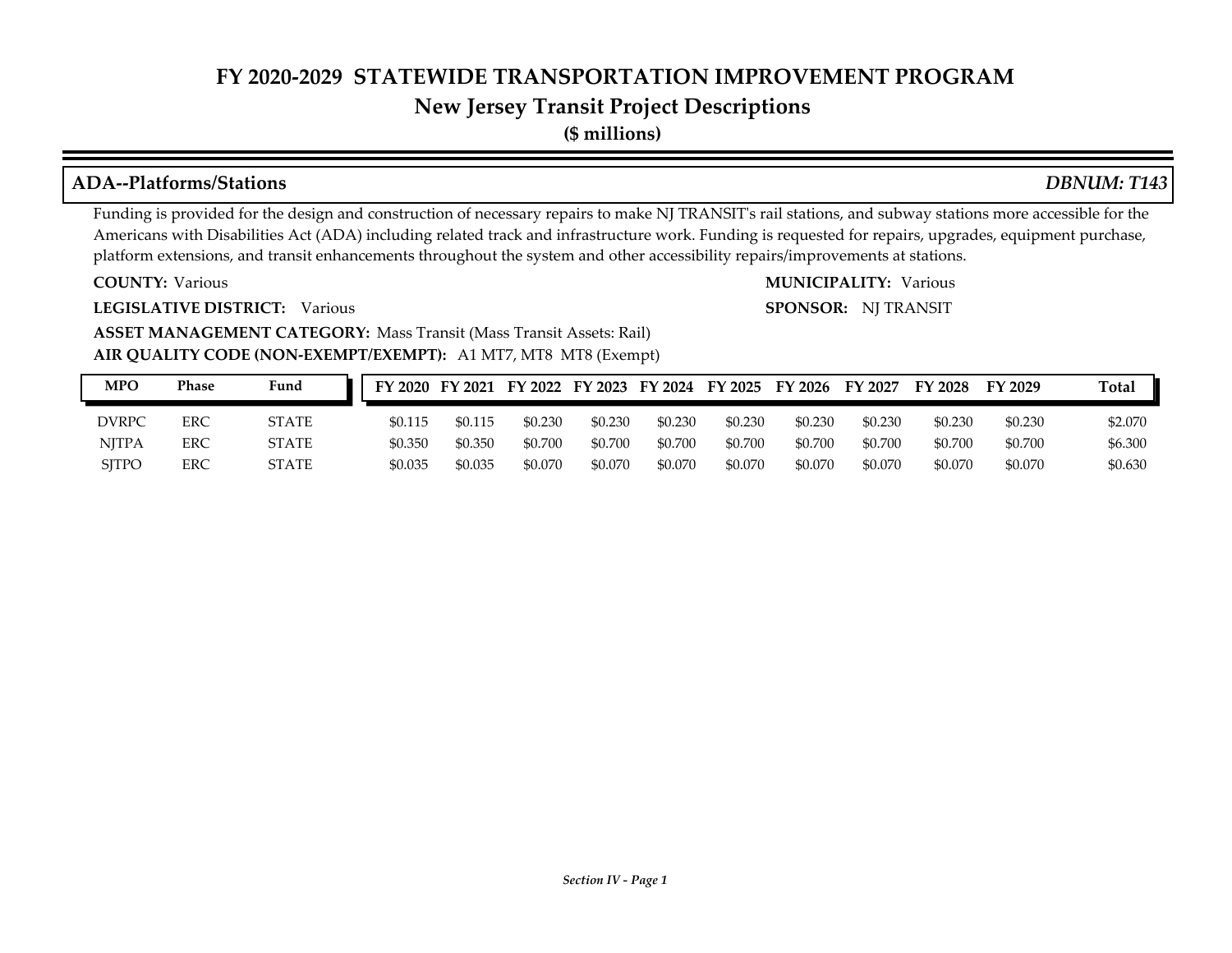### **New Jersey Transit Project Descriptions**

**(\$ millions)**

#### **Bridge and Tunnel Rehabilitation** *DBNUM: T05*

This program provides funds for the design, repair, rehabilitation, replacement, painting, inspection of tunnels/bridges, and other work such as movable bridge program, drawbridge power program, and culvert/bridge/tunnel right of way improvements necessary to maintain a state of good repair.

**COUNTY:**

**LEGISLATIVE DISTRICT:** Various

**ASSET MANAGEMENT CATEGORY:** Mass Transit (Bridge Assets: NJ TRANSIT Bridges)

**AIR QUALITY CODE (NON-EXEMPT/EXEMPT):** S19 S19 S19 (Exempt)

| MPO          | Phase | Fund         |          |          |          |          |          |          | FY 2020 FY 2021 FY 2022 FY 2023 FY 2024 FY 2025 FY 2026 FY 2027 |          | FY 2028  | FY 2029  | <b>Total</b> |
|--------------|-------|--------------|----------|----------|----------|----------|----------|----------|-----------------------------------------------------------------|----------|----------|----------|--------------|
| DVRPC        | ERC   | <b>STATE</b> | \$0.975  | \$1,341  | \$1.253  | \$1.619  | \$1.619  | \$1.619  | \$1.619                                                         | \$1.619  | \$1.619  | \$1.619  | \$14.903     |
| <b>NITPA</b> | ERC   | <b>STATE</b> | \$56.756 | \$79.430 | \$21.984 | \$25.668 | \$25.668 | \$25,668 | \$25.668                                                        | \$25.668 | \$25.668 | \$25.668 | \$337.848    |
| <b>SITPO</b> | ERC   | STATE        | \$0.206  | \$0.284  | \$0.265  | \$0.343  | \$0.343  | \$0.343  | \$0.343                                                         | \$0.343  | \$0.343  | \$0.343  | \$3.153      |

#### Various Various **MUNICIPALITY:**

**SPONSOR:** NJ TRANSIT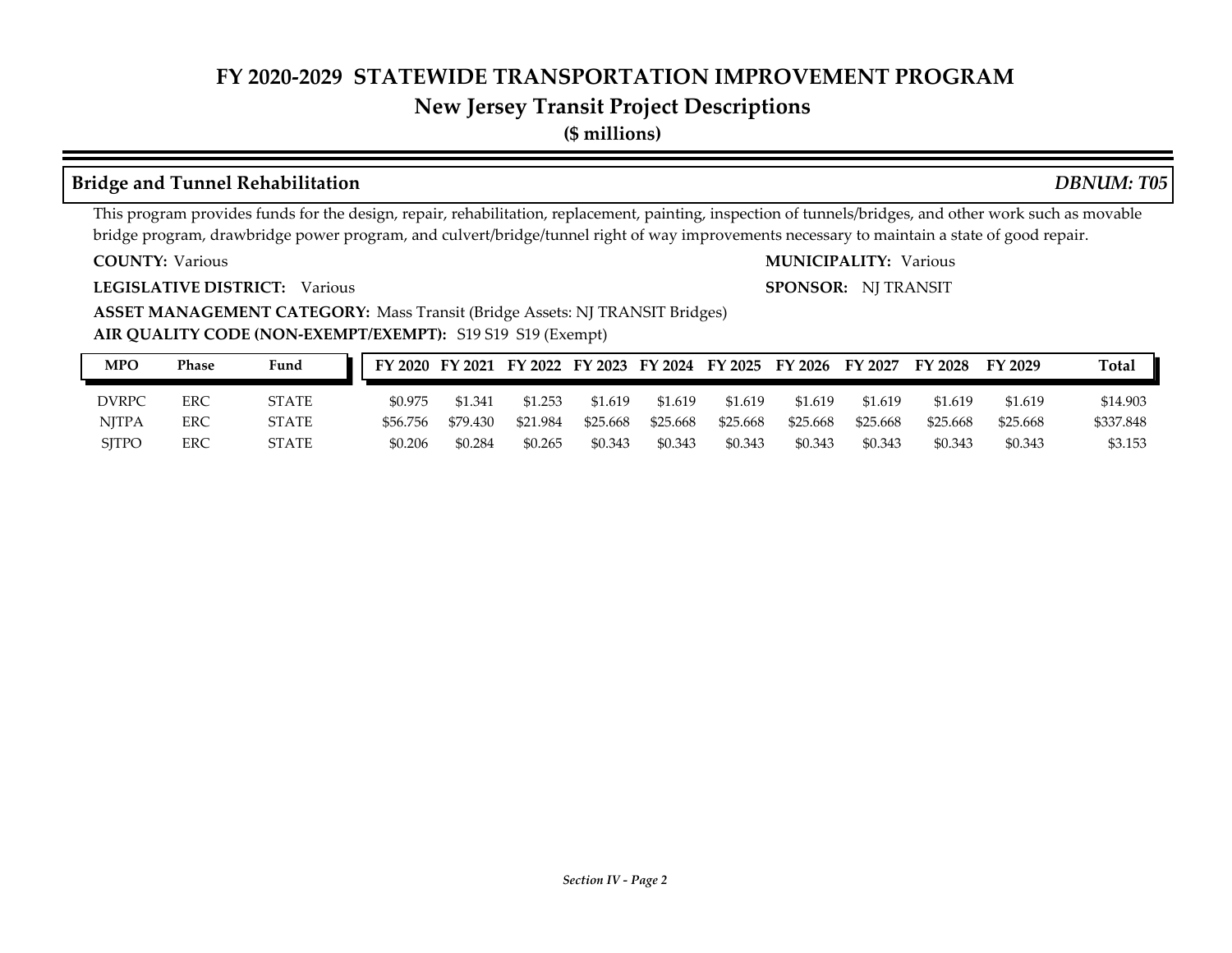## **New Jersey Transit Project Descriptions**

**(\$ millions)**

#### **Bus Acquisition Program** *DBNUM: T111*

#### This program provides funds for replacement of transit, commuter, access link, and suburban buses for NJ TRANSIT as they reach the end of their useful life as well as the purchase of additional buses to meet service demands. Federal lease payments are provided for 1371 Cruiser buses. Pay-as-you-go funding is provided for over 2300 buses replacements over the next 10-years including but not limited to cruiser buses, NABI buses, and articulated buses. Toll Credit will be used as the non-federal match. An explanation of toll credit can be found in the Introduction Section of the STIP.

**COUNTY:**

**LEGISLATIVE DISTRICT:** Various

Various Various **MUNICIPALITY: SPONSOR:** NJ TRANSIT

**ASSET MANAGEMENT CATEGORY: Mass Transit (Mass Transit Assets: Bus)** 

#### **AIR QUALITY CODE (NON-EXEMPT/EXEMPT):** M10 MT10 MT10 (Exempt)

|                                |       |              |              |          |                                         |           | $\mathbf{r}$ | UNOBLIGATED PRIOR YEAR FUNDING |           |           |                |           |              |
|--------------------------------|-------|--------------|--------------|----------|-----------------------------------------|-----------|--------------|--------------------------------|-----------|-----------|----------------|-----------|--------------|
| <i>Description</i>             |       |              | <b>MPO</b>   |          | Fund                                    |           | 2014         | 2015                           | 2016      | 2017      | 2018           | 2019      | <b>Total</b> |
| <b>Bus Acquisition Program</b> |       |              |              |          |                                         |           |              |                                |           |           |                |           |              |
|                                |       |              | <b>DVRPC</b> |          | 5339                                    |           |              |                                |           |           |                | \$2.000   | \$2.000      |
|                                |       |              | <b>DVRPC</b> |          | <b>SECT 5339</b>                        |           |              |                                | \$0.363   | \$1.273   |                |           | \$1.636      |
|                                |       |              | <b>NITPA</b> |          | 5339                                    |           |              |                                |           |           |                | \$35.115  | \$35.115     |
|                                |       |              | <b>SITPO</b> |          | <b>SECT 5339</b>                        |           |              |                                |           | \$2.152   |                |           | \$2.152      |
| <b>MPO</b>                     | Phase | Fund         |              |          | FY 2020 FY 2021 FY 2022 FY 2023 FY 2024 |           |              | FY 2025                        | FY 2026   | FY 2027   | <b>FY 2028</b> | FY 2029   | Total        |
| <b>DVRPC</b>                   | CAP   | <b>STATE</b> | \$27,773     | \$24.563 | \$24.581                                | \$47.022  | \$36.110     | \$36.110                       | \$36.110  | \$36.110  | \$36.110       | \$36.110  | \$340.599    |
| <b>NJTPA</b>                   | CAP   | <b>STATE</b> | \$84.528     | \$84.756 | \$119.286                               | \$143.110 | \$109.900    | \$109.900                      | \$109.900 | \$109.900 | \$109.900      | \$109.900 | \$1,091.079  |
| <b>SITPO</b>                   | CAP   | <b>STATE</b> | \$8.453      | \$7.476  | \$7.481                                 | \$14.311  | \$10.990     | \$10.990                       | \$10.990  | \$10.990  | \$10.990       | \$10.990  | \$103.661    |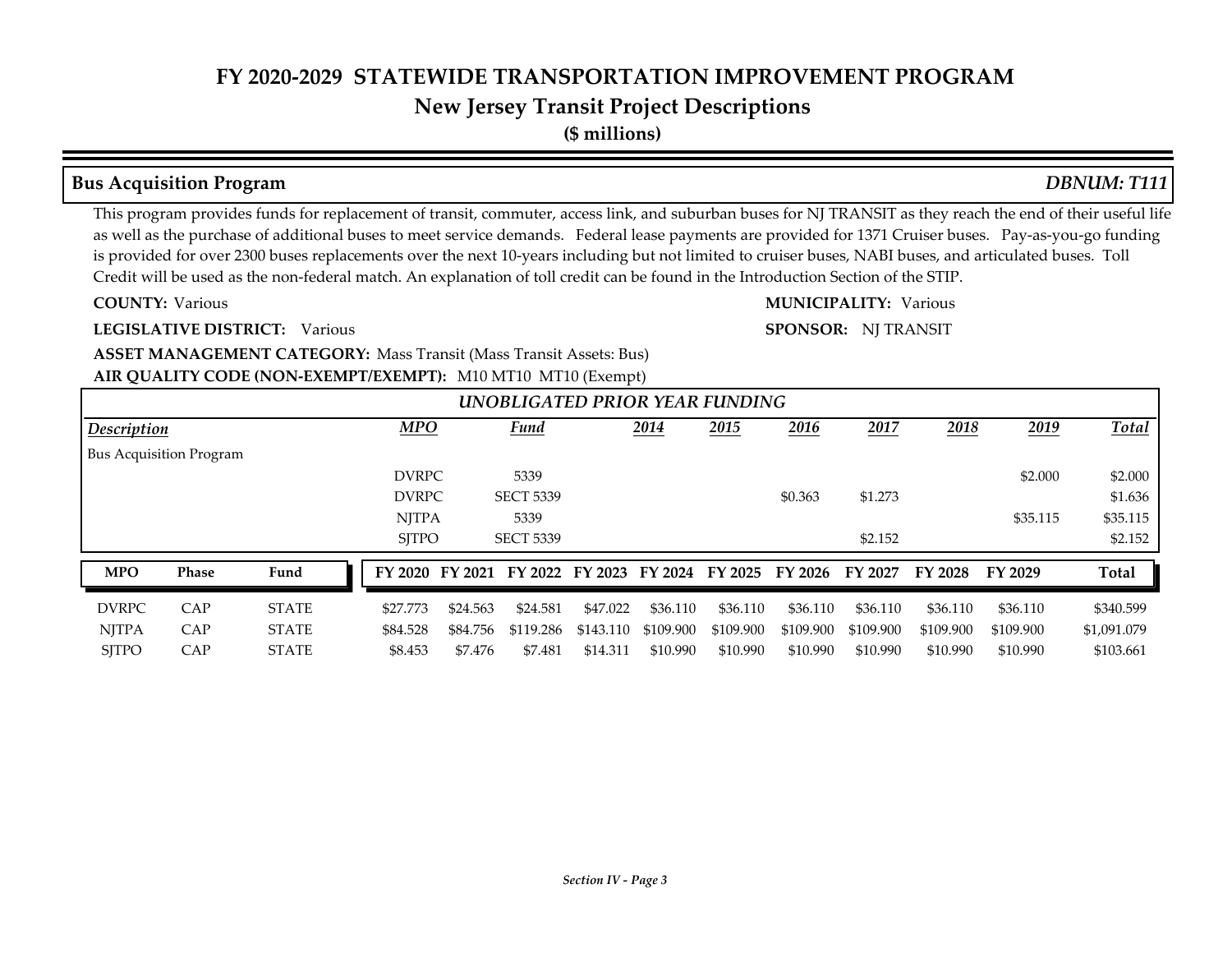## **New Jersey Transit Project Descriptions**

**(\$ millions)**

### **Bus Passenger Facilities/Park and Ride** *DBNUM: T06*

This program provides funds for the bus park and ride program, improvements to bus passenger facilities and the purchase and installation of bus stop signs and shelters systemwide. This program also involves the construction of an improved vehicular ground transportation facility at Frank R. Lautenberg (FRL) Station in Secaucus, NJ. Pedestrian connections to the rail terminal and signage improvements within and outside of the station are also included as part of this project including but not limited to acquisition of properties and any items or services needed to support the acquisition.

**COUNTY:**

**LEGISLATIVE DISTRICT:** Various

Various Various **MUNICIPALITY: SPONSOR:** NJ TRANSIT

#### **AIR QUALITY CODE (NON-EXEMPT/EXEMPT):** M7 MT7 MT8 (Exempt) **ASSET MANAGEMENT CATEGORY: Mass Transit (Mass Transit Assets: Bus)**

| MPO          | Phase | Fund         |         |         |         |         |         |         | FY 2020 FY 2021 FY 2022 FY 2023 FY 2024 FY 2025 FY 2026 FY 2027 |         | FY 2028 | FY 2029 | Total   |
|--------------|-------|--------------|---------|---------|---------|---------|---------|---------|-----------------------------------------------------------------|---------|---------|---------|---------|
| <b>DVRPC</b> | ERC   | <b>STATE</b> | \$0.184 | \$0.184 | \$0.184 | \$0.184 | \$0.184 | \$0.184 | \$0.184                                                         | \$0.184 | \$0.184 | \$0.184 | \$1.840 |
| NITPA        | ERC   | <b>STATE</b> | \$0.560 | \$0.560 | \$0.560 | \$0.560 | \$0.560 | \$0.560 | \$0.560                                                         | \$0.560 | \$0.560 | \$0.560 | \$5.600 |
| <b>SITPO</b> | ERC   | <b>STATE</b> | \$0.056 | \$0.056 | \$0.056 | \$0.056 | \$0.056 | \$0.056 | \$0.056                                                         | \$0.056 | \$0.056 | \$0.056 | \$0.560 |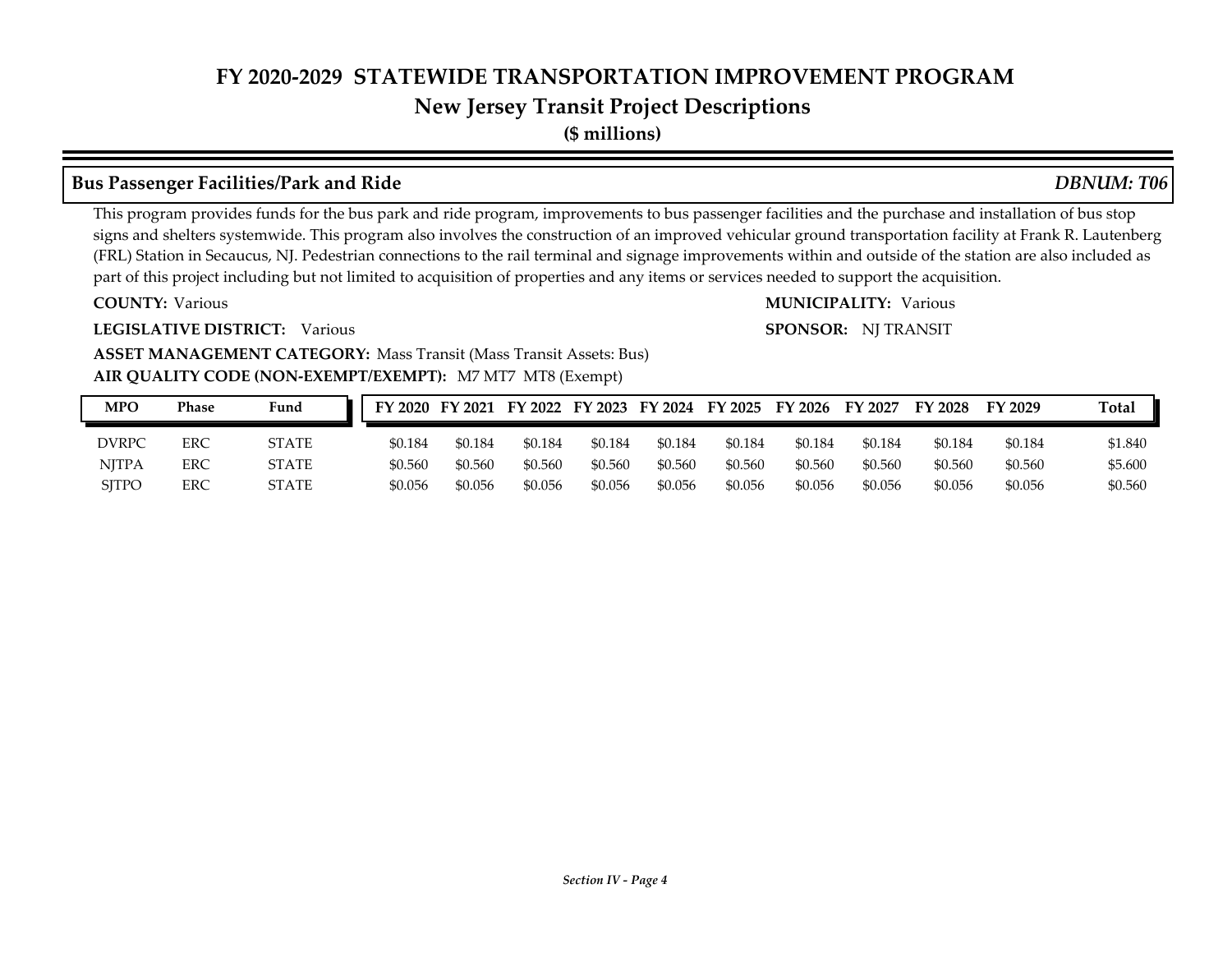## **New Jersey Transit Project Descriptions**

**(\$ millions)**

### **Bus Support Facilities and Equipment** *DBNUM: T08*

This program provides funds to maintain NJ TRANSIT's bus fleet including but not limited to, bus tires, engines and transmissions and other parts, support vehicles\equipment (for bus operations), maintenance equipment, and bus mid-life overhaul needs. Also included is midlife rehabilitation of bus facilities, other capital improvements to various support facilities and bus mid-life overhauls including but not limited to acquisition of properties and any items or services needed to support the acquisition. This program also involves the replacement of two CNG Compressor filling stations at Howell Garage.

**COUNTY:**

**LEGISLATIVE DISTRICT:** Various

Various Various **MUNICIPALITY:**

**SPONSOR:** NJ TRANSIT

#### **AIR QUALITY CODE (NON-EXEMPT/EXEMPT):** M2 MT3 MT8 (Exempt) **ASSET MANAGEMENT CATEGORY: Mass Transit (Mass Transit Assets: Bus)**

|              |            |                                      |                |              |          |                  |          |          | <b>UNOBLIGATED PRIOR YEAR FUNDING</b> |          |          |          |          |           |
|--------------|------------|--------------------------------------|----------------|--------------|----------|------------------|----------|----------|---------------------------------------|----------|----------|----------|----------|-----------|
| Description  |            |                                      |                | <b>MPO</b>   |          | <b>Fund</b>      |          | 2014     | 2015                                  | 2016     | 2017     | 2018     | 2019     | Total     |
|              |            | Bus Support Facilities and Equipment |                |              |          |                  |          |          |                                       |          |          |          |          |           |
|              |            |                                      |                | <b>DVRPC</b> |          | <b>SECT 5307</b> |          |          |                                       |          |          |          | \$1.000  | \$1.000   |
|              |            |                                      |                | <b>DVRPC</b> |          | <b>SECT 5337</b> |          |          |                                       |          |          |          | \$7.000  | \$7.000   |
|              |            |                                      |                | <b>NJTPA</b> |          | <b>SECT 5307</b> |          |          |                                       |          |          |          | \$2,000  | \$2.000   |
|              |            |                                      |                | <b>NJTPA</b> |          | <b>SECT 5337</b> |          |          |                                       |          |          |          | \$20,000 | \$20.000  |
|              |            |                                      |                | <b>NJTPA</b> |          | <b>SECT 5339</b> |          |          |                                       |          |          |          | \$9.600  | \$9.600   |
|              |            |                                      |                | <b>NJTPA</b> |          | SECT 5339/5307   |          |          |                                       |          |          |          | \$3.055  | \$3.055   |
|              |            |                                      |                | <b>SJTPO</b> |          | <b>SECT 5337</b> |          |          |                                       |          | \$2.000  |          |          | \$2.000   |
| <b>MPO</b>   | Phase      | Fund                                 | <b>FY 2020</b> |              | FY 2021  | FY 2022          | FY 2023  | FY 2024  | FY 2025                               | FY 2026  | FY 2027  | FY 2028  | FY 2029  | Total     |
| <b>DVRPC</b> | <b>ERC</b> | <b>SECT 5339</b>                     |                |              |          |                  | \$2.905  | \$2.905  | \$2.905                               | \$2.905  | \$2.905  | \$2.905  | \$2.905  | \$20.333  |
| <b>DVRPC</b> | ERC        | <b>STATE</b>                         | \$1.134        |              | \$1.134  | \$1.134          | \$4.584  | \$4.584  | \$4.584                               | \$4.584  | \$4.584  | \$4.584  | \$4.584  | \$35.489  |
| <b>NJTPA</b> | ERC        | <b>SECT 5339</b>                     | \$12.540       |              | \$15.700 |                  | \$8.840  | \$8.840  | \$8.840                               | \$8.840  | \$8.840  | \$8.840  | \$8.840  | \$90.122  |
| <b>NJTPA</b> | ERC        | <b>STATE</b>                         | \$3.451        |              | \$3.451  | \$3.451          | \$13.951 | \$13.951 | \$13.951                              | \$13.951 | \$13.951 | \$13.951 | \$13.951 | \$108.010 |
| <b>SJTPO</b> | ERC        | <b>SECT 5339</b>                     |                |              |          |                  | \$0.884  | \$0.884  | \$0.884                               | \$0.884  | \$0.884  | \$0.884  | \$0.884  | \$6.188   |
| <b>SJTPO</b> | ERC        | <b>STATE</b>                         | \$0.345        |              | \$0.345  | \$0.345          | \$1.395  | \$1.395  | \$1.395                               | \$1.395  | \$1.395  | \$1.395  | \$1.395  | \$10.801  |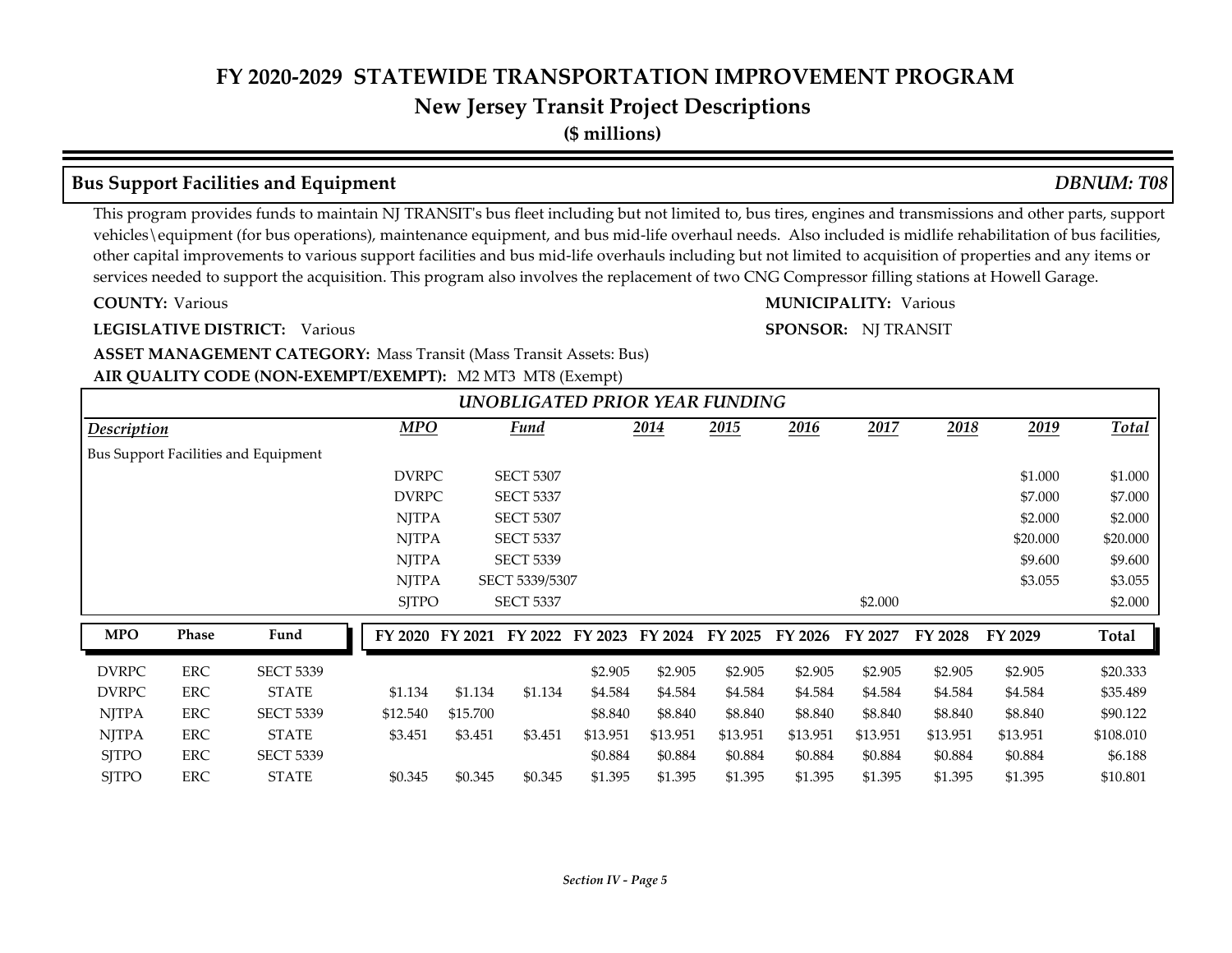#### **New Jersey Transit Project Descriptions**

**(\$ millions)**

#### **Bus Vehicle and Facility Maintenance/Capital Maintenance** *DBNUM: T09*

Funding is provided for acquisition/installation/rehabilitation of major components associated with capital equipment and facilities in accordance with Transportation Trust Fund requirements and expanded eligibility criteria.

**COUNTY:** Various Various **MUNICIPALITY:**

**LEGISLATIVE DISTRICT:** Various

**ASSET MANAGEMENT CATEGORY: Mass Transit (Mass Transit Assets: Bus)** 

**AIR QUALITY CODE (NON-EXEMPT/EXEMPT):** M3 MT10 MT8 (Exempt)

| <b>MPO</b>   | Phase | Fund         |  |  |  | FY 2020 FY 2021 FY 2022 FY 2023 FY 2024 FY 2025 FY 2026 FY 2027 | FY 2028 | FY 2029 | Total   |
|--------------|-------|--------------|--|--|--|-----------------------------------------------------------------|---------|---------|---------|
| <b>DVRPC</b> | EС    | <b>STATE</b> |  |  |  |                                                                 |         | \$0.001 | \$0.001 |
| <b>NITPA</b> | EС    | <b>STATE</b> |  |  |  |                                                                 |         | \$0.001 | \$0.001 |
| <b>SITPO</b> | EC    | <b>STATE</b> |  |  |  |                                                                 |         | \$0.001 | \$0.001 |

**SPONSOR:** NJ TRANSIT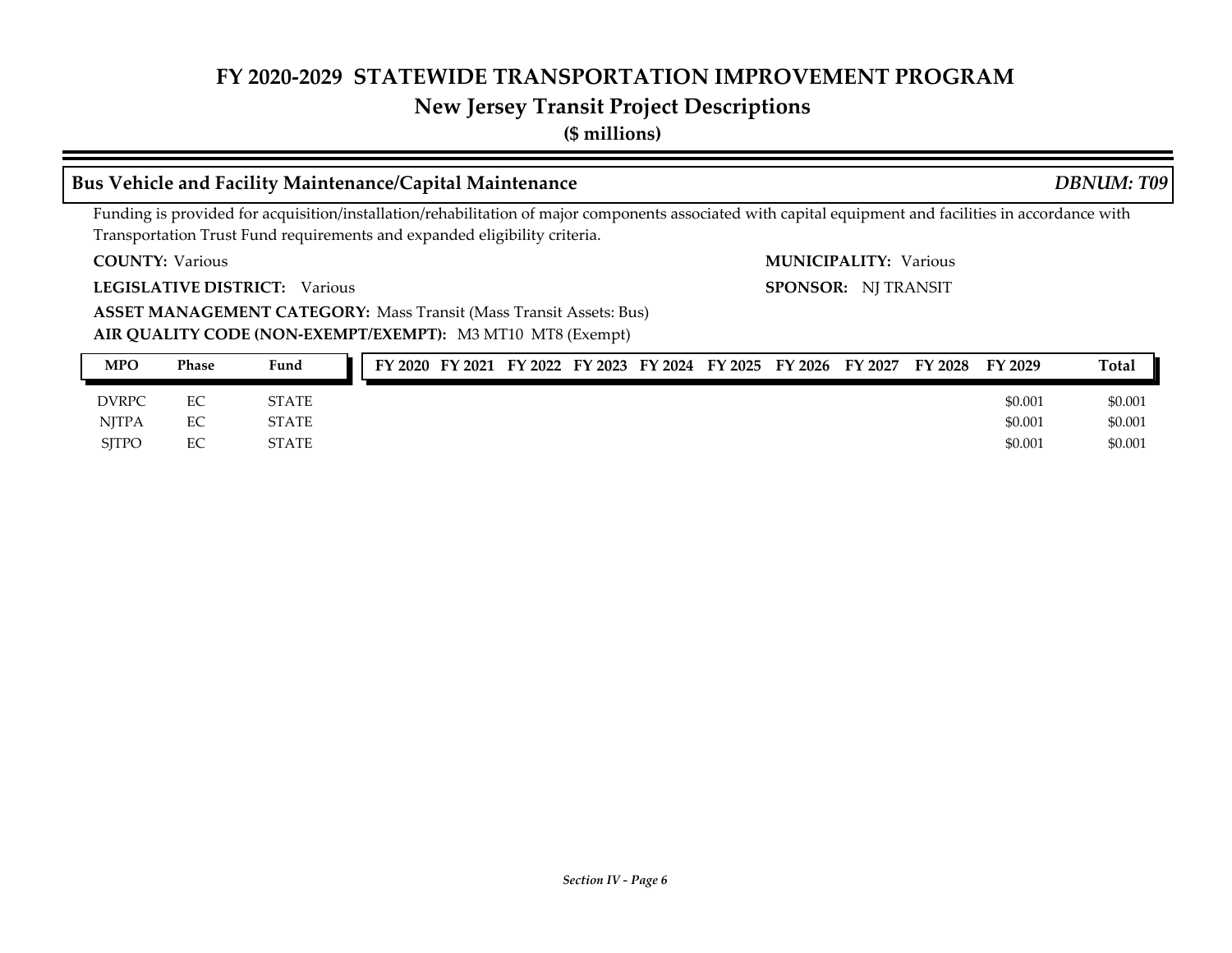# **New Jersey Transit Project Descriptions**

**(\$ millions)**

|                        |            | Camden-Glassboro Light Rail Line                                                                                                                                                                                                       |                                                                         |  |  |                              |  |                | DBNUM: T302  |
|------------------------|------------|----------------------------------------------------------------------------------------------------------------------------------------------------------------------------------------------------------------------------------------|-------------------------------------------------------------------------|--|--|------------------------------|--|----------------|--------------|
|                        |            | Funding is provided to continue the Job Access and Reverse Commute (JARC) program with non-federal funds. Moving Ahead for Progress in the 21st<br>Century (MAP-21) eliminated the requirement for dedicated Federal funding for JARC. |                                                                         |  |  |                              |  |                |              |
| <b>COUNTY: Various</b> |            |                                                                                                                                                                                                                                        |                                                                         |  |  | <b>MUNICIPALITY: Various</b> |  |                |              |
|                        |            | <b>LEGISLATIVE DISTRICT:</b> Various                                                                                                                                                                                                   |                                                                         |  |  | <b>SPONSOR: NJ TRANSIT</b>   |  |                |              |
|                        |            | <b>ASSET MANAGEMENT CATEGORY: Mass Transit (Mass Transit Assets: Light Rail)</b><br>AIR QUALITY CODE (NON-EXEMPT/EXEMPT): 2045M (Non-Exempt)                                                                                           |                                                                         |  |  |                              |  |                |              |
| <b>MPO</b>             | Phase      | Fund                                                                                                                                                                                                                                   | FY 2020 FY 2021 FY 2022 FY 2023 FY 2024 FY 2025 FY 2026 FY 2027 FY 2028 |  |  |                              |  | <b>FY 2029</b> | <b>Total</b> |
|                        |            |                                                                                                                                                                                                                                        |                                                                         |  |  |                              |  |                |              |
| <b>DVRPC</b>           | <b>ERC</b> | STATE                                                                                                                                                                                                                                  | \$2.000                                                                 |  |  |                              |  |                | \$2.000      |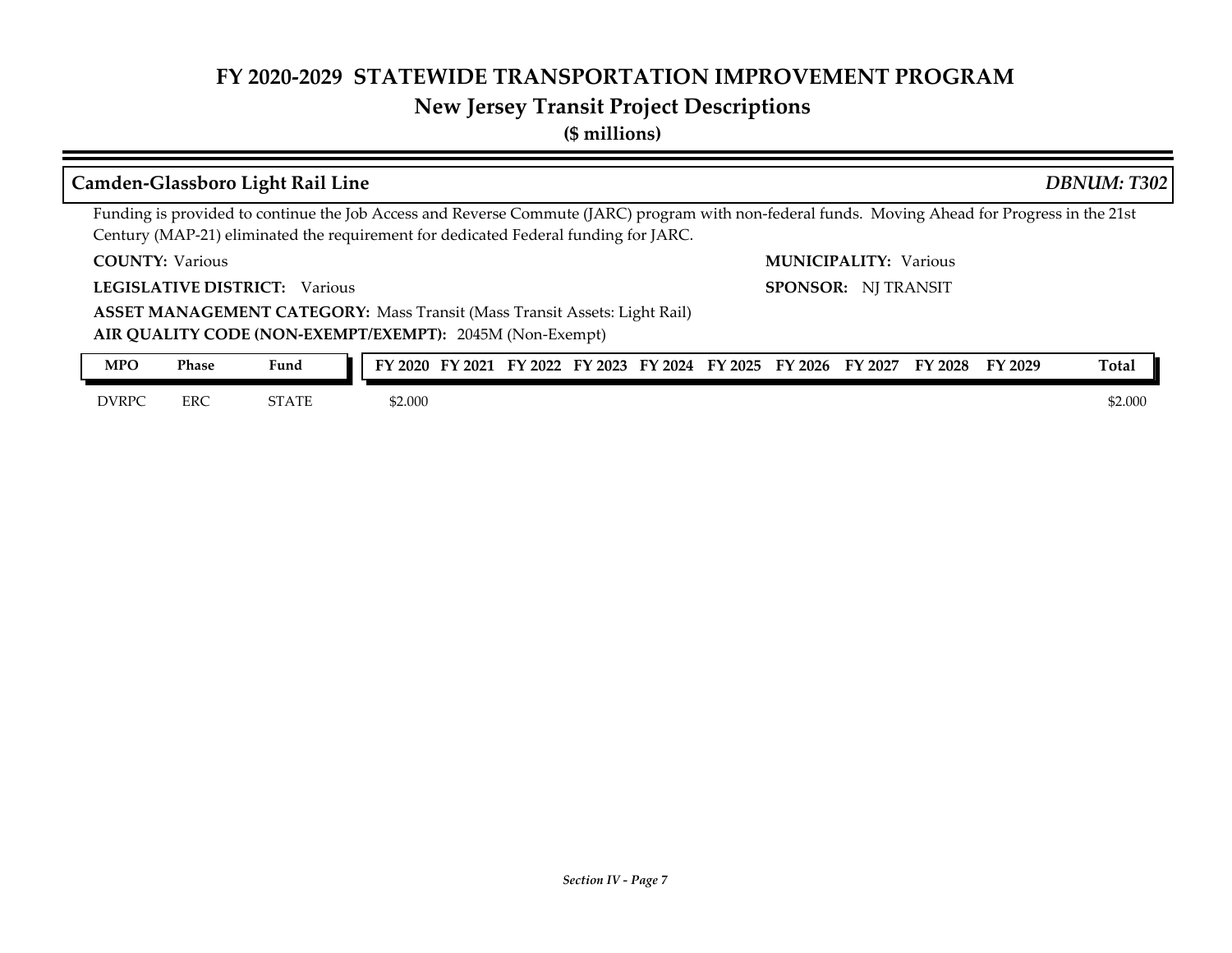# **New Jersey Transit Project Descriptions**

**(\$ millions)**

#### **Capital Program Implementation** *DBNUM: T68*

Funding is provided for capital project management activities associated with capital program/project delivery including procurement and DBE/SBE activities.

**COUNTY:**

**LEGISLATIVE DISTRICT:** Various

Various Various **MUNICIPALITY: SPONSOR:** NJ TRANSIT

**ASSET MANAGEMENT CATEGORY: Mass Transit (Mass Transit Assets: Rail)** 

**AIR QUALITY CODE (NON-EXEMPT/EXEMPT):** NRS NA O10A (Exempt)

| MPO          | Phase | Fund         |          |          |          |          |          |          | FY 2020 FY 2021 FY 2022 FY 2023 FY 2024 FY 2025 FY 2026 FY 2027 |          | FY 2028  | FY 2029  | <b>Total</b> |
|--------------|-------|--------------|----------|----------|----------|----------|----------|----------|-----------------------------------------------------------------|----------|----------|----------|--------------|
| <b>DVRPC</b> | ERC   | STATE        | \$4.938  | \$4.938  | \$4.938  | \$4.938  | \$4.938  | \$4.938  | \$4.938                                                         | \$4.938  | \$4.938  | \$4.938  | \$49.381     |
| <b>NITPA</b> | ERC   | <b>STATE</b> | \$15.029 | \$15.029 | \$15.029 | \$15.029 | \$15.029 | \$15.029 | \$15.029                                                        | \$15.029 | \$15.029 | \$15.029 | \$150.290    |
| <b>SITPO</b> | ERC   | <b>STATE</b> | \$1.503  | \$1.503  | \$1.503  | \$1.503  | \$1.503  | \$1.503  | \$1.503                                                         | \$1.503  | \$1.503  | \$1.503  | \$15.029     |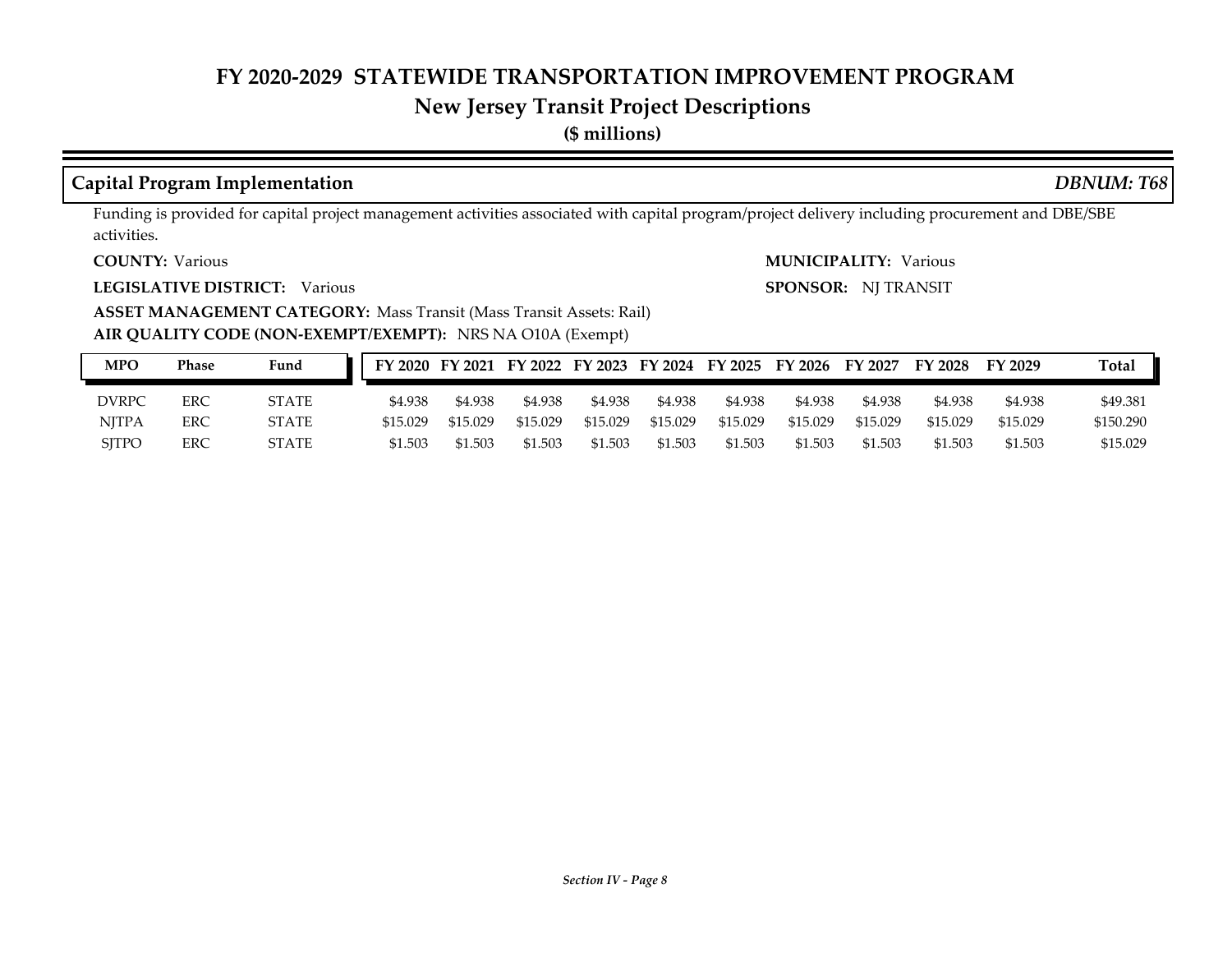**(\$ millions)**

### **COUNTY: LEGISLATIVE DISTRICT:** Various **AIR QUALITY CODE (NON-EXEMPT/EXEMPT):** M1 NA MT1 (Exempt) Various Various **MUNICIPALITY: ASSET MANAGEMENT CATEGORY:** Mass Transit (Local System Support: NJ TRANSIT Local System Support) State law provides 8.5% of the Casino Tax Fund to be appropriated for transportation services for senior and disabled persons. This element also supports capital improvements that benefit the senior and disabled populations. The law provides 85% of these funds to be made available to the counties through NJ TRANSIT for capital, operating, and administrative expenses for the provision of locally coordinated para-transit services. The amount each county receives is determined by utilizing an allocation formula based on the number of residents 60 years of age and over as reflected in the most recent U.S. Census Report. This project is funded under the provisions of Section 13 of P.L. 1995, c.108. **SPONSOR:** NJ TRANSIT **Casino Revenue Fund** *DBNUM: T515* **MPO Phase Fund FY 2020 FY 2021 FY 2022 FY 2023 FY 2024 FY 2025 FY 2026 FY 2027 FY 2028 FY 2029 Total**

| MPO          | Phase          | Fund               | FY 2020 FY 2021 FY 2022 FY 2023 FY 2024 FY 2025 FY 2026 FY 2027 FY 2028 FY 2029 |          |          |          |          |          |          |          |          |          | Total     |
|--------------|----------------|--------------------|---------------------------------------------------------------------------------|----------|----------|----------|----------|----------|----------|----------|----------|----------|-----------|
| DVRPC        | $\bigcap$ AP . | CASINO REVENUE     | \$4.257                                                                         | \$4.275  | \$4.275  | \$4.275  | \$4.275  | \$4.275  | \$4.275  | \$4.275  | \$4.275  | \$4.275  | \$42.730  |
| <b>NITPA</b> |                | CAP CASINO REVENUE | \$12.956                                                                        | \$13.010 | \$13.010 | \$13.010 | \$13.010 | \$13.010 | \$13.010 | \$13.010 | \$13.010 | \$13.010 | \$130.047 |
| <b>SITPO</b> | CAP            | CASINO REVENUE     | \$1.296                                                                         | \$1.301  | \$1.301  | \$1.301  | \$1.301  | \$1.301  | \$1.301  | \$1.301  | \$1.301  | \$1.301  | \$13.005  |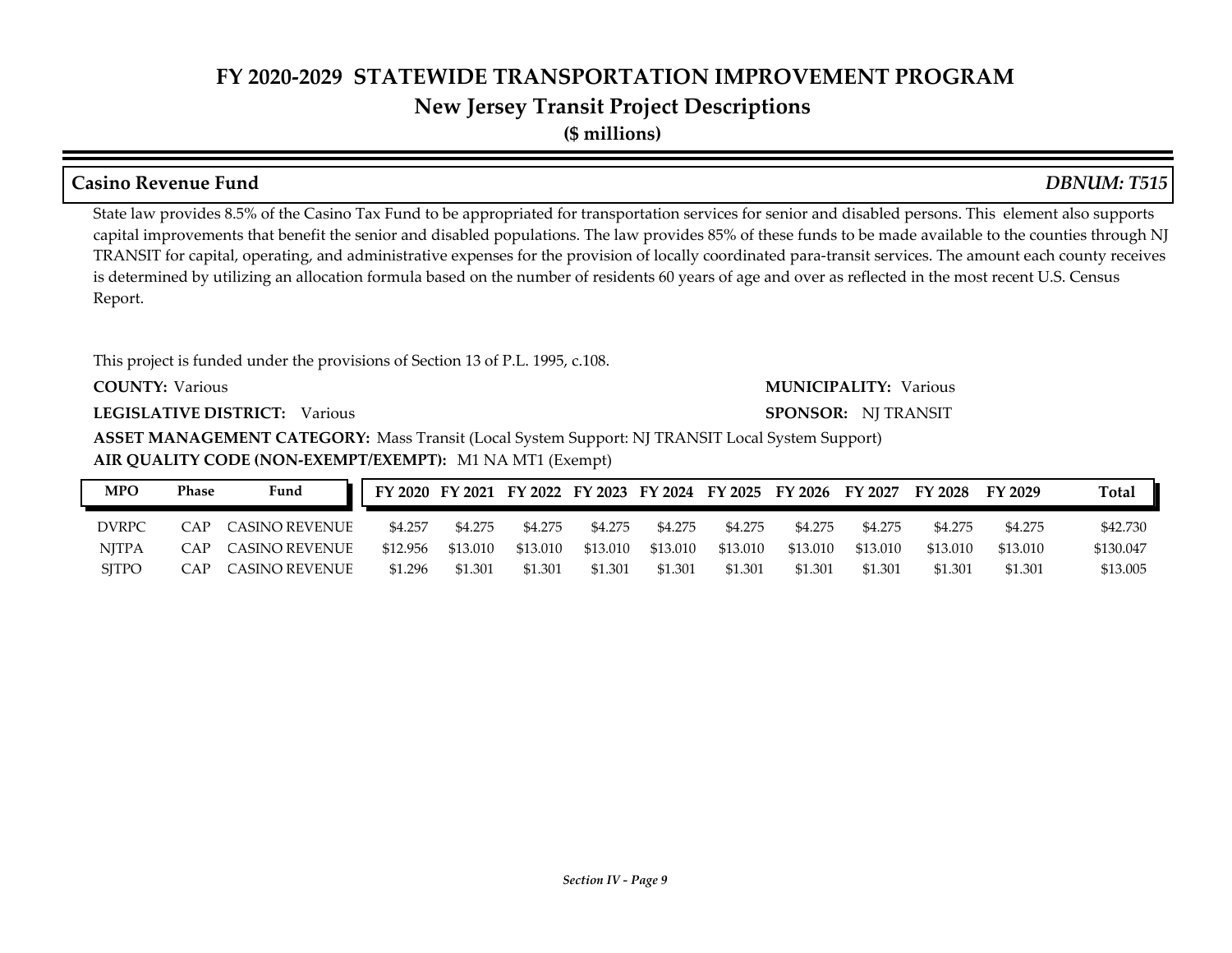# **New Jersey Transit Project Descriptions**

**(\$ millions)**

#### **Claims support** *DBNUM: T13*

Funding is provided for claims related to capital projects, expert witnesses, court settlement, and other costs to defend NJ TRANSIT's interests as a result of litigation.

This project is funded under the provisions of Section 13 of P.L. 1995, c.108.

**COUNTY:**

**LEGISLATIVE DISTRICT:** Various

Various Various **MUNICIPALITY: SPONSOR:** NJ TRANSIT

**AIR QUALITY CODE (NON-EXEMPT/EXEMPT):** NRS NA O10A (Exempt) **ASSET MANAGEMENT CATEGORY: Mass Transit (Mass Transit Assets: Rail)** 

| <b>MPO</b>   | Phase | Fund         | FY 2020 |  |  | FY 2021 FY 2022 FY 2023 FY 2024 FY 2025 FY 2026 | <b>FY 2027</b> | FY 2028 | FY 2029 | <b>Total</b> |
|--------------|-------|--------------|---------|--|--|-------------------------------------------------|----------------|---------|---------|--------------|
| <b>DVRPC</b> | EC    | <b>STATE</b> |         |  |  |                                                 |                |         | \$0.001 | \$0.001      |
| <b>NITPA</b> | EC    | <b>STATE</b> |         |  |  |                                                 |                |         | \$0.001 | \$0.001      |
| <b>SITPO</b> | EC    | STATE        |         |  |  |                                                 |                |         | \$0.001 | \$0.001      |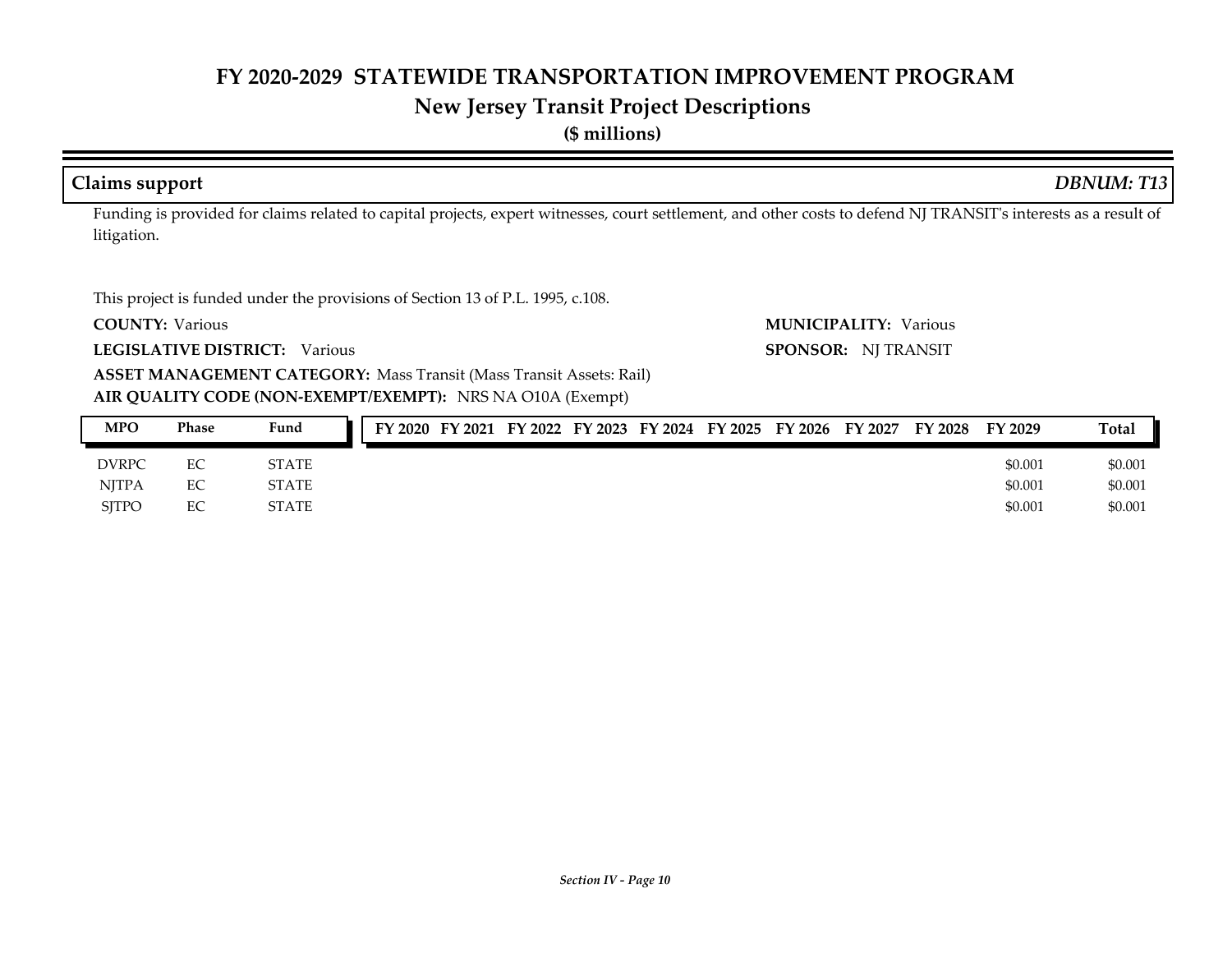## **New Jersey Transit Project Descriptions**

**(\$ millions)**

### **Cumberland County Bus Program** *DBNUM: T170*

This program provides funds for capital and operating assistance for Cumberland County UZA, including purchase of buses, minivans, support equipment, facility improvements and capital maintenance costs.

Toll Credit will be used as the non-federal match. An explanation of toll credit can be found in the Introduction Section of the STIP.

This project is funded under the provisions of Section 13 of P.L. 1995, c.108.

**COUNTY:**

**LEGISLATIVE DISTRICT:** Various

**Cumberland Communication Communication Communication Cumberland MUNICIPALITY:** Various

**SPONSOR:** NJ TRANSIT

**ASSET MANAGEMENT CATEGORY:** Mass Transit (Local System Support: NJ TRANSIT Local System Support)

#### **AIR QUALITY CODE (NON-EXEMPT/EXEMPT):** MT1 (Exempt)

|                                                                                                 |                                                                              |                  |  |         |         |         |         |         | UNOBLIGATED PRIOR YEAR FUNDING |         |         |                                                                                 |              |          |
|-------------------------------------------------------------------------------------------------|------------------------------------------------------------------------------|------------------|--|---------|---------|---------|---------|---------|--------------------------------|---------|---------|---------------------------------------------------------------------------------|--------------|----------|
| <b>MPO</b><br><b>Fund</b><br>2017<br>2018<br>2019<br>2014<br>2015<br>2016<br><b>Description</b> |                                                                              |                  |  |         |         |         |         |         |                                |         |         |                                                                                 | <b>Total</b> |          |
|                                                                                                 |                                                                              |                  |  |         |         |         |         |         |                                |         |         |                                                                                 |              |          |
|                                                                                                 | Cumberland County Bus Program<br><b>SITPO</b><br><b>SECT 5307</b><br>\$1.020 |                  |  |         |         |         |         |         |                                |         |         |                                                                                 | \$1.020      |          |
| <b>MPO</b>                                                                                      | Phase                                                                        | Fund             |  |         |         |         |         |         |                                |         |         | FY 2020 FY 2021 FY 2022 FY 2023 FY 2024 FY 2025 FY 2026 FY 2027 FY 2028 FY 2029 |              | Total    |
| <b>SITPO</b>                                                                                    | CAP                                                                          | <b>SECT 5307</b> |  | \$1.020 | \$1.020 | \$1.020 | \$1.020 | \$1.020 | \$1.020                        | \$1.020 | \$1.020 | \$1.020                                                                         | \$1.020      | \$10.200 |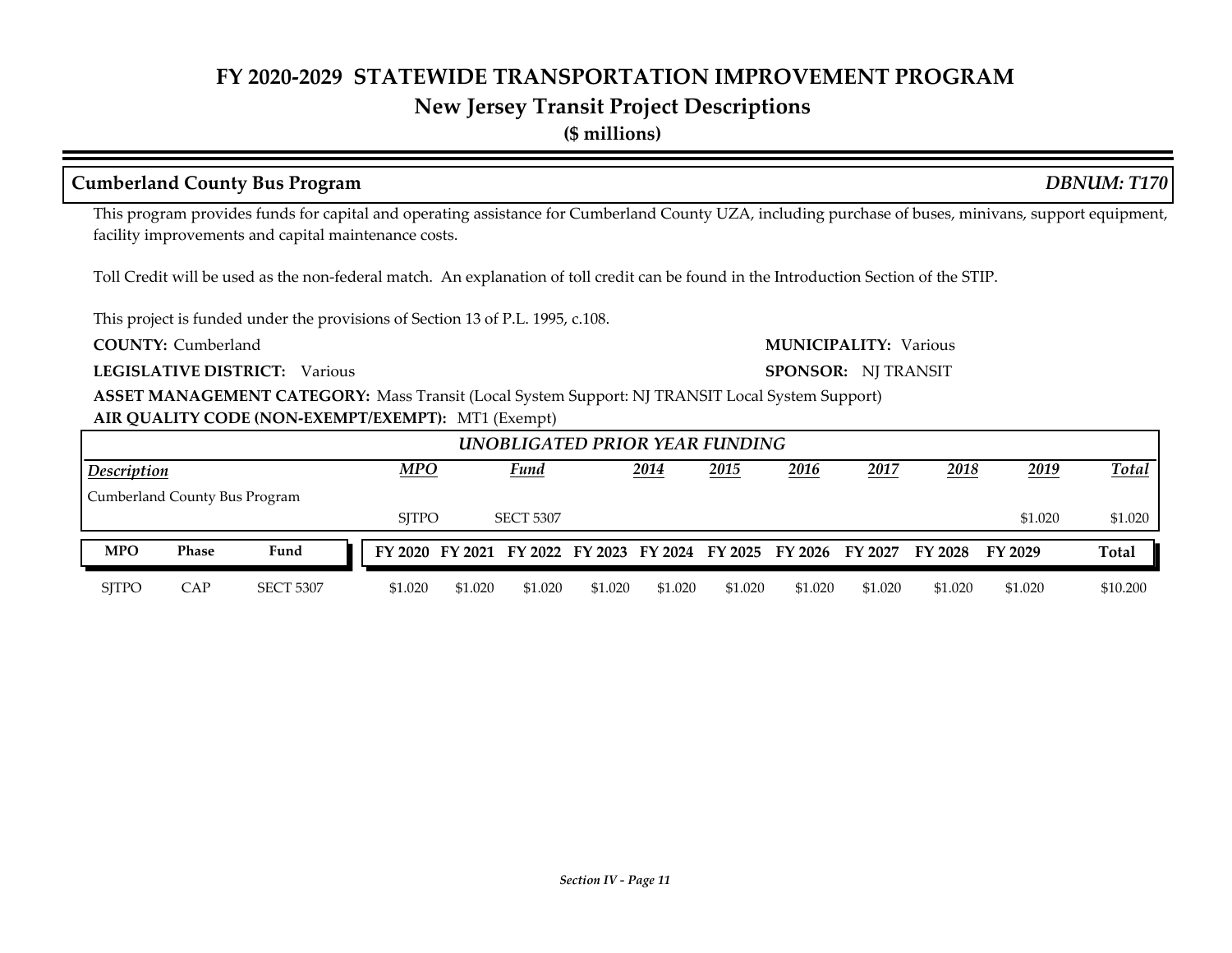#### **New Jersey Transit Project Descriptions**

**(\$ millions)**

#### **Environmental Compliance** *DBNUM: T16*

Funding is provided for compliance with environmental regulations at both bus, light rail and rail facilities and operating support includes but is not limited to replacement of leaking fuel tanks, clean up of contaminated soil and ground water, oil/water separators, asbestos removal, and fueling station improvements at various facilities etc.

**COUNTY:**

**LEGISLATIVE DISTRICT:** Various

Various Various **MUNICIPALITY: SPONSOR:** NJ TRANSIT

**AIR QUALITY CODE (NON-EXEMPT/EXEMPT):** NRS MT3 O10A (Exempt) **ASSET MANAGEMENT CATEGORY: Mass Transit (Mass Transit Assets: Rail)** 

| <b>MPO</b>   | <b>Phase</b> | Fund         |         |         |         |         |         |         | FY 2020 FY 2021 FY 2022 FY 2023 FY 2024 FY 2025 FY 2026 | FY 2027 | <b>FY 2028</b> | FY 2029 | Total    |
|--------------|--------------|--------------|---------|---------|---------|---------|---------|---------|---------------------------------------------------------|---------|----------------|---------|----------|
| DVRPC        | ERC          | STATE        | \$0.690 | \$0.690 | \$0.690 | \$0.690 | \$0.690 | \$0.690 | \$0.690                                                 | \$0.690 | \$0.690        | \$0.690 | \$6.900  |
| NITPA        | <b>ERC</b>   | <b>STATE</b> | \$2.100 | \$2.100 | \$2.100 | \$2.100 | \$2.100 | \$2.100 | \$2.100                                                 | \$2.100 | \$2.100        | \$2.100 | \$21.000 |
| <b>SITPO</b> | ERC          | STATE        | \$0.210 | \$0.210 | \$0.210 | \$0.210 | \$0.210 | \$0.210 | \$0.210                                                 | \$0.210 | \$0.210        | \$0.210 | \$2,100  |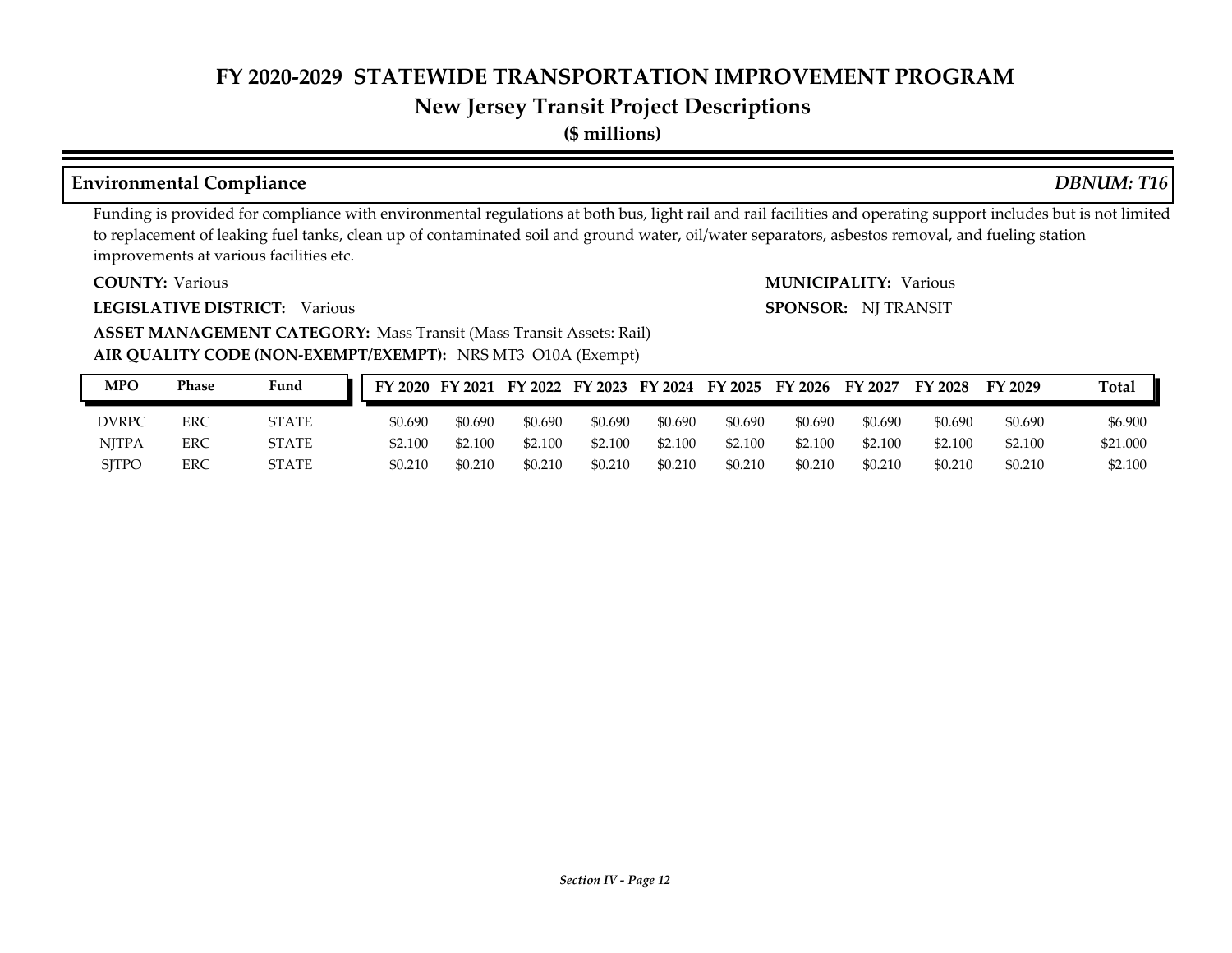**(\$ millions)**

#### **COUNTY: LEGISLATIVE DISTRICT:** Various **AIR QUALITY CODE (NON-EXEMPT/EXEMPT):** MT1 (Exempt) Various Various **MUNICIPALITY: ASSET MANAGEMENT CATEGORY: Mass Transit (Mass Transit Assets: Ferry Infrastructure)** Program involves the Ferry Capital Improvement Program (FCIP), which will provide needed capital equipment enabling the participating operators to acquire, replace and rehabilitate ferries and other capital equipment and make ferry facility improvements as well as NJ TRANSIT's administrative cost incurred for the FCIP program. This program includes federal dollars allocated from the Passenger Ferry Grant Program (Ferry Program), as authorized, under 49 U.S.C 5307 (Section 5307). Funding will be used to improve the state of good repair of the ferry fleet by retrofitting the power and propulsion systems of commuter ferry vessels to provide more efficient operation. This project will allow for improved ferry service for approximately 30,000 daily passengers travelling between the New York-New Jersey metropolitan regions. This program benefits the riding public by sustaining the availability of affordable mass transit service including but not limited to acquisition of properties and any items or services needed to support the acquisition. **SPONSOR:** NJ TRANSIT **Ferry Program** *DBNUM: T700 2014 2015 2016 2017 2018 2019* NJTPA SECT 5307 \$6.000 \$6.000 \$6.000  *UNOBLIGATED PRIOR YEAR FUNDING Description MPO Fund Total* Capital Ferry Improvement Program NJTPA ERC STATE \$6.500 \$6.500 \$6.500 \$6.500 \$6.500 \$6.500 \$6.500 \$6.500 \$6.500 \$6.500 \$64.997 **MPO Phase Fund FY 2020 FY 2021 FY 2022 FY 2023 FY 2024 FY 2025 FY 2026 FY 2027 FY 2028 FY 2029 Total**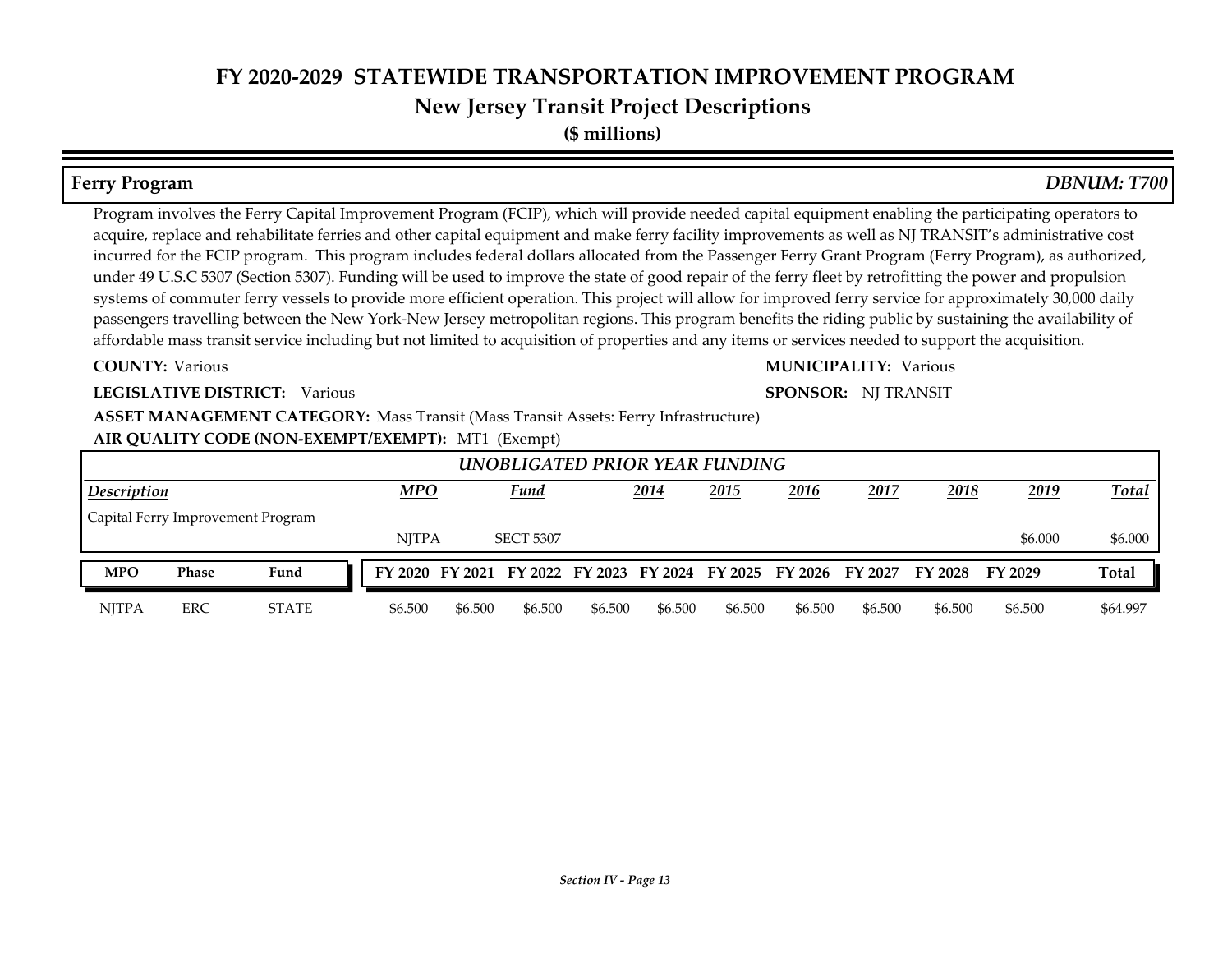# **New Jersey Transit Project Descriptions**

**(\$ millions)**

### **High Speed Track Program** *DBNUM: T43*

#### Funding is provided for an annual program of high speed track rehabilitation including high speed surfacing, system wide replacement of life-expired ties and other rail improvements, right-of-way fencing, equipment necessary to maintain a state of good and safe repair, purchase of long lead-time materials for next construction season, maintenance-of-way work equipment, interlocking improvements, passing sidings, other improvements, materials and services as necessary to support the program. Toll Credit will be used as the non-federal match. An explanation of toll credit can be found in the introduction section of the STIP.

#### **COUNTY:**

#### **LEGISLATIVE DISTRICT:** Various

#### Various Various **MUNICIPALITY: SPONSOR:** NJ TRANSIT

#### **AIR QUALITY CODE (NON-EXEMPT/EXEMPT):** M9 MT9 MT9 (Exempt) **ASSET MANAGEMENT CATEGORY: Mass Transit (Mass Transit Assets: Rail)**

| <b>MPO</b>   | Phase | Fund         |         |         |         |         |         |         | FY 2020 FY 2021 FY 2022 FY 2023 FY 2024 FY 2025 FY 2026 FY 2027 |         | FY 2028 | FY 2029 | <b>Total</b> |
|--------------|-------|--------------|---------|---------|---------|---------|---------|---------|-----------------------------------------------------------------|---------|---------|---------|--------------|
| <b>DVRPC</b> | ERC   | <b>STATE</b> | \$0.059 | \$0.059 | \$0.059 | \$0.152 | \$0.152 | \$0.152 | \$0.152                                                         | \$0.152 | \$0.152 | \$0.152 | \$1.242      |
| <b>NITPA</b> | ERC   | <b>STATE</b> | \$0.929 | \$0.929 | \$0.929 | \$2.415 | \$2.415 | \$2.415 | \$2.415                                                         | \$2.415 | \$2.415 | \$2.415 | \$19.695     |
| <b>SITPO</b> | ERC   | <b>STATE</b> | \$0.012 | \$0.012 | \$0.012 | \$0.032 | \$0.032 | \$0.032 | \$0.032                                                         | \$0.032 | \$0.032 | \$0.032 | \$0.263      |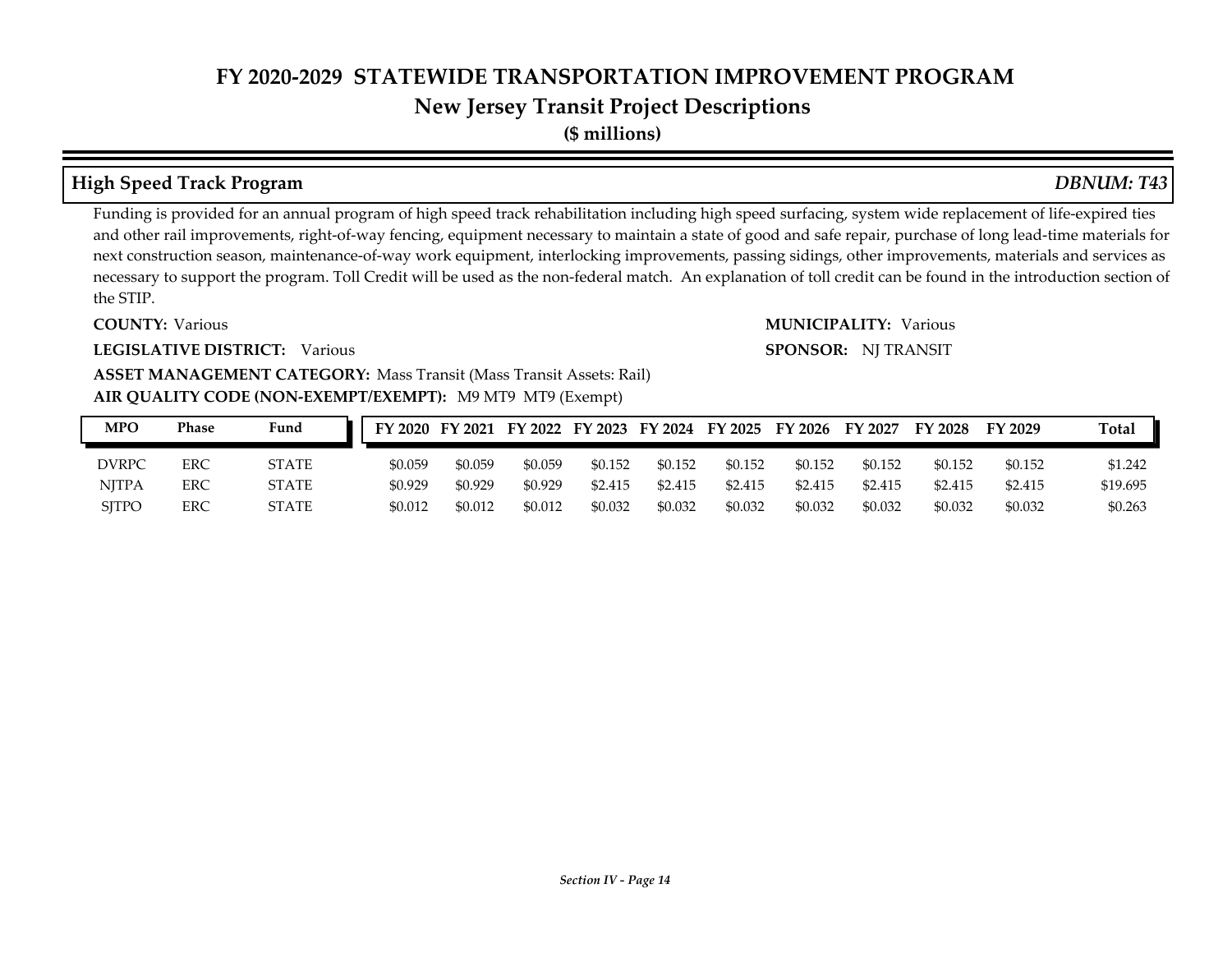## **New Jersey Transit Project Descriptions**

**(\$ millions)**

#### **Hudson-Bergen and Newark LRT System** *DBNUM: T87*

Funding is provided for annual Hudson-Bergen Capital Asset Replacement improvements, and other improvements along the Hudson-Bergen Light Rail Line, including rolling stock enhancements. Funding is provided for the Route 440 Extension Project is planned to provide convenient transit access for existing and future residents of the western waterfront area. The HBLR Route 440 Extension project would extend the HBLR West Side Avenue Branch from its current terminus at West Side Avenue in Jersey city to a new terminus station on the west side of State Route 440.

**COUNTY:**

**LEGISLATIVE DISTRICT:** 31, 33

Hudson Various **MUNICIPALITY:**

**SPONSOR:** NJ TRANSIT

**AIR QUALITY CODE (NON-EXEMPT/EXEMPT):** MT10 (Exempt) **ASSET MANAGEMENT CATEGORY: Mass Transit (Mass Transit Assets: Light Rail)** 

|                                                                                   |       |                                     |              |         |             |         |         | UNOBLIGATED PRIOR YEAR FUNDING |                                                                 |         |                 |         |              |
|-----------------------------------------------------------------------------------|-------|-------------------------------------|--------------|---------|-------------|---------|---------|--------------------------------|-----------------------------------------------------------------|---------|-----------------|---------|--------------|
| MPO<br>2016<br>2018<br>Fund<br>2014<br>2015<br>2019<br>2017<br><b>Description</b> |       |                                     |              |         |             |         |         |                                |                                                                 |         |                 |         | Total        |
|                                                                                   |       | Hudson-Bergen and Newark LRT System |              |         |             |         |         |                                |                                                                 |         |                 |         |              |
|                                                                                   |       |                                     | <b>NITPA</b> |         | <b>DEMO</b> |         |         |                                |                                                                 |         |                 | \$8,000 | \$8.000      |
| <b>MPO</b>                                                                        | Phase | Fund                                |              |         |             |         |         |                                | FY 2020 FY 2021 FY 2022 FY 2023 FY 2024 FY 2025 FY 2026 FY 2027 |         | FY 2028 FY 2029 |         | <b>Total</b> |
| <b>NJTPA</b>                                                                      | ERC   | <b>STATE</b>                        | \$1.270      | \$7,005 | \$7,005     | \$7,005 | \$7,005 | \$7.005                        | \$7,005                                                         | \$7,005 | \$7,005         | \$7,005 | \$64.315     |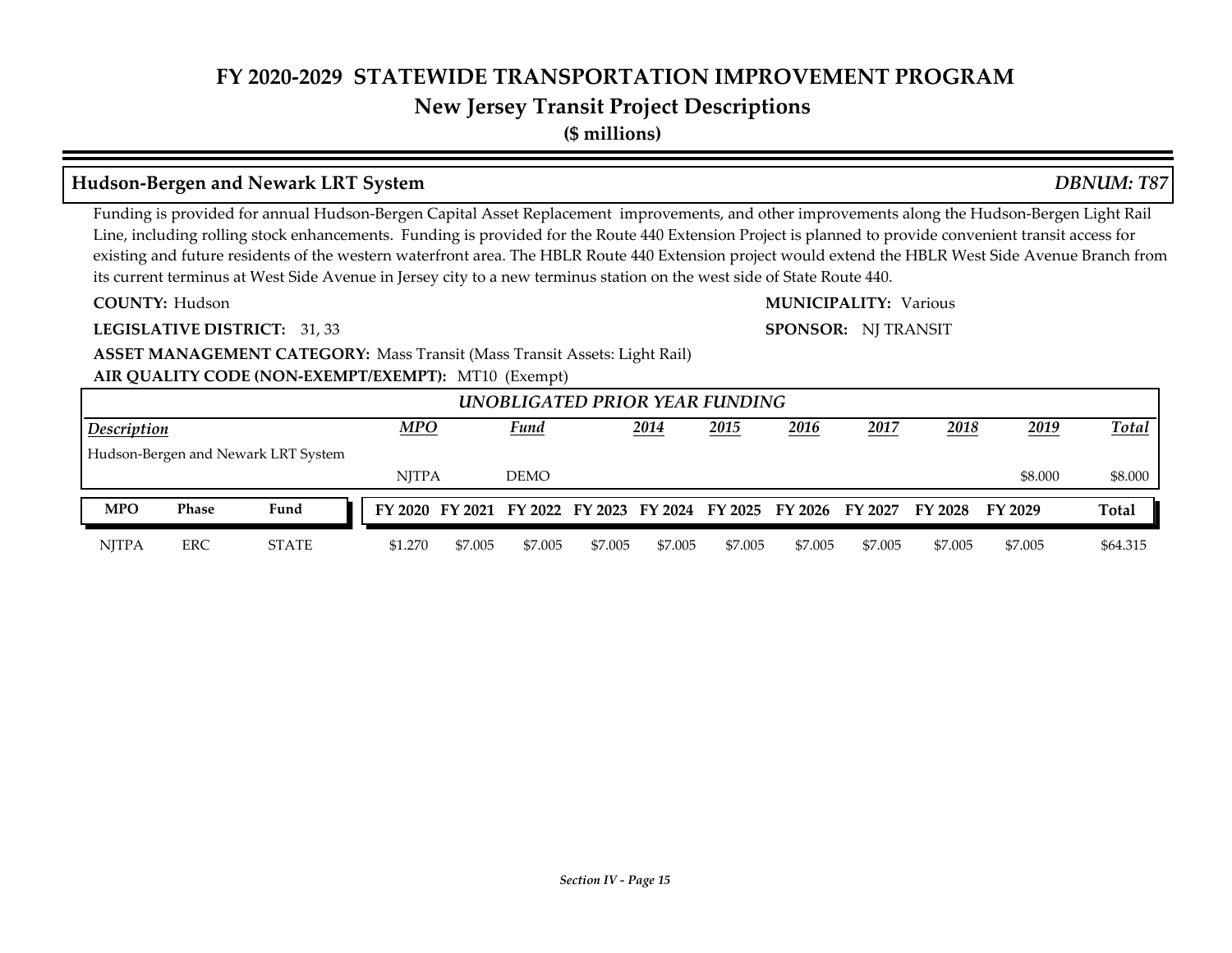**(\$ millions)**

#### **Hudson-Bergen LRT Northern Extension** *DBNUM: T301*

Funding is for the design, engineering, construction to reintroduce rail service between Englewood in Bergen County and North Bergen in Hudson County to improve regional mobility, mitigate traffic congestion, and foster economic investment. The reintroduction of rail transit service in eastern Bergen County will mark a significant step forward for congestion relief on local and county roads burdened by daily commuter traffic. Eastern Bergen County residents are significantly oriented to jobs in New York City and the Hudson County waterfront and Northern Branch service will provide a mass transit alternative. The 10-mile corridor extends from North Bergen to Englewood using the existing CSX Northern Branch freight corridor. The project will connect to the HBLR system, which terminates at Tonnelle Avenue in North Bergen.

#### **COUNTY:**

**LEGISLATIVE DISTRICT:** Various

**AIR QUALITY CODE (NON-EXEMPT/EXEMPT):** 2020M (Non-Exempt) **ASSET MANAGEMENT CATEGORY: Mass Transit (Mass Transit Assets: Light Rail)** 

| MPO          | <b>Phase</b> | Fund  | 2020     | $\nabla$ 2021 | FY 2022 | 2023<br>EV. | FY 2024 | FY 2025 | $\nabla$ 2026 | FY 2027 | FY 2028 | FY 2029 | Total    |
|--------------|--------------|-------|----------|---------------|---------|-------------|---------|---------|---------------|---------|---------|---------|----------|
| <b>NJTPA</b> | ERC          | STATE | \$33.000 |               |         |             |         |         |               |         |         |         | \$33.000 |

# Various Various **MUNICIPALITY:**

**SPONSOR:** NJ TRANSIT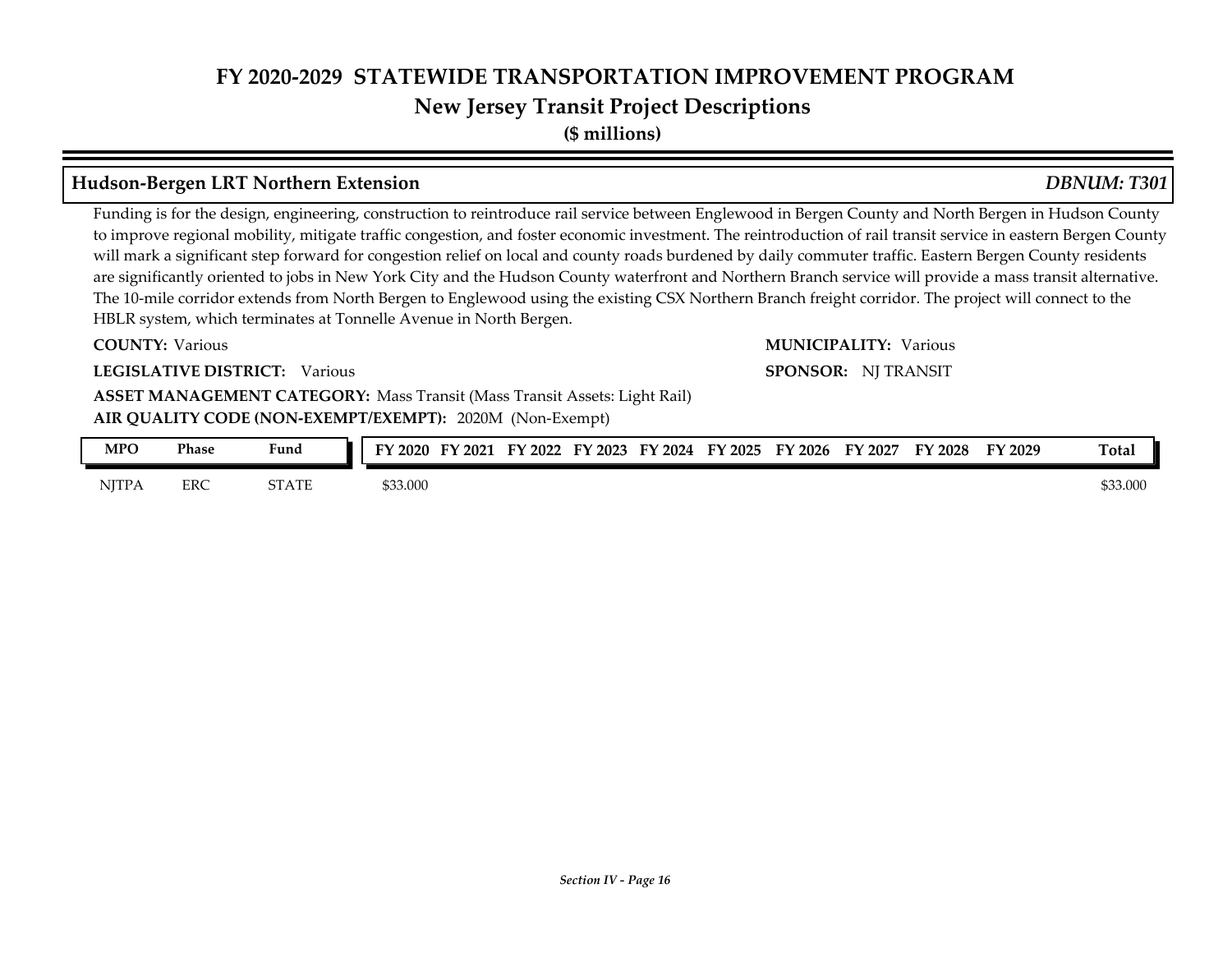## **New Jersey Transit Project Descriptions**

**(\$ millions)**

#### **Immediate Action Program** *DBNUM: T20*

Funding is provided for emergency project needs under the rail, bus, and headquarters programs; contract change orders; consultant agreement modifications; and other unanticipated work identified during the course of the year, thus allowing the agency to be responsive to emergency and unforeseen circumstances which arise unexpectedly.

**COUNTY:**

**LEGISLATIVE DISTRICT:** Various

Various Various **MUNICIPALITY: SPONSOR:** NJ TRANSIT

**AIR QUALITY CODE (NON-EXEMPT/EXEMPT):** X13 NA O10A (Exempt) **ASSET MANAGEMENT CATEGORY: Mass Transit (Mass Transit Assets: Rail)** 

| MPO          | Phase | Fund  |         |         | FY 2020 FY 2021 FY 2022 FY 2023 FY 2024 FY 2025 |          |          |         | FY 2026 FY 2027 |          | <b>FY 2028</b> | FY 2029  | <b>Total</b> |
|--------------|-------|-------|---------|---------|-------------------------------------------------|----------|----------|---------|-----------------|----------|----------------|----------|--------------|
| <b>DVRPC</b> | ERC   | STATE | \$1.419 | \$1.625 | \$1.976                                         | \$5.532  | \$3.776  | \$1.938 | \$1.923         | \$3.621  | \$4.621        | \$4.621  | \$31.052     |
| <b>NJTPA</b> | ERC   | STATE | \$5.819 | \$6.448 | \$7.516                                         | \$18,337 | \$12.994 | \$7.399 | \$7.353         | \$12.520 | \$15.565       | \$15.565 | \$109.518    |
| <b>SITPO</b> | ERC   | STATE | \$0.421 | \$0.484 | \$0.591                                         | \$1.673  | \$1.138  | \$0.579 | \$0.574         | \$1.091  | \$1.396        | \$1.396  | \$9.342      |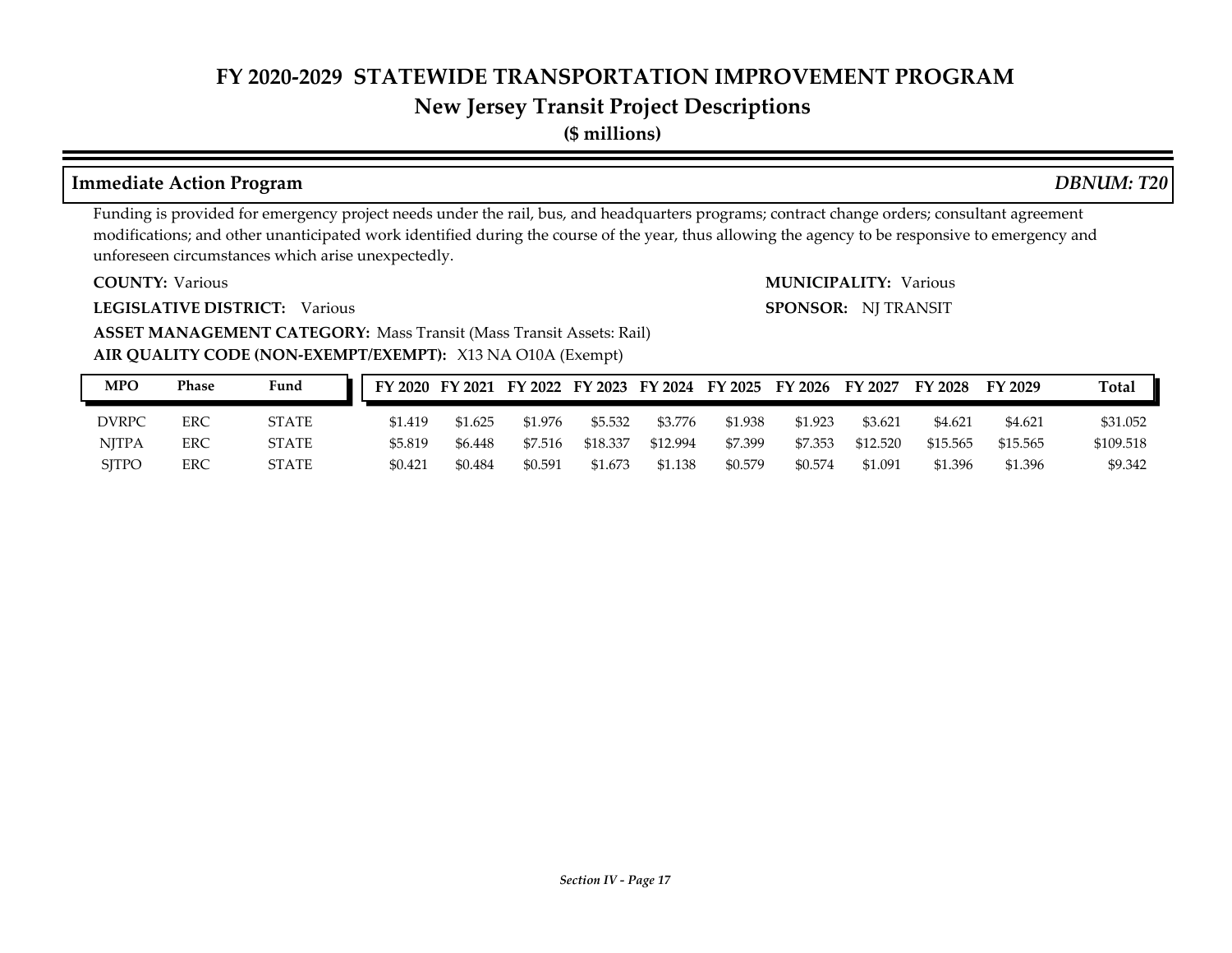## **New Jersey Transit Project Descriptions**

**(\$ millions)**

#### **Lackawanna Cutoff MOS Project** *DBNUM: T535*

Funding is provided for FY 2008 New Starts earmarks for the Lackawanna Cutoff Rail project, which will provide an 88-mile, single-track commuter rail line with passing sidings between Scranton, Pennsylvania and Port Morris, New Jersey where it will connect with NJ TRANSIT's Boonton/Morristown Line. Toll Credit will be used as the non-federal match. An explanation of toll credit can be found in the Introduction Section of the STIP. The total project cost of the 7.3 mile Lackawanna Cutoff MOS project is \$61.624 million.

**COUNTY:**

**LEGISLATIVE DISTRICT:** 25, 24, 23

Morris, Sussex, Warren **Various Communication Communication** Communication Communication Communication Communication

**SPONSOR:** NJ TRANSIT

**ASSET MANAGEMENT CATEGORY:** Mass Transit (Congestion Relief: NJ TRANSIT Congestion Relief)

**AIR QUALITY CODE (NON-EXEMPT/EXEMPT):** 2020M (Non-Exempt)

|                                                                                                                                  |       |                  |  |              |  | UNOBLIGATED PRIOR YEAR FUNDING |  |  |  |  |  |                                                                                 |          |              |
|----------------------------------------------------------------------------------------------------------------------------------|-------|------------------|--|--------------|--|--------------------------------|--|--|--|--|--|---------------------------------------------------------------------------------|----------|--------------|
| <b>MPO</b><br>2016<br>2018<br>2014<br>2015<br>2017<br><u>2019</u><br>Fund<br><b>Description</b><br>Lackawanna Cutoff MOS Project |       |                  |  |              |  |                                |  |  |  |  |  |                                                                                 |          | Total        |
|                                                                                                                                  |       |                  |  |              |  |                                |  |  |  |  |  |                                                                                 |          |              |
|                                                                                                                                  |       |                  |  | <b>NITPA</b> |  | <b>SECT 5307</b>               |  |  |  |  |  |                                                                                 | \$41.650 | \$41.650     |
| <b>MPO</b>                                                                                                                       | Phase | Fund             |  |              |  |                                |  |  |  |  |  | FY 2020 FY 2021 FY 2022 FY 2023 FY 2024 FY 2025 FY 2026 FY 2027 FY 2028 FY 2029 |          | <b>Total</b> |
| <b>NITPA</b>                                                                                                                     | ERC   | <b>SECT 5307</b> |  | \$8.844      |  |                                |  |  |  |  |  |                                                                                 |          | \$8.844      |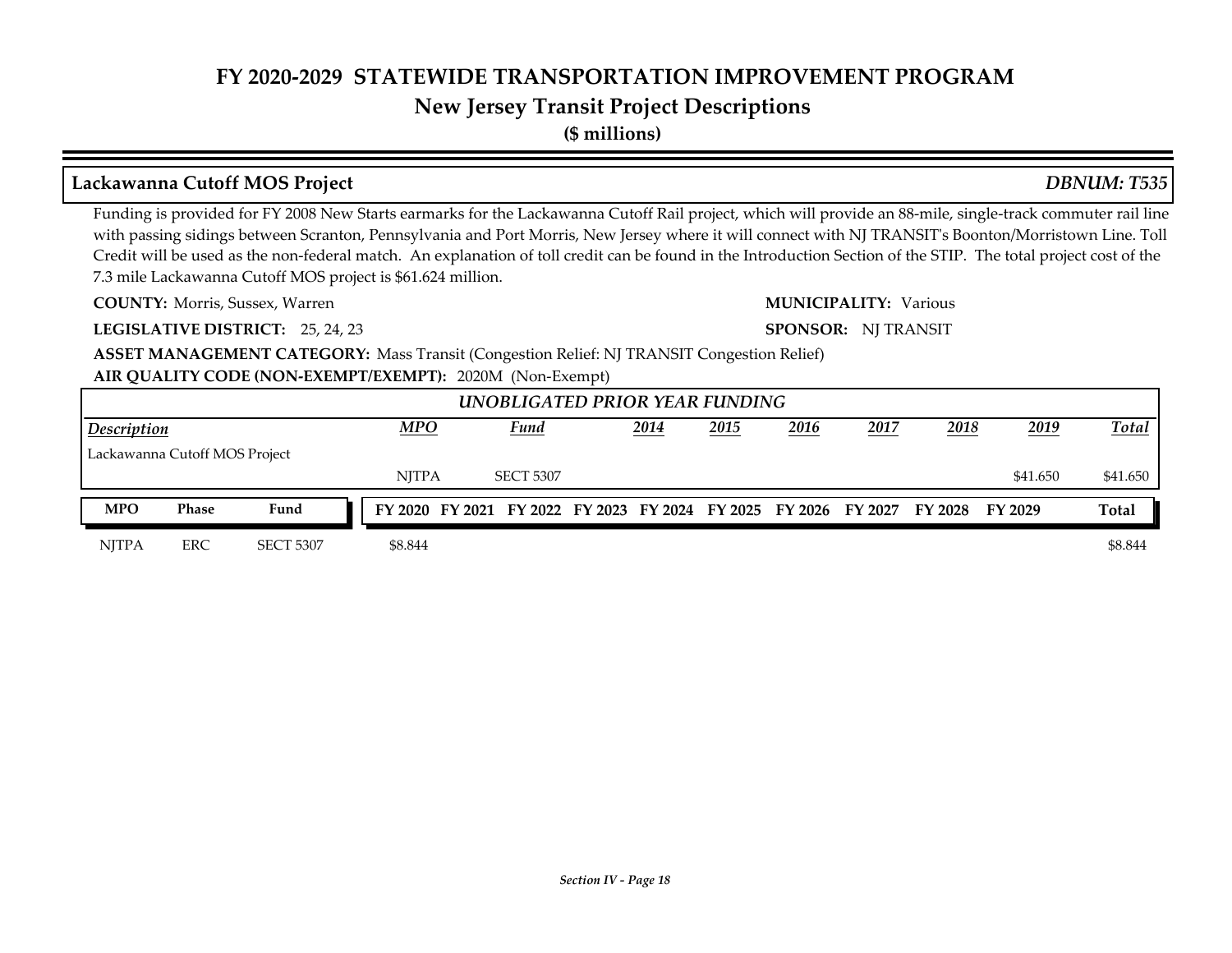# **New Jersey Transit Project Descriptions**

**(\$ millions)**

### **Light Rail Infrastructure Improvements** *DBNUM: T95*

Funding is provided for Light Rail improvements including, but not limited to, communication systems upgrade, accessibility improvements, vehicle and facility improvements, and other infrastructure rehabilitation improvements, including rolling stock enhancements. Funding is also provided for Newark Light Rail (NLR), Hudson Bergen Light Rail (HBLR) Infrastructure and River Line capital asset replacement including but not limited to acquisition of properties and any items or services needed to support the acquisition. Toll Credit will be used as the non-federal match. An explanation of toll credit can be found in the Introduction Section of the STIP.

#### **COUNTY:**

#### **LEGISLATIVE DISTRICT:** 28, 29

#### **Various** MUNICIPALITY: Newark City **SPONSOR:** NJ TRANSIT

#### **AIR QUALITY CODE (NON-EXEMPT/EXEMPT):** M5 MT6 MT8 (Exempt) **ASSET MANAGEMENT CATEGORY: Mass Transit (Mass Transit Assets: Light Rail)**

| <b>MPO</b>   | Phase | Fund         | FY 2020 FY 2021 FY 2022 FY 2023 FY 2024 FY 2025 FY 2026 FY 2027 |         |         |          |          |          |          |          | FY 2028  | FY 2029  | <b>Total</b> |
|--------------|-------|--------------|-----------------------------------------------------------------|---------|---------|----------|----------|----------|----------|----------|----------|----------|--------------|
| <b>DVRPC</b> | ERC   | <b>STATE</b> | \$2.000                                                         | \$2,000 | \$2.690 | \$4.990  | \$4.990  | \$4.990  | \$4.990  | \$4.990  | \$4.990  | \$4,990  | \$41.620     |
| <b>NITPA</b> | ERC   | <b>STATE</b> | \$15.675                                                        | \$2.275 | \$4.375 | \$11.375 | \$11.375 | \$11.375 | \$11.375 | \$12.050 | \$10.700 | \$10.700 | \$101.275    |
| <b>SITPO</b> | ERC   | <b>STATE</b> |                                                                 |         | \$0.210 | \$0.910  | \$0.910  | \$0.910  | \$0.910  | \$0.910  | \$0.910  | \$0.910  | \$6.580      |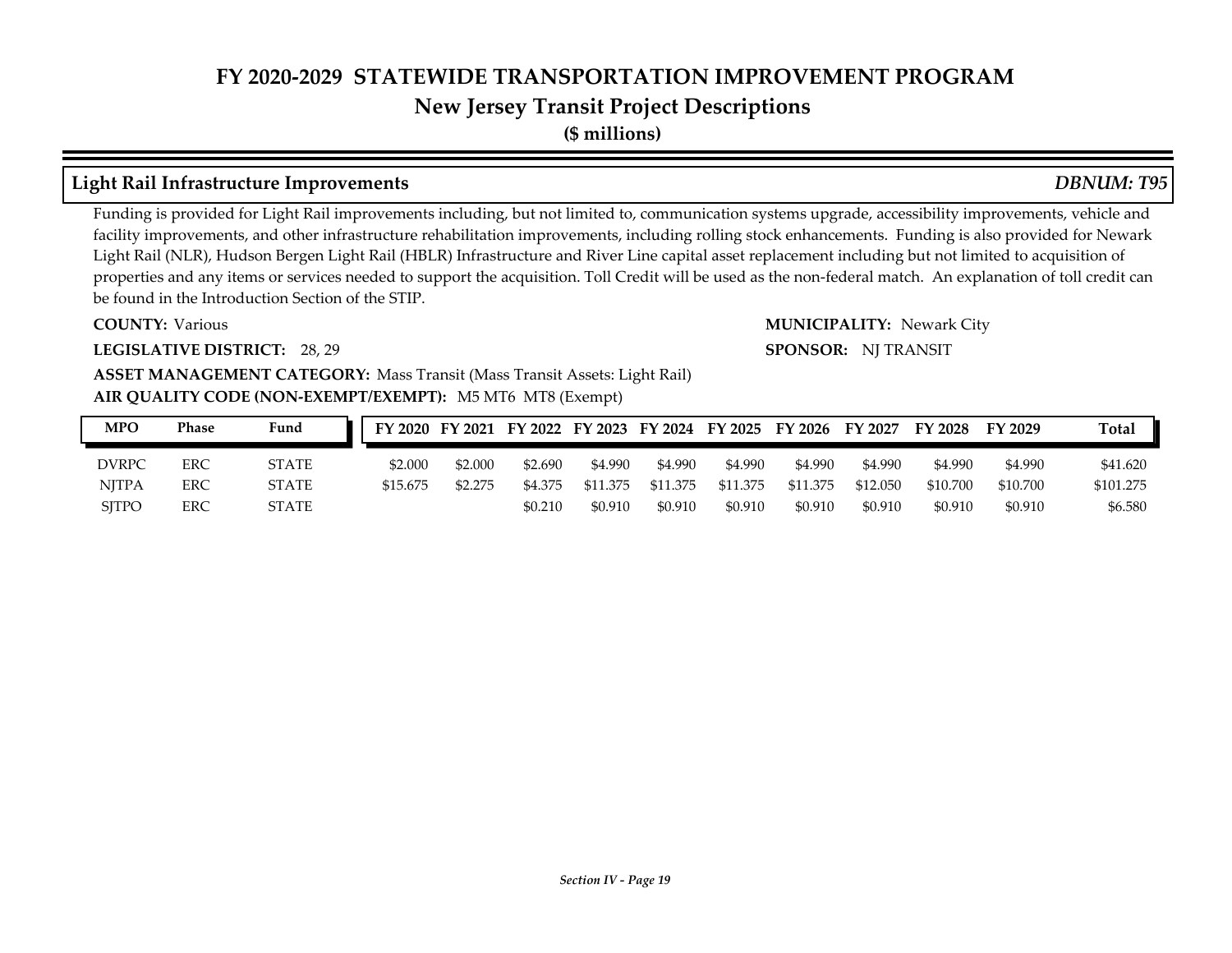**(\$ millions)**

|                                                                                                                                          |                                  | <b>Light Rail Vehicle Rolling Stock</b>                                                                                                                                                                                                                                             |  |              |  |                  |  |      |                                                         |         |                     |                |         | <b>DBNUM: T550</b> |
|------------------------------------------------------------------------------------------------------------------------------------------|----------------------------------|-------------------------------------------------------------------------------------------------------------------------------------------------------------------------------------------------------------------------------------------------------------------------------------|--|--------------|--|------------------|--|------|---------------------------------------------------------|---------|---------------------|----------------|---------|--------------------|
|                                                                                                                                          |                                  | Funding is provided for annual lease payments for Hudson Bergen Light Rail, Newark City Subway and Newark City Subway Extension vehicles. Toll<br>Credit will be used as the non-federal match. An explanation of toll credit can be found in the Introduction Section of the STIP. |  |              |  |                  |  |      |                                                         |         |                     |                |         |                    |
|                                                                                                                                          |                                  | Toll Credit will be used as the non-federal match. An explanation of toll credit can be found in the Introduction Section of the STIP.                                                                                                                                              |  |              |  |                  |  |      |                                                         |         |                     |                |         |                    |
|                                                                                                                                          |                                  |                                                                                                                                                                                                                                                                                     |  |              |  |                  |  |      |                                                         |         |                     |                |         |                    |
| This project is funded under the provisions of Section 13 of P.L. 1995, c.108.<br><b>COUNTY: Various</b><br><b>MUNICIPALITY: Various</b> |                                  |                                                                                                                                                                                                                                                                                     |  |              |  |                  |  |      |                                                         |         |                     |                |         |                    |
|                                                                                                                                          |                                  | LEGISLATIVE DISTRICT: Various                                                                                                                                                                                                                                                       |  |              |  |                  |  |      |                                                         |         | SPONSOR: NJ TRANSIT |                |         |                    |
|                                                                                                                                          |                                  | <b>ASSET MANAGEMENT CATEGORY:</b> Mass Transit (Mass Transit Assets: Light Rail Rolling Stock Debt)                                                                                                                                                                                 |  |              |  |                  |  |      |                                                         |         |                     |                |         |                    |
|                                                                                                                                          |                                  | AIR QUALITY CODE (NON-EXEMPT/EXEMPT): MT10 (Exempt)                                                                                                                                                                                                                                 |  |              |  |                  |  |      |                                                         |         |                     |                |         |                    |
|                                                                                                                                          |                                  |                                                                                                                                                                                                                                                                                     |  |              |  |                  |  |      | UNOBLIGATED PRIOR YEAR FUNDING                          |         |                     |                |         |                    |
| Description                                                                                                                              |                                  |                                                                                                                                                                                                                                                                                     |  | <b>MPO</b>   |  | Fund             |  | 2014 | 2015                                                    | 2016    | 2017                | 2018           | 2019    | <b>Total</b>       |
|                                                                                                                                          | Light Rail Vehicle Rolling Stock |                                                                                                                                                                                                                                                                                     |  |              |  |                  |  |      |                                                         |         |                     |                |         |                    |
|                                                                                                                                          |                                  |                                                                                                                                                                                                                                                                                     |  | <b>NJTPA</b> |  | <b>SECT 5307</b> |  |      | \$0.993                                                 | \$6.177 |                     |                |         | \$7.170            |
| <b>MPO</b>                                                                                                                               | Phase                            | Fund                                                                                                                                                                                                                                                                                |  |              |  |                  |  |      | FY 2020 FY 2021 FY 2022 FY 2023 FY 2024 FY 2025 FY 2026 |         | FY 2027             | <b>FY 2028</b> | FY 2029 | Total              |
| <b>NJTPA</b>                                                                                                                             | <b>ERC</b>                       | <b>SECT 5307</b>                                                                                                                                                                                                                                                                    |  | \$0.001      |  |                  |  |      |                                                         |         |                     |                |         | \$0.001            |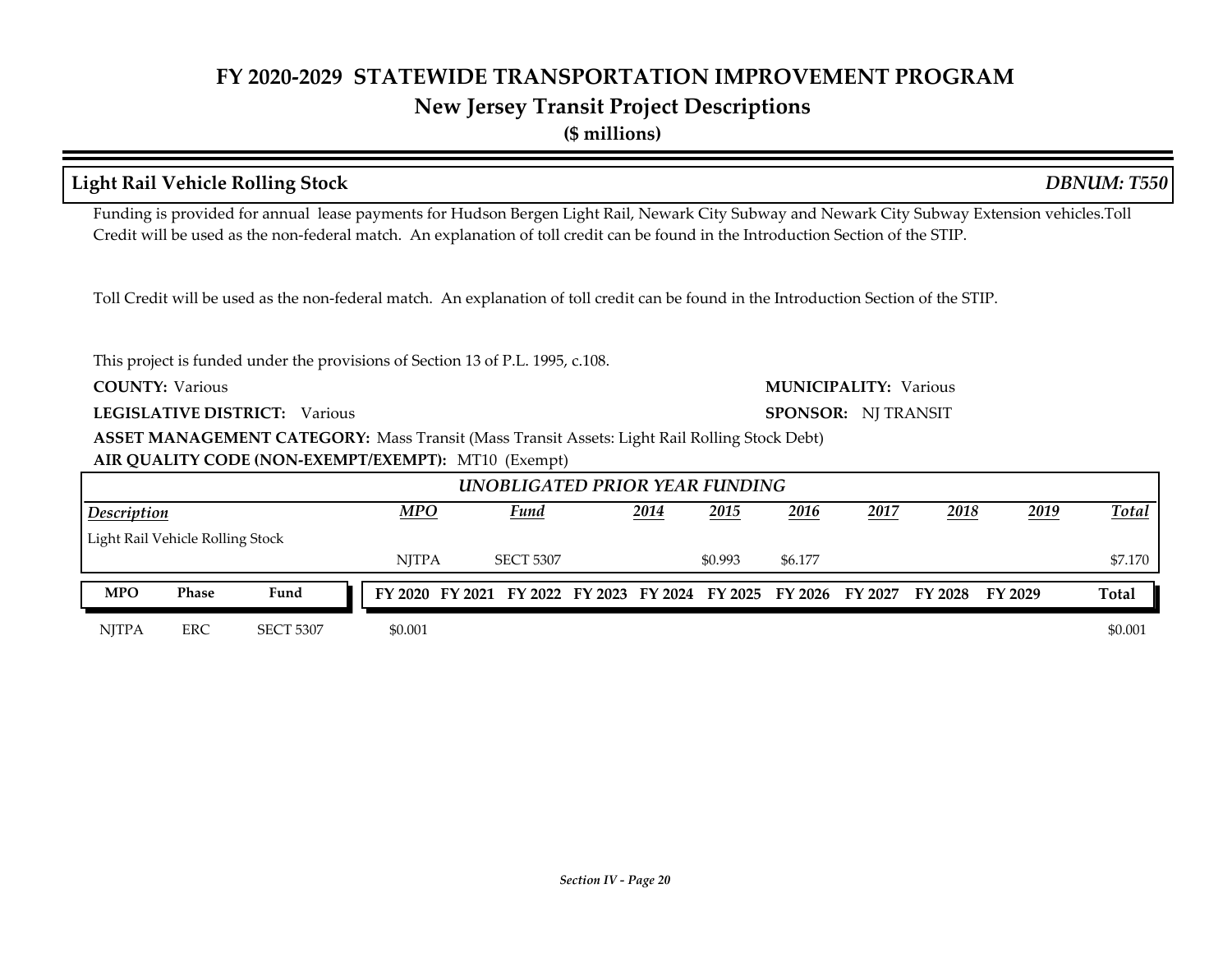#### **New Jersey Transit Project Descriptions**

**(\$ millions)**

#### **COUNTY: LEGISLATIVE DISTRICT:** Various **AIR QUALITY CODE (NON-EXEMPT/EXEMPT):** M3 MT3 MT3 (Exempt) Various Various **MUNICIPALITY: ASSET MANAGEMENT CATEGORY: Mass Transit (Mass Transit Assets: Rail)** Funding is provided for the cyclic overhaul of locomotives based on manufacturer replacement standards to support the equipment through its useful life. **SPONSOR:** NJ TRANSIT **Locomotive Overhaul** *DBNUM: T53E 2014 2015 2016 2017 2018 2019* PURPC SECT 5307 \$15.000 \$15.000 \$15.000 \$15.000 \$15.000 \$15.000 \$15.000 \$15.000 \$15.000 \$15.000 \$15.000 \$15.000 PURPC SECT 5337 \$20.993 \$20.993 \$20.993 NJTPA SECT 5307 \$5.000 \$5.000 \$5.000 \$5.000 \$5.000 \$5.000 \$5.000 \$5.000 \$5.000 \$5.000 \$5.000 \$5.000 \$5.000 \$5. NJTPA SECT 5337 \$15.749 \$15.749 \$15.749 SITPO SECT 5307 \$10.000 \$10.000 \$10.000 \$10.000 \$10.000 \$10.000 \$10.000 \$10.000 \$10.000 \$10.000 \$10.000 \$10.000 SJTPO SECT 5337 \$5.210 \$5.210 \$5.210  *UNOBLIGATED PRIOR YEAR FUNDING Description MPO Fund Total* Locomotive Overhaul DVRPC CAP STATE \$0.446 \$0.297 \$0.297 \$0.297 \$0.297 \$0.297 \$0.297 \$0.297 \$0.297 \$0.297 \$3.114 NJTPA CAP STATE \$7.063 \$4.701 \$4.701 \$4.701 \$4.701 \$4.701 \$4.701 \$4.701 \$4.701 \$4.701 \$49.370 SJTPO CAP STATE \$0.094 \$0.063 \$0.063 \$0.063 \$0.063 \$0.063 \$0.063 \$0.063 \$0.063 \$0.063 \$0.659 **MPO Phase Fund FY 2020 FY 2021 FY 2022 FY 2023 FY 2024 FY 2025 FY 2026 FY 2027 FY 2028 FY 2029 Total**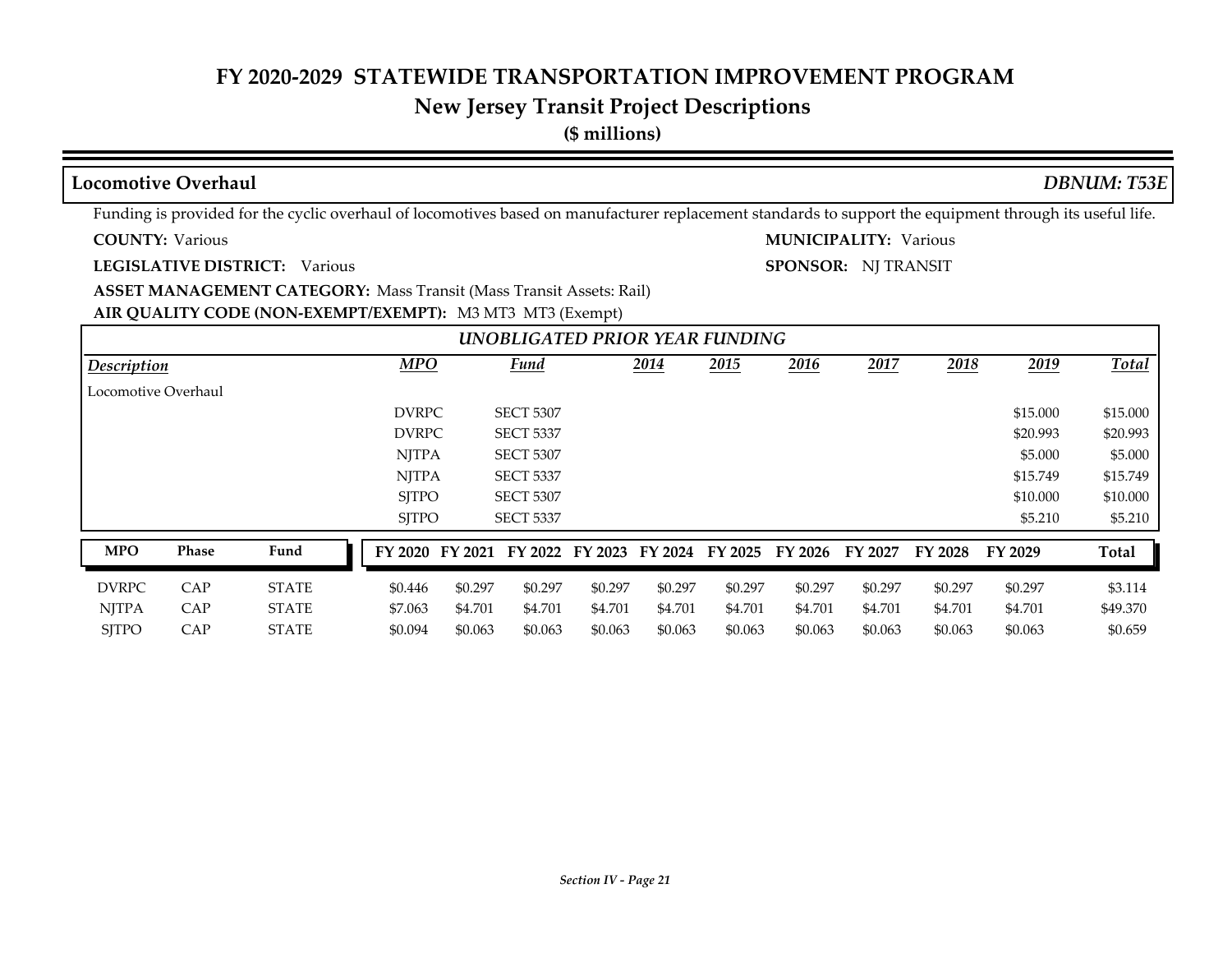#### **Lyndhurst Intermodal ADA Improvements** *DBNUM: T610*

Funding is provided for the Lyndhurst Intermodal Station construction to make the station ADA accessible.Toll Credit will be used as the non-federal match. An explanation of toll credit can be found in the introduction section of the STIP.

 *UNOBLIGATED PRIOR YEAR FUNDING Description MPO Fund Total*

**MPO Phase Fund FY 2020 FY 2021 FY 2022 FY 2023 FY 2024 FY 2025 FY 2026 FY 2027 FY 2028 FY 2029 Total**

Toll Credit will be used as the non-federal match. An explanation of toll credit can be found in the introduction section of the STIP.

This project is funded under the provisions of Section 13 of P.L. 1995, c.108.

**COUNTY:**

Lyndhurst Improvements

**LEGISLATIVE DISTRICT:** 36

**ASSET MANAGEMENT CATEGORY: Mass Transit (Mass Transit Assets: Rail)** 

**AIR QUALITY CODE (NON-EXEMPT/EXEMPT):** MT8 (Exempt)

Bergen Lyndhurst Twp **MUNICIPALITY: SPONSOR:** NJ TRANSIT

*2014 2015 2016 2017 2018 2019*

NJTPA SECT 5307 \$5.883 \$5.883 \$5.883 NJTPA SECT 5307-TAP \$24.405 \$24.405

NJTPA ERC SECT 5307 \$0.001 \$0.001

# **(\$ millions)**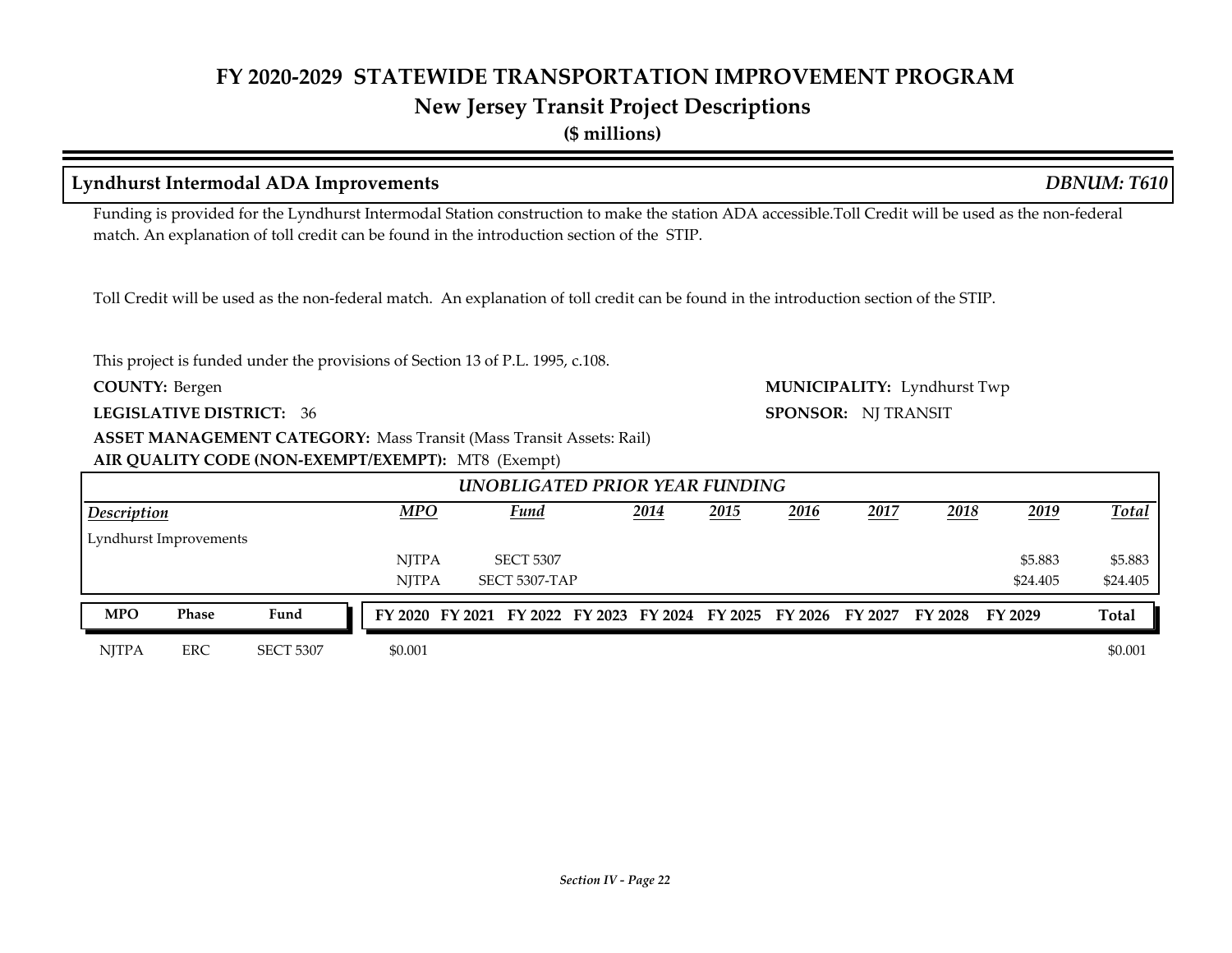# **New Jersey Transit Project Descriptions**

**(\$ millions)**

#### **Miscellaneous** *DBNUM: T122*

Funding is provided for the continuation of the mandated vital records program and other miscellaneous administrative expenses such as, but not limited to, match funds for special services grants and physical plant improvements incurred throughout the year. Funds support forensic accounting services in furtherance of the property insurance claim resulting from the damage caused by extreme weather events such as Superstorm Sandy. Funds also support project oversight/management for all day-to-day aspects of NJ TRANSIT projects.

**COUNTY:**

**LEGISLATIVE DISTRICT:** Various

Various Various **MUNICIPALITY: SPONSOR:** NJ TRANSIT

#### **AIR QUALITY CODE (NON-EXEMPT/EXEMPT):** NRS MT4 O10A (Exempt) **ASSET MANAGEMENT CATEGORY: Mass Transit (Mass Transit Assets: Rail)**

| <b>MPO</b>   | Phase | Fund         |         |         |         |         |         |         | FY 2020 FY 2021 FY 2022 FY 2023 FY 2024 FY 2025 FY 2026 FY 2027 |         | FY 2028 | <b>FY 2029</b> | <b>Total</b> |
|--------------|-------|--------------|---------|---------|---------|---------|---------|---------|-----------------------------------------------------------------|---------|---------|----------------|--------------|
| <b>DVRPC</b> | ERC   | <b>STATE</b> | \$1.035 | \$0.713 | \$0.115 | \$0.115 | \$0.115 | \$0.115 | \$0.115                                                         | \$0.115 | \$0.115 | \$0.115        | \$2.668      |
| <b>NITPA</b> | ERC   | <b>STATE</b> | \$3.150 | \$2.170 | \$0.350 | \$0.350 | \$0.350 | \$0.350 | \$0.350                                                         | \$0.350 | \$0.350 | \$0.350        | \$8.120      |
| <b>SITPO</b> | ERC   | <b>STATE</b> | \$0.315 | \$0.217 | \$0.035 | \$0.035 | \$0.035 | \$0.035 | \$0.035                                                         | \$0.035 | \$0.035 | \$0.035        | \$0.812      |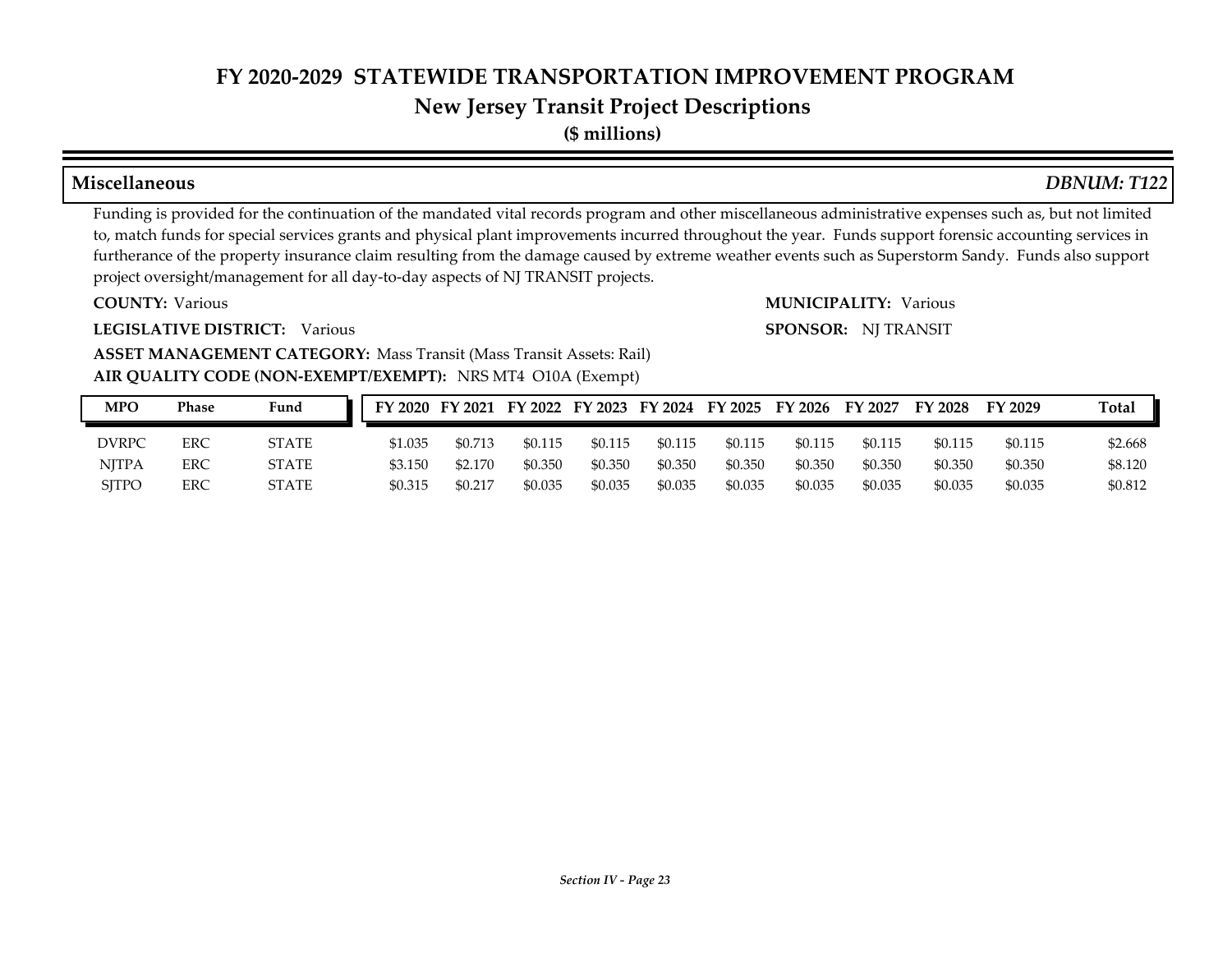**(\$ millions)**

|                                     |                                                                                                        | NEC Elizabeth Intermodal Station Improvements                                                                                                                                                                                                                                                                                                                                           |  |              |  |                                                 |          |      |      |         |                     |                |          | <b>DBNUM: T600</b> |  |
|-------------------------------------|--------------------------------------------------------------------------------------------------------|-----------------------------------------------------------------------------------------------------------------------------------------------------------------------------------------------------------------------------------------------------------------------------------------------------------------------------------------------------------------------------------------|--|--------------|--|-------------------------------------------------|----------|------|------|---------|---------------------|----------------|----------|--------------------|--|
|                                     |                                                                                                        | Funding is provided for the reconstruction of the passenger platforms and station building at Elizabeth Intermodal Station, including, but not limited to new<br>elevators and stairs, ticket and operational office space, and retail space. Toll Credit will be used as the non-federal match. An explanation of toll credit can<br>be found in the introduction section of the STIP. |  |              |  |                                                 |          |      |      |         |                     |                |          |                    |  |
|                                     |                                                                                                        | Toll Credit will be used as the non-federal match. An explanation of toll credit can be found in the introduction section of the STIP.                                                                                                                                                                                                                                                  |  |              |  |                                                 |          |      |      |         |                     |                |          |                    |  |
|                                     | This project is funded under the provisions of Section 13 of P.L. 1995, c.108.<br><b>COUNTY: Union</b> |                                                                                                                                                                                                                                                                                                                                                                                         |  |              |  |                                                 |          |      |      |         |                     |                |          |                    |  |
| <b>MUNICIPALITY: Elizabeth City</b> |                                                                                                        |                                                                                                                                                                                                                                                                                                                                                                                         |  |              |  |                                                 |          |      |      |         |                     |                |          |                    |  |
|                                     |                                                                                                        | <b>LEGISLATIVE DISTRICT: 20</b>                                                                                                                                                                                                                                                                                                                                                         |  |              |  |                                                 |          |      |      |         | SPONSOR: NJ TRANSIT |                |          |                    |  |
|                                     |                                                                                                        | <b>ASSET MANAGEMENT CATEGORY: Mass Transit (Mass Transit Assets: Rail)</b>                                                                                                                                                                                                                                                                                                              |  |              |  |                                                 |          |      |      |         |                     |                |          |                    |  |
|                                     |                                                                                                        | AIR QUALITY CODE (NON-EXEMPT/EXEMPT): MT8 (Exempt)                                                                                                                                                                                                                                                                                                                                      |  |              |  |                                                 |          |      |      |         |                     |                |          |                    |  |
|                                     |                                                                                                        |                                                                                                                                                                                                                                                                                                                                                                                         |  |              |  | UNOBLIGATED PRIOR YEAR FUNDING                  |          |      |      |         |                     |                |          |                    |  |
| Description                         |                                                                                                        |                                                                                                                                                                                                                                                                                                                                                                                         |  | <b>MPO</b>   |  | Fund                                            |          | 2014 | 2015 | 2016    | 2017                | 2018           | 2019     | Total              |  |
|                                     |                                                                                                        | NEC Elizabeth Rail Station Improvements                                                                                                                                                                                                                                                                                                                                                 |  |              |  |                                                 |          |      |      |         |                     |                |          |                    |  |
|                                     |                                                                                                        |                                                                                                                                                                                                                                                                                                                                                                                         |  | <b>NITPA</b> |  | <b>SECT 5307</b>                                |          |      |      |         |                     |                | \$50.824 | \$50.824           |  |
| <b>MPO</b>                          | Phase                                                                                                  | Fund                                                                                                                                                                                                                                                                                                                                                                                    |  |              |  | FY 2020 FY 2021 FY 2022 FY 2023 FY 2024 FY 2025 |          |      |      | FY 2026 | FY 2027             | <b>FY 2028</b> | FY 2029  | Total              |  |
| <b>NJTPA</b>                        | <b>ERC</b>                                                                                             | <b>SECT 5307</b>                                                                                                                                                                                                                                                                                                                                                                        |  |              |  |                                                 | \$14.139 |      |      |         |                     |                |          | \$14.139           |  |
| <b>NJTPA</b>                        | <b>ERC</b>                                                                                             | <b>SECT 5339</b>                                                                                                                                                                                                                                                                                                                                                                        |  | \$0.082      |  |                                                 |          |      |      |         |                     |                |          | \$0.082            |  |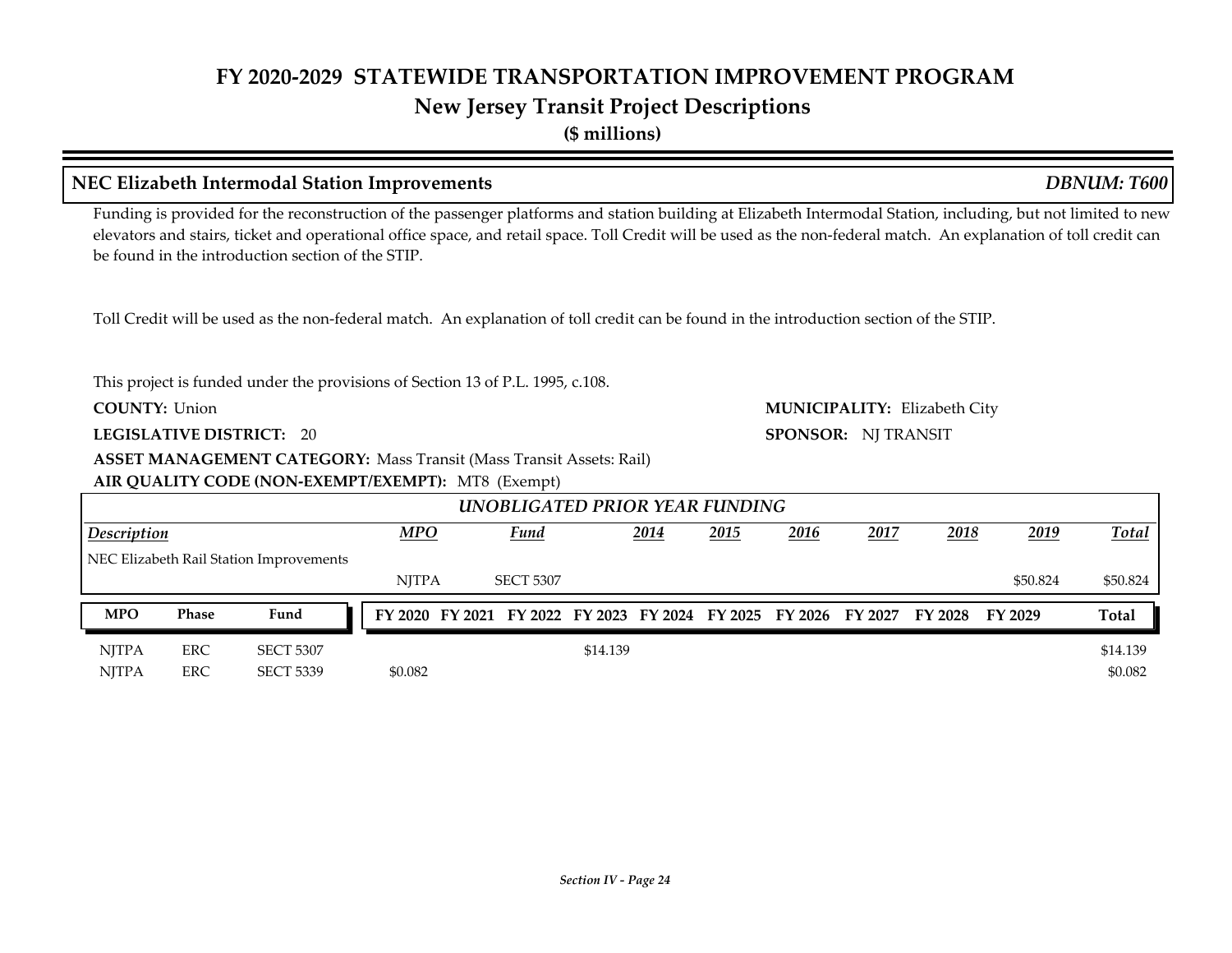## **New Jersey Transit Project Descriptions**

**(\$ millions)**

#### **NEC Improvements** *DBNUM: T44*

Funding is provided for improvements to the Northeast Corridor (NEC) to maintain state of good repair, increase capacity, and improve efficiency. Funding is provided for AMTRAK joint benefit projects and for NJ TRANSIT projects such as, Midline Loop in North Brunswick, New Jersey including associated track and station improvements; platform extensions; improvements at New York Penn Station; and yard improvements including but not limited to acquisition of properties and any items or services needed to support the acquisition.

**COUNTY:**

**LEGISLATIVE DISTRICT:** Various

Various Various **MUNICIPALITY:**

**SPONSOR:** NJ TRANSIT

#### **AIR QUALITY CODE (NON-EXEMPT/EXEMPT):** NRS MT9 MT9 (Exempt) **ASSET MANAGEMENT CATEGORY: Mass Transit (Mass Transit Assets: AMTRAK)**

|                  |              |                  |              |          | UNOBLIGATED PRIOR YEAR FUNDING |           |           |           |           |           |           |           |             |
|------------------|--------------|------------------|--------------|----------|--------------------------------|-----------|-----------|-----------|-----------|-----------|-----------|-----------|-------------|
| Description      |              |                  | <b>MPO</b>   |          | <b>Fund</b>                    |           | 2014      | 2015      | 2016      | 2017      | 2018      | 2019      | Total       |
| NEC Improvements |              |                  |              |          |                                |           |           |           |           |           |           |           |             |
|                  |              |                  | <b>NJTPA</b> |          | <b>SECT 5307</b>               |           |           |           |           |           |           | \$32.520  | \$32.520    |
|                  |              |                  | <b>NJTPA</b> |          | <b>SECT 5337</b>               |           |           |           |           |           |           | \$28.750  | \$28.750    |
|                  |              |                  | <b>NJTPA</b> |          | <b>SECT 5339</b>               |           |           |           |           |           |           | \$4.010   | \$4.010     |
| <b>MPO</b>       | <b>Phase</b> | Fund             | FY 2020      | FY 2021  | FY 2022                        | FY 2023   | FY 2024   | FY 2025   | FY 2026   | FY 2027   | FY 2028   | FY 2029   | Total       |
| <b>DVRPC</b>     | <b>ERC</b>   | <b>SECT 5307</b> |              |          |                                | \$0.723   | \$0.166   | \$0.920   | \$0.920   | \$0.224   | \$0.224   | \$0.224   | \$3.402     |
| <b>DVRPC</b>     | <b>ERC</b>   | <b>SECT 5337</b> |              |          |                                | \$0.168   | \$1.340   | \$1.340   | \$1.340   | \$1.340   | \$1.340   | \$1.340   | \$8.205     |
| <b>DVRPC</b>     | <b>ERC</b>   | <b>STATE</b>     |              |          |                                | \$1.371   | \$1.005   | \$1.005   | \$1.005   | \$1.005   | \$1.005   | \$1.005   | \$7.402     |
| <b>NJTPA</b>     | ERC          | <b>SECT 5307</b> | \$19.710     | \$5.040  |                                | \$20.004  | \$2.629   | \$14.585  | \$14.585  | \$3.558   | \$3.558   | \$3.558   | \$87.228    |
| <b>NJTPA</b>     | <b>ERC</b>   | <b>SECT 5337</b> | \$22.850     | \$22,850 | \$16.550                       | \$2.657   | \$21.237  | \$21.237  | \$21.237  | \$21.237  | \$21.237  | \$21.237  | \$192.329   |
| <b>NJTPA</b>     | ERC          | <b>STATE</b>     | \$116.981    | \$53.500 | \$81.500                       | \$125.239 | \$106.445 | \$108.445 | \$108.445 | \$108.445 | \$108.445 | \$108.445 | \$1,025.892 |
| <b>SJTPO</b>     | <b>ERC</b>   | <b>SECT 5307</b> |              |          |                                | \$0.153   | \$0.035   | \$0.195   | \$0.195   | \$0.047   | \$0.047   | \$0.047   | \$0.720     |
| <b>SJTPO</b>     | <b>ERC</b>   | <b>SECT 5337</b> |              |          |                                | \$0.035   | \$0.283   | \$0.283   | \$0.283   | \$0.283   | \$0.283   | \$0.283   | \$1.736     |
| <b>SJTPO</b>     | <b>ERC</b>   | <b>STATE</b>     |              |          |                                | \$0.290   | \$0.213   | \$0.213   | \$0.213   | \$0.213   | \$0.213   | \$0.213   | \$1.566     |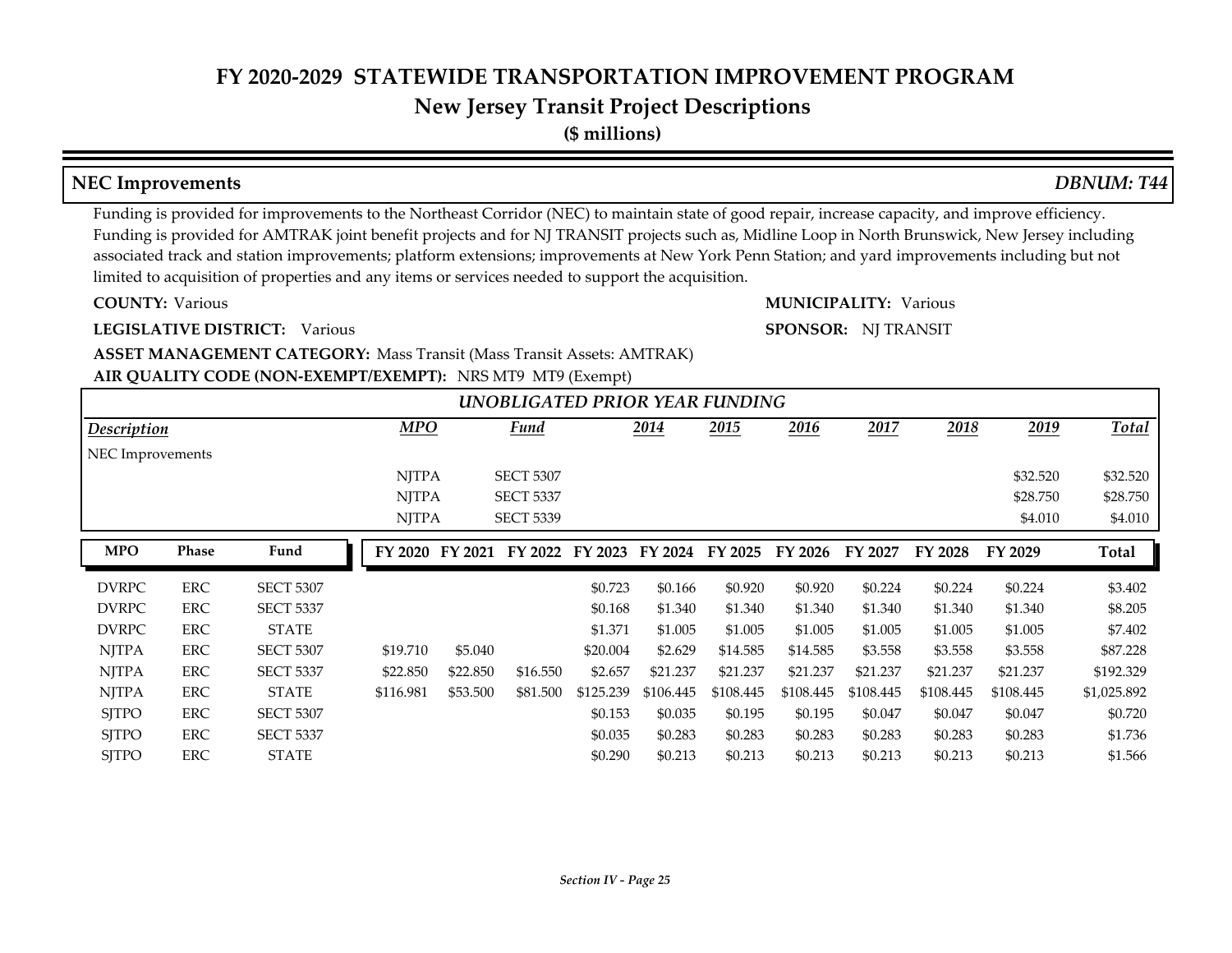#### **New Jersey Transit Project Descriptions**

**(\$ millions)**

#### **COUNTY: LEGISLATIVE DISTRICT:** 17 Middlesex **MUNICIPALITY:** New Brunswick City This project will construct a new link between the New Brunswick Station on the Northeast Corridor Line and the adjacent medical research complex, including the Cancer Institute of New jersey and Robert Wood Johnson University Hospital.This project is funded through a special appropriation, FY06 SAFETEA-LU, NRS-1301, Liberty Corridor, \$10M. This project is funded under the provisions of Section 13 of P.L. 1995, c.108 **SPONSOR:** NJ TRANSIT **New Brunswick Station Platform Ext. and Elevator Imprvmts (Liberty Corridor)** *DBNUM: T532*

**ASSET MANAGEMENT CATEGORY: Mass Transit (Mass Transit Assets: Rail)** 

**AIR QUALITY CODE (NON-EXEMPT/EXEMPT):** MT8 (Exempt)

|                    |            |                                                                              |              |                                                                         | UNOBLIGATED PRIOR YEAR FUNDING |      |      |      |      |      |         |              |
|--------------------|------------|------------------------------------------------------------------------------|--------------|-------------------------------------------------------------------------|--------------------------------|------|------|------|------|------|---------|--------------|
| <b>Description</b> |            |                                                                              | <b>MPO</b>   |                                                                         | <b>Fund</b>                    | 2014 | 2015 | 2016 | 2017 | 2018 | 2019    | <b>Total</b> |
|                    |            | New Brunswick Station Platform Ext. and Elevator Imprymts (Liberty Corridor) |              |                                                                         |                                |      |      |      |      |      |         |              |
|                    |            |                                                                              | <b>NITPA</b> |                                                                         | <b>DEMO</b>                    |      |      |      |      |      | \$2.500 | \$2.500      |
|                    |            |                                                                              | <b>NITPA</b> |                                                                         | <b>SECT 5339</b>               |      |      |      |      |      | \$7.391 | \$7.391      |
| <b>MPO</b>         | Phase      | Fund                                                                         |              | FY 2020 FY 2021 FY 2022 FY 2023 FY 2024 FY 2025 FY 2026 FY 2027 FY 2028 |                                |      |      |      |      |      | FY 2029 | <b>Total</b> |
| <b>NITPA</b>       | <b>CAP</b> | <b>DEMO</b>                                                                  | \$0.001      |                                                                         |                                |      |      |      |      |      |         | \$0.001      |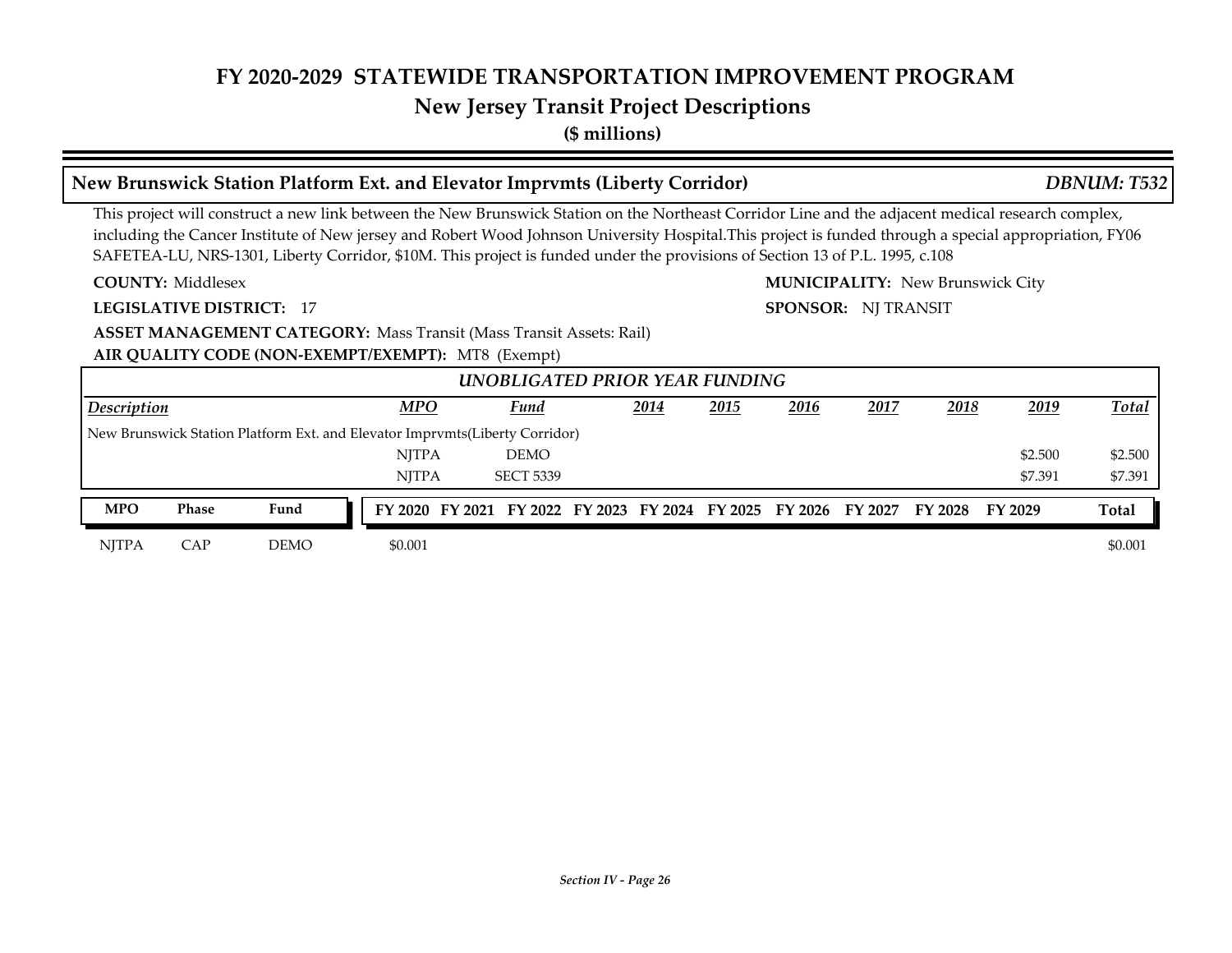### **New Jersey Transit Project Descriptions**

**(\$ millions)**

#### **New CMAQ Bus and Rail Services** *DBNUM: T126*

This program provides funds for new and experimental CMAQ-funded transit services.

For FY 2017, funds will be used for continuation of one-seat ride rail services to/from New York Penn Station that are made possible by use of newer dual mode locomotives. These services include weekday evening rail services operating on the Raritan Valley Line, as well as additional weekday peak period rail services on the North jersey Coast Line that are extended to operate to/from Bay Head.

**SPONSOR:** NJ TRANSIT

#### **COUNTY:** Various Various **MUNICIPALITY:**

**LEGISLATIVE DISTRICT:** Various

**AIR QUALITY CODE (NON-EXEMPT/EXEMPT):** MT1 (Exempt) **ASSET MANAGEMENT CATEGORY: Mass Transit (Mass Transit Assets: Rail)** 

## *2014 2015 2016 2017 2018 2019* NJTPA CMAQ 5307 \$0.960 \$0.960 \$0.960 \$0.960  *UNOBLIGATED PRIOR YEAR FUNDING Description MPO Fund Total* New CMAQ Bus and Rail Services NJTPA ERC CMAQ \$0.001 \$0.000 \$0.000 \$0.001 \$0.001 \$0.001 \$1.00 \$1.00 \$1.00 \$1.00 \$1.00 \$1.00 \$1.00 \$1.00 \$1.00 **MPO Phase Fund FY 2020 FY 2021 FY 2022 FY 2023 FY 2024 FY 2025 FY 2026 FY 2027 FY 2028 FY 2029 Total**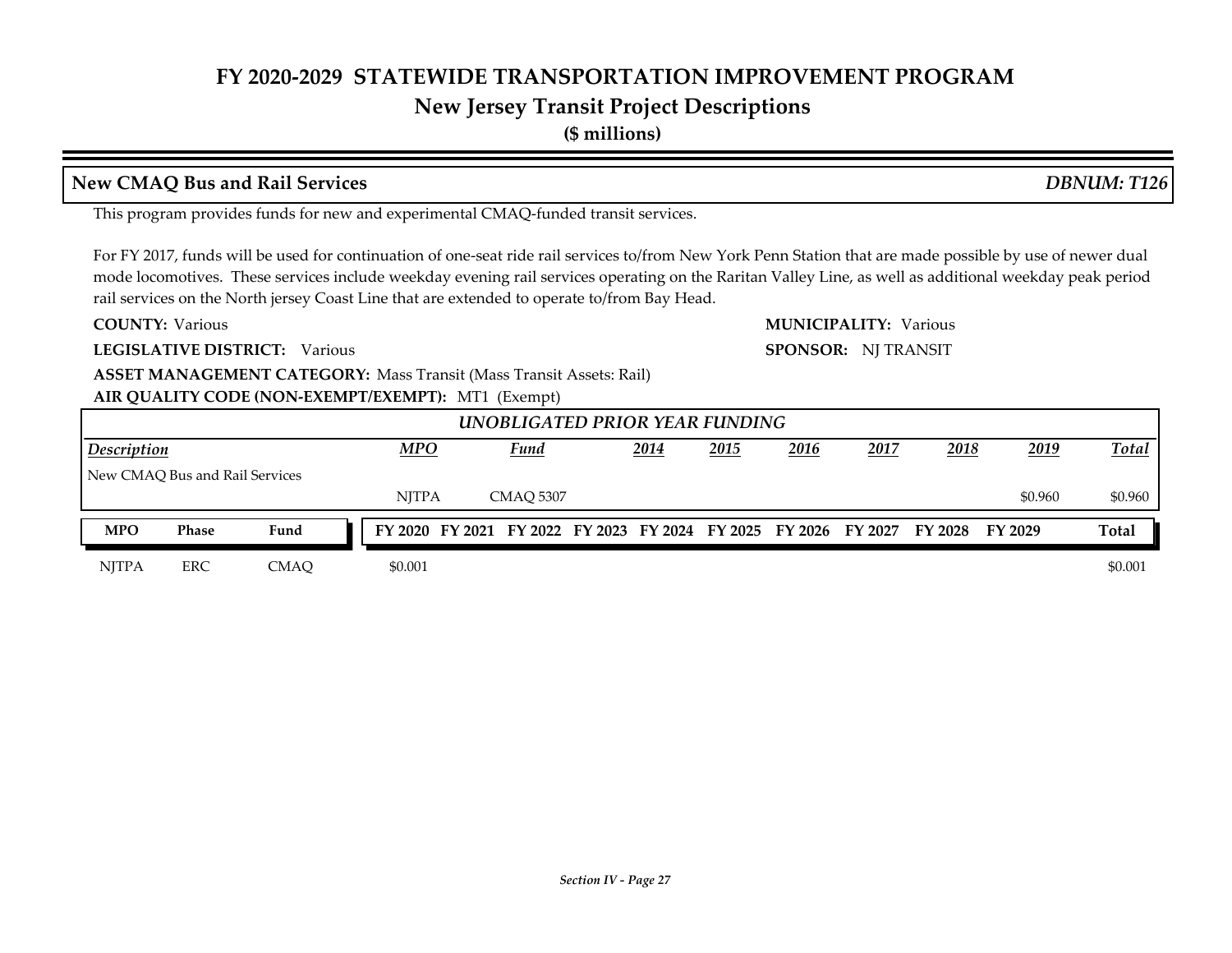### **New Jersey Transit Project Descriptions**

**(\$ millions)**

#### **COUNTY: LEGISLATIVE DISTRICT:** Various **AIR QUALITY CODE (NON-EXEMPT/EXEMPT):** MT6, O9 (Exempt) Various Various **MUNICIPALITY: ASSET MANAGEMENT CATEGORY: Mass Transit (Mass Transit Assets: Rail)** This project is in response to Superstorm Sandy. It will mitigate potential flooding from future extreme weather events at Newark Penn Station. The project includes, but is not limited to, improvements to intercept rainfall runoff, installation of watertight hatches and doors at certain locations, and removable vent grate cover plates for certain grates at or around Newark Penn Station. **SPONSOR:** NJ TRANSIT **Newark Penn Station Protection** *DBNUM: T913 2014 2015 2016 2017 2018 2019* NJTPA SECT 5307 \$1.700 \$1.700 \$1.700  *UNOBLIGATED PRIOR YEAR FUNDING Description MPO Fund Total* Newark Penn Station Protection NJTPA ERC SECT 5324 \$0.001 \$0.000 \$0.001 **MPO Phase Fund FY 2020 FY 2021 FY 2022 FY 2023 FY 2024 FY 2025 FY 2026 FY 2027 FY 2028 FY 2029 Total**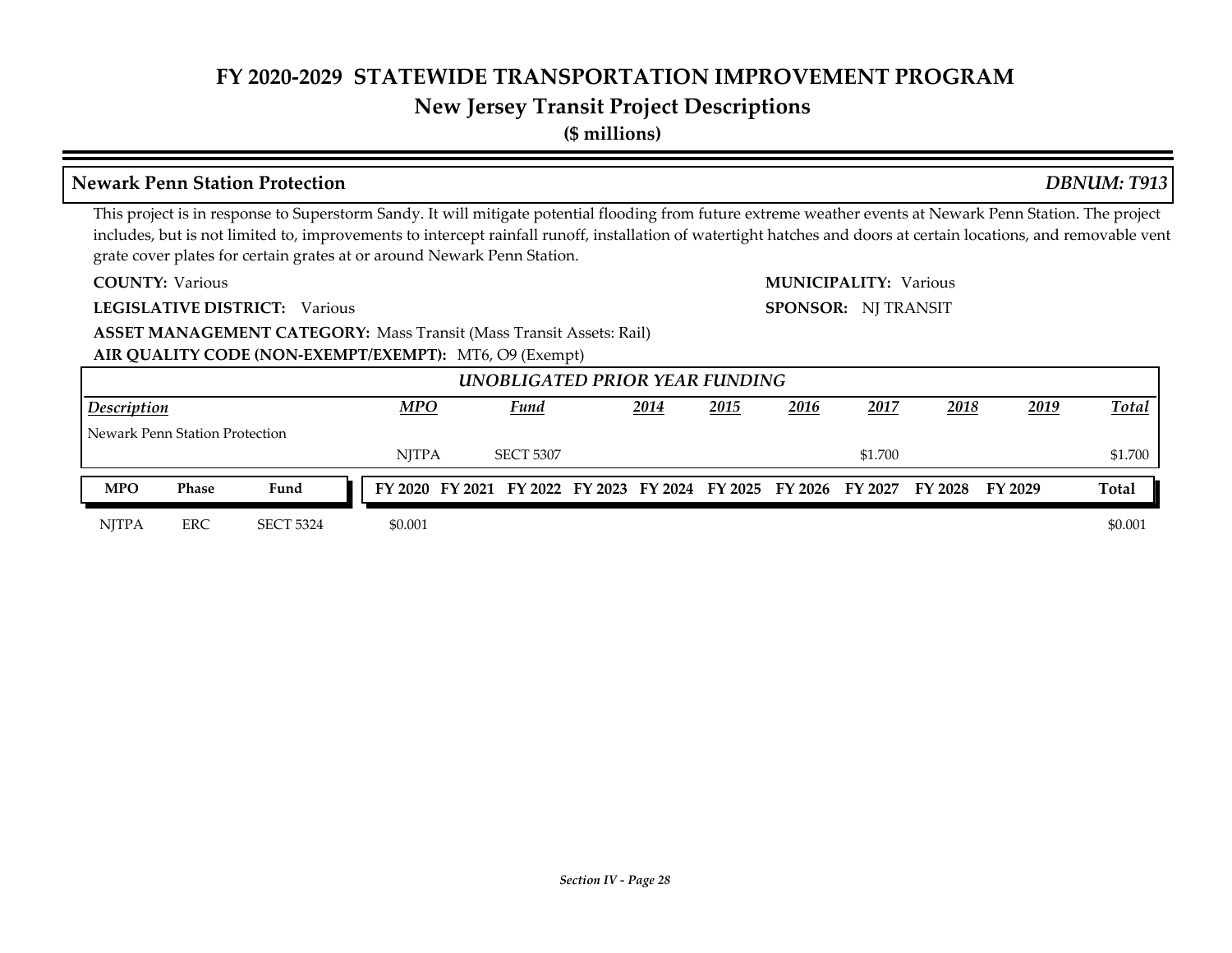**(\$ millions)**

### **NJ TRANSIT Grid Project** *DBNUM: T910*

Funding is provided to create a "microgrid" power generation and distribution system. NJ TRANSITGRID will be capable of supplying highly-reliable power during storms or other times when the centralized power grid is compromised. NJ TRANSITGRID will incorporate renewable energy, distributed generation, and other technologies to provide resilient power to key NJ TRANSIT stations, maintenance facilities, bus garages, and other buildings. NJ TRANSITGRID will also provide resilient electric traction power to allow NJ TRANSIT trains on critical corridors, including portions of the Northeast Corridor, to continue to operate even when the traditional grid fails. This project will directly benefit NJ TRANSIT and Amtrak. The source of the local funding is the State Transportation Trust Fund (TTF). The source of local funding is the State Transportation Trust Funds (TTF) in the amount of \$144,616,890. The STIP ID is DB#T50, Signals and Communications/Electric Traction System program (S&C Program). The TTF component includes \$45,000,000 of unspent funding appropriated in SFY14 and prior years for NJ TRANSIT from S&C Program. In addition, NJ TRANSIT is allocating \$99,616,890 from the SFY 15-24 Constrained Capital Program including \$33,881,000 in SFY15, \$15,640,000 in SFY16, \$9,381,890 in SFY17 \$17,464,000 in SFY18 and \$23,250,000 in SFY from the S&C program.

The source of the local funding is the State Transportation Trust Fund (TTF).

**COUNTY:**

**LEGISLATIVE DISTRICT:** Various

**ASSET MANAGEMENT CATEGORY: Mass Transit (Mass Transit Assets: Rail)** 

#### **AIR QUALITY CODE (NON-EXEMPT/EXEMPT):** MT6, O9 (Exempt)

|                                                                                                  |                                               |                  |  |         |  | UNOBLIGATED PRIOR YEAR FUNDING |  |  |  |  |           |                                                                                 |  |              |
|--------------------------------------------------------------------------------------------------|-----------------------------------------------|------------------|--|---------|--|--------------------------------|--|--|--|--|-----------|---------------------------------------------------------------------------------|--|--------------|
| <b>MPO</b><br>2018<br>2019<br>2014<br><u> 2015</u><br>2016<br>2017<br><b>Fund</b><br>Description |                                               |                  |  |         |  |                                |  |  |  |  |           |                                                                                 |  | <b>Total</b> |
| NJ TRANSIT Grid Project                                                                          |                                               |                  |  |         |  |                                |  |  |  |  |           |                                                                                 |  |              |
|                                                                                                  | <b>NITPA</b><br><b>SECT 5324</b><br>\$409.765 |                  |  |         |  |                                |  |  |  |  | \$409.765 |                                                                                 |  |              |
| <b>MPO</b>                                                                                       | Phase                                         | Fund             |  |         |  |                                |  |  |  |  |           | FY 2020 FY 2021 FY 2022 FY 2023 FY 2024 FY 2025 FY 2026 FY 2027 FY 2028 FY 2029 |  | <b>Total</b> |
| <b>NITPA</b>                                                                                     | <b>ERC</b>                                    | <b>SECT 5324</b> |  | \$0.001 |  |                                |  |  |  |  |           |                                                                                 |  | \$0.001      |

Various Various **MUNICIPALITY: SPONSOR:** NJ TRANSIT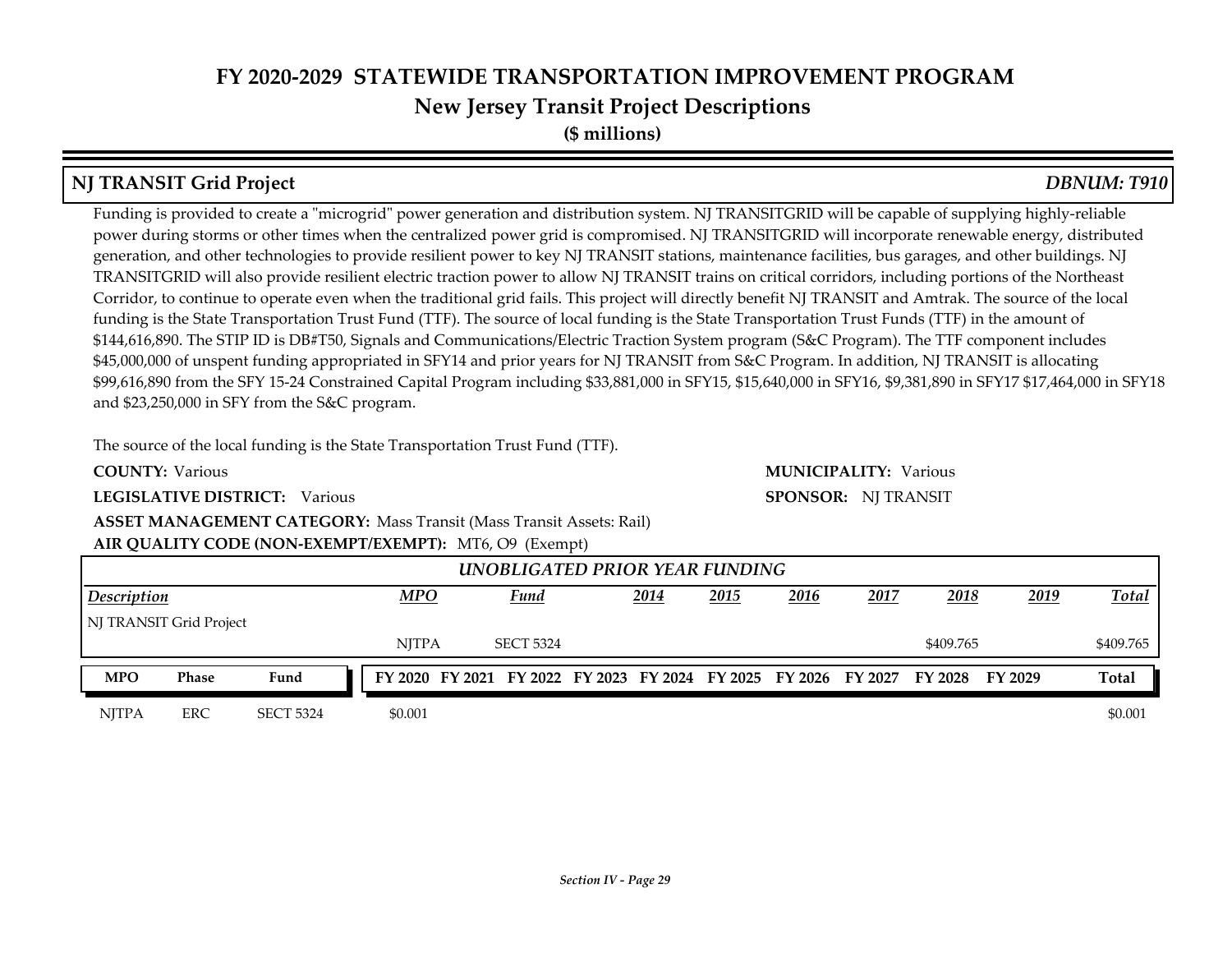## **New Jersey Transit Project Descriptions**

**(\$ millions)**

#### **Other Rail Station/Terminal Improvements** *DBNUM: T55*

Funding is provided for the design, land acquisition and construction of various stations, platform extensions, parking and related facilities, and upgrades throughout the system including related track and rail infrastructure work. Also included are station and facility inspection and repair, customer service station bike locker installation - system wide, and STARS Program including but not limited to acquisition of properties and any items or services needed to support the acquisition.

**COUNTY:**

**LEGISLATIVE DISTRICT:** Various

Various Various **MUNICIPALITY:**

**SPONSOR:** NJ TRANSIT

**AIR QUALITY CODE (NON-EXEMPT/EXEMPT):** M8 MT7, MT8 MT3 (Exempt) **ASSET MANAGEMENT CATEGORY: Mass Transit (Mass Transit Assets: Rail)** 

|              |            |                                          |              |          | $\frac{1}{2}$ , $\frac{1}{2}$ , $\frac{1}{2}$ , $\frac{1}{2}$ , $\frac{1}{2}$ , $\frac{1}{2}$ , $\frac{1}{2}$ , $\frac{1}{2}$ , $\frac{1}{2}$ , $\frac{1}{2}$ , $\frac{1}{2}$ |         |         |         |         |         |              |             |              |
|--------------|------------|------------------------------------------|--------------|----------|-------------------------------------------------------------------------------------------------------------------------------------------------------------------------------|---------|---------|---------|---------|---------|--------------|-------------|--------------|
|              |            |                                          |              |          | UNOBLIGATED PRIOR YEAR FUNDING                                                                                                                                                |         |         |         |         |         |              |             |              |
| Description  |            |                                          | <b>MPO</b>   |          | <b>Fund</b>                                                                                                                                                                   |         | 2014    | 2015    | 2016    | 2017    | <u> 2018</u> | <u>2019</u> | Total        |
|              |            | Other Rail Station/Terminal Improvements |              |          |                                                                                                                                                                               |         |         |         |         |         |              |             |              |
|              |            |                                          | <b>DVRPC</b> |          | <b>SECT 5307</b>                                                                                                                                                              |         |         |         |         | \$1.000 |              |             | \$1.000      |
|              |            |                                          | <b>NITPA</b> |          | <b>SECT 5307</b>                                                                                                                                                              |         |         |         |         |         |              | \$15.000    | \$15.000     |
|              |            |                                          | <b>NITPA</b> |          | <b>SECT 5339</b>                                                                                                                                                              |         |         |         |         |         |              | \$3.657     | \$3.657      |
| <b>MPO</b>   | Phase      | Fund                                     |              |          | FY 2020 FY 2021 FY 2022 FY 2023 FY 2024 FY 2025                                                                                                                               |         |         |         | FY 2026 | FY 2027 | FY 2028      | FY 2029     | <b>Total</b> |
| <b>DVRPC</b> | <b>ERC</b> | <b>STATE</b>                             | \$0.516      | \$0.516  | \$0.516                                                                                                                                                                       | \$0.516 | \$0.516 | \$0.516 | \$0.516 | \$0.516 | \$0.516      | \$0.516     | \$5.163      |
| <b>NJTPA</b> | <b>ERC</b> | <b>STATE</b>                             | \$8.184      | \$14,298 | \$8.184                                                                                                                                                                       | \$8.184 | \$8.184 | \$8.184 | \$8.184 | \$8.184 | \$8.184      | \$8.184     | \$87.959     |
| <b>SITPO</b> | ERC        | <b>STATE</b>                             | \$0.109      | \$0.109  | \$0.109                                                                                                                                                                       | \$0.109 | \$0.109 | \$0.109 | \$0.109 | \$0.109 | \$0.109      | \$0.109     | \$1.092      |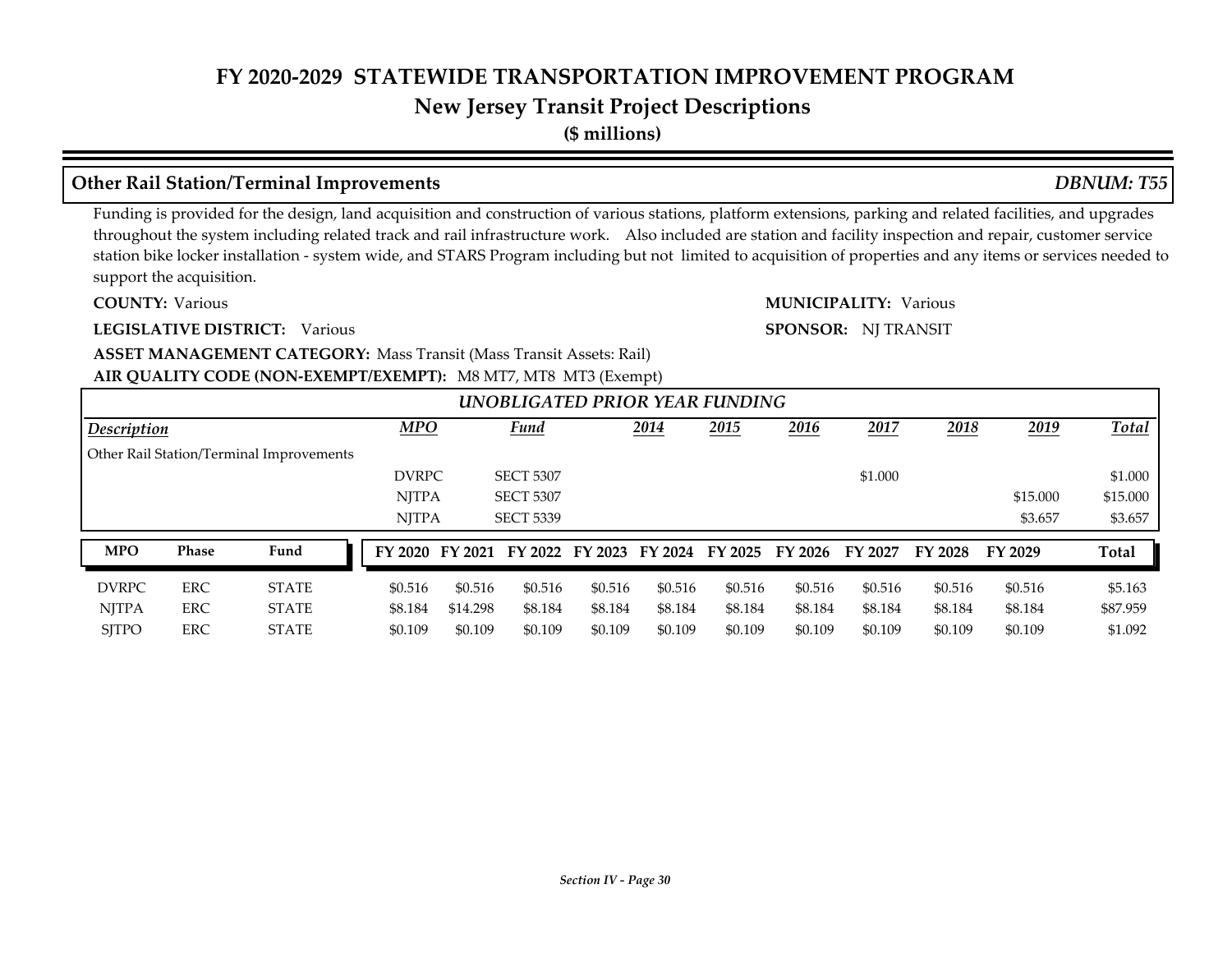# **New Jersey Transit Project Descriptions**

**(\$ millions)**

#### **Perth Amboy Intermodal ADA Improvements** *DBNUM: T620*

Funding is provided for the construction of high level platforms in order to enhance access to commuter trains in conformance with ADA regulations.

This project is funded under the provisions of Section 13 of P.L. 1995, c.108.

**COUNTY:**

**LEGISLATIVE DISTRICT:** 19

Middlesex Perth Amboy City **MUNICIPALITY: SPONSOR:** NJ TRANSIT

**ASSET MANAGEMENT CATEGORY: Mass Transit (Mass Transit Assets: Rail)** 

**AIR QUALITY CODE (NON-EXEMPT/EXEMPT):** MT8 (Exempt)

|                    |            |                                  |              | UNOBLIGATED PRIOR YEAR FUNDING |             |              |      |             |                                                                                 |             |              |
|--------------------|------------|----------------------------------|--------------|--------------------------------|-------------|--------------|------|-------------|---------------------------------------------------------------------------------|-------------|--------------|
| <b>Description</b> |            |                                  | $MPO$        | <b>Fund</b>                    | <u>2014</u> | <u> 2015</u> | 2016 | <u>2017</u> | 2018                                                                            | <u>2019</u> | <b>Total</b> |
|                    |            | Perth Amboy Station Improvements |              |                                |             |              |      |             |                                                                                 |             |              |
|                    |            |                                  | <b>NITPA</b> | <b>SECT 5307</b>               |             |              |      |             |                                                                                 | \$54.857    | \$54.857     |
|                    |            |                                  | <b>NITPA</b> | STP-TE                         |             |              |      |             |                                                                                 | \$3.000     | \$3.000      |
| <b>MPO</b>         | Phase      | Fund                             |              |                                |             |              |      |             | FY 2020 FY 2021 FY 2022 FY 2023 FY 2024 FY 2025 FY 2026 FY 2027 FY 2028 FY 2029 |             | <b>Total</b> |
| <b>NITPA</b>       | <b>ERC</b> | <b>SECT 5307</b>                 | \$0.001      |                                |             |              |      |             |                                                                                 |             | \$0.001      |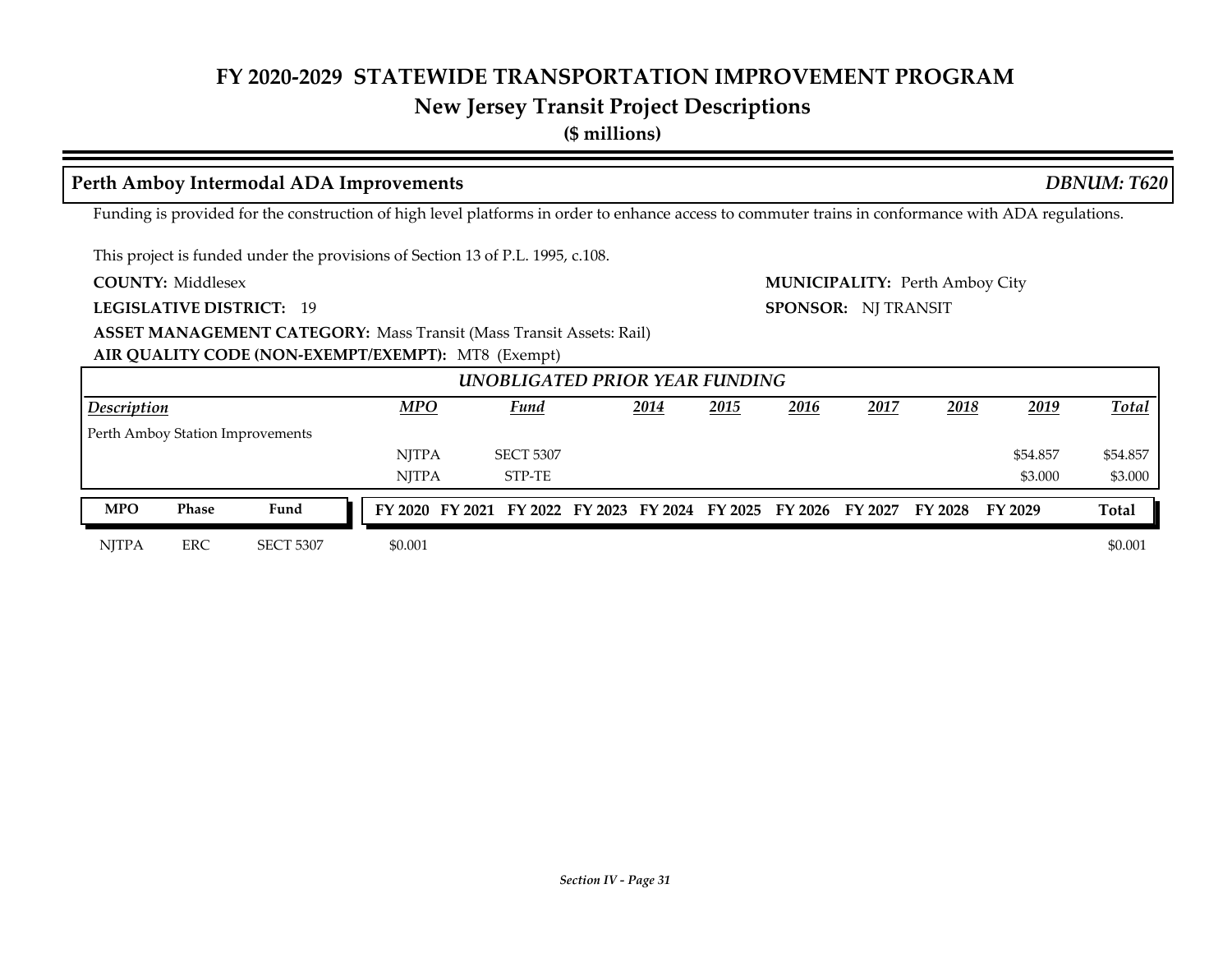**(\$ millions)**

# Funding is provided for demolition of out-of-service facilities, energy conservation program, work environment improvements, replacement of antiquated administrative support equipment, purchase of material warehouse equipment, replacement of non-revenue vehicles, and other minor improvements to various bus/rail/light rail/operating facilities etc including but not limited to acquisition of properties and any items or services needed to support the **Physical Plant** *DBNUM: T121*

acquisition.

**COUNTY:**

**LEGISLATIVE DISTRICT:** Various

#### Various Various **MUNICIPALITY:**

#### **SPONSOR:** NJ TRANSIT

**AIR QUALITY CODE (NON-EXEMPT/EXEMPT):** M4 MT4 MT1 (Exempt) **ASSET MANAGEMENT CATEGORY:** Mass Transit (Transportation Support Facilities: NJ TRANSIT Facilities and Equipment)

| <b>MPO</b>   | Phase | Fund         |         |         |         |         |         |         | FY 2020 FY 2021 FY 2022 FY 2023 FY 2024 FY 2025 FY 2026 FY 2027 |         | FY 2028 | FY 2029 | <b>Total</b> |
|--------------|-------|--------------|---------|---------|---------|---------|---------|---------|-----------------------------------------------------------------|---------|---------|---------|--------------|
| <b>DVRPC</b> | ERC   | <b>STATE</b> | \$0.384 | \$0.384 | \$0.384 | \$0.384 | \$0.384 | \$0.384 | \$0.384                                                         | \$0.384 | \$0.384 | \$0.384 | \$3.841      |
| <b>NITPA</b> | ERC   | <b>STATE</b> | \$1.169 | \$1.169 | \$1.169 | \$1.169 | \$1.169 | \$1.169 | \$1.169                                                         | \$1.169 | \$1.169 | \$1.169 | \$11.690     |
| <b>SITPO</b> | ERC   | <b>STATE</b> | \$0.117 | \$0.117 | \$0.117 | \$0.117 | \$0.117 | \$0.117 | \$0.117                                                         | \$0.117 | \$0.117 | \$0.117 | \$1.169      |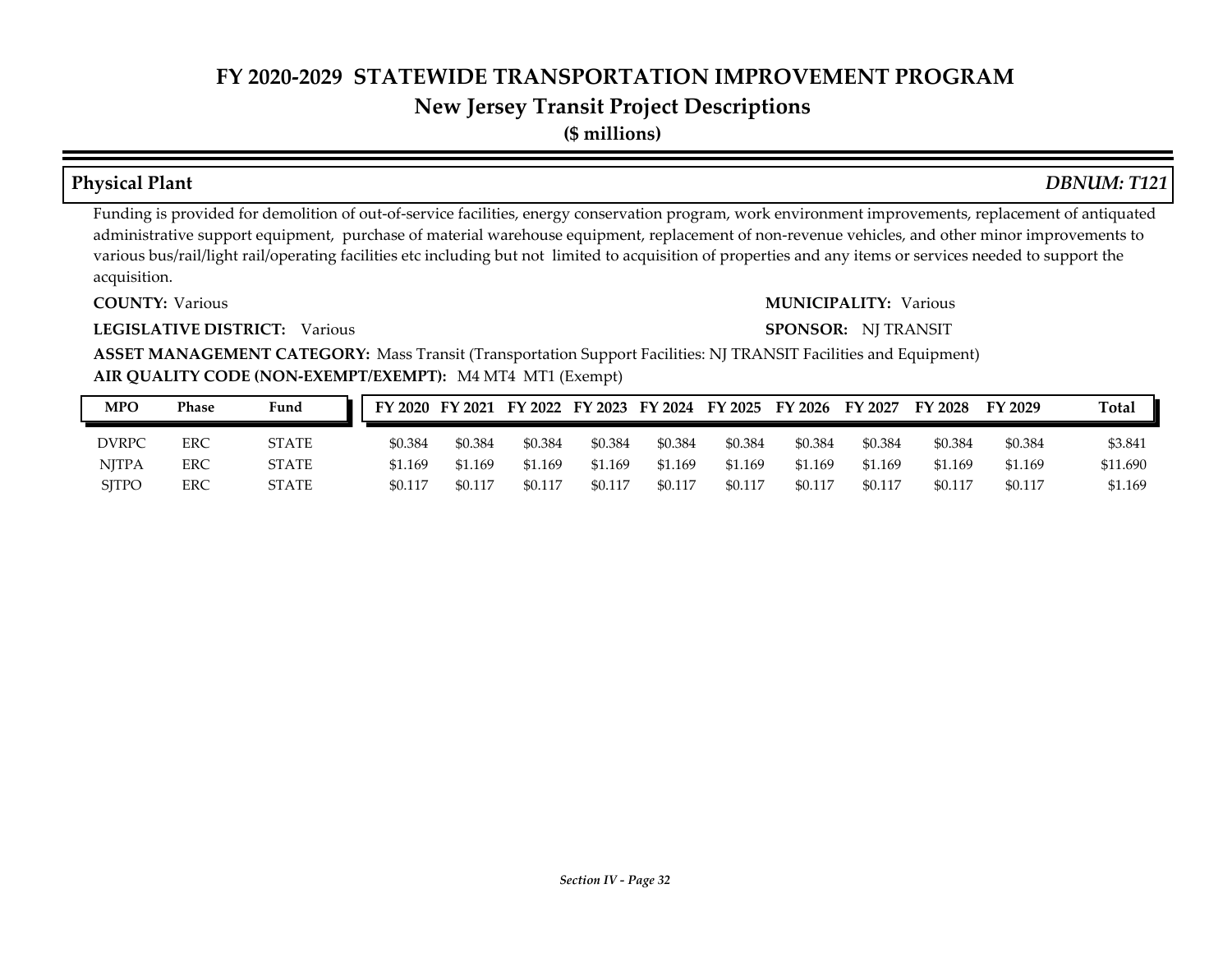**(\$ millions)**

#### **Portal Bridge North** *DBNUM: T538*

Funding is for the design, engineering, construction and other necessary initiatives or items to complete the proposed replacement of the existing Portal Issued Bridge with a new high-level, two track, fixed structure bridge on a new rail alignment. The new bridge will be approximately 1,200 feet long and will have a clearance that accommodates current and forecasted maritime traffic, thereby eliminating the need for a movable span that interrupts rail operations and results in delays due to mechanical failures. This will improve reliability, allowing NJ TRANSIT to operate longer and higher capacity trains. Additionally, trains will be able to cross the bridge at 90 miles per hour, up from 60 miles per hour today. This element provides funding to advance the Portal Bridge North including, but not limited to, annual EDA or other debt service payments that may be required.

#### **COUNTY:**

#### Various Various **MUNICIPALITY:**

#### **LEGISLATIVE DISTRICT:** Various

#### **SPONSOR:** NJ TRANSIT

#### **AIR QUALITY CODE (NON-EXEMPT/EXEMPT):** S19 (Exempt) **ASSET MANAGEMENT CATEGORY: Mass Transit (Mass Transit Assets: AMTRAK)**

| MPO          | Phase | Fund  |          |          |          |          |          |          |          | FY 2020 FY 2021 FY 2022 FY 2023 FY 2024 FY 2025 FY 2026 FY 2027 | <b>FY 2028</b> | FY 2029  | <b>Total</b> |
|--------------|-------|-------|----------|----------|----------|----------|----------|----------|----------|-----------------------------------------------------------------|----------------|----------|--------------|
| <b>NITPA</b> | ERC   | OTHER | \$25.000 | \$25.000 | \$25,000 | \$25,000 | \$25,000 | \$25,000 | \$25,000 | \$25,000                                                        | \$25,000       | \$25.000 | \$250.000    |
| <b>NITPA</b> | ERC   | STATE | \$26.493 | \$14.000 | \$20.246 | \$20.247 | \$20.243 | \$20.244 | \$20.244 | \$20.243                                                        | \$20.243       | \$20.243 | \$202.446    |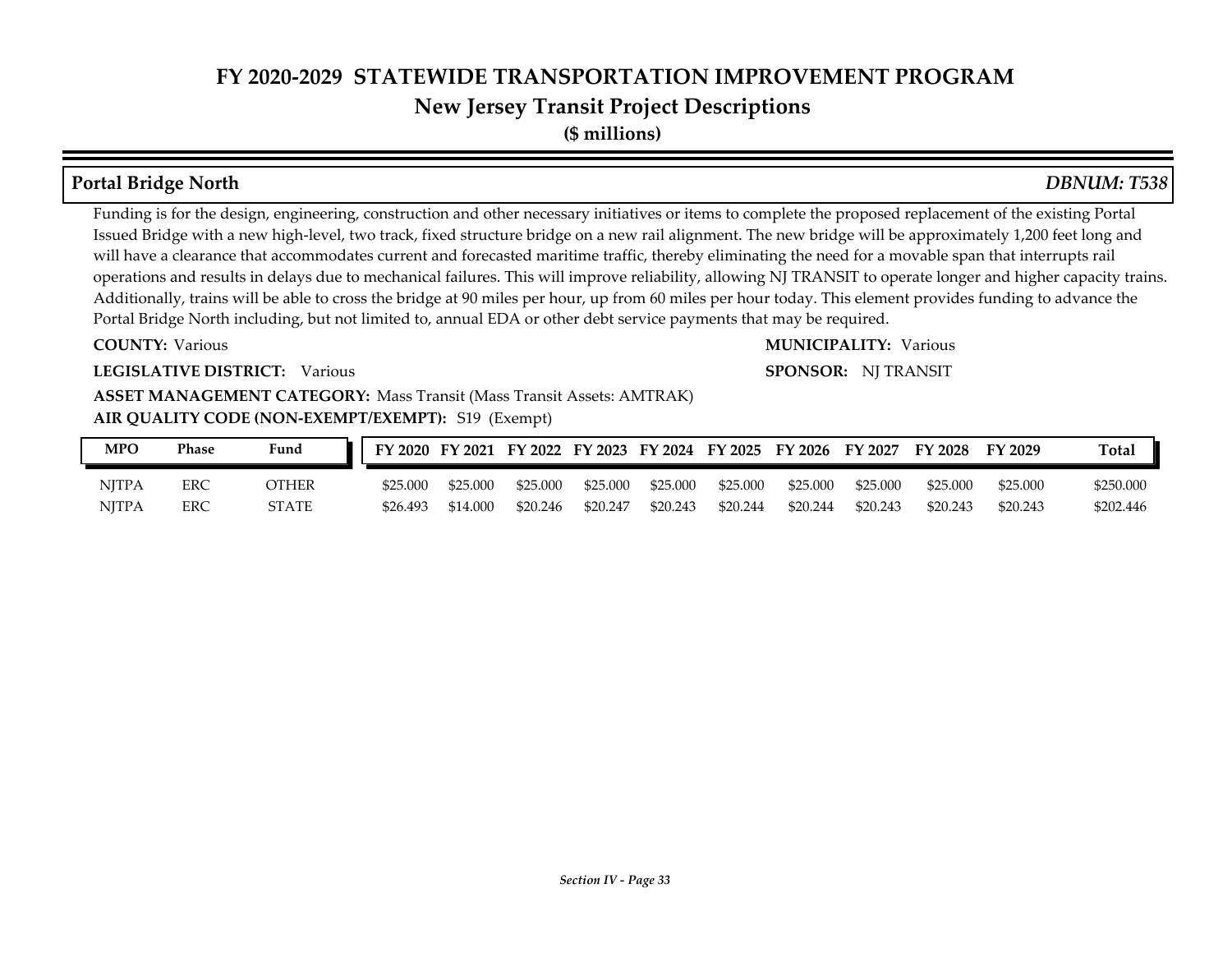## **New Jersey Transit Project Descriptions**

**(\$ millions)**

#### **Preventive Maintenance-Bus** *DBNUM: T135*

This program provides funding for the overhaul of buses including preventive maintenance costs in accordance with federal guidelines as defined in the National Transit Database Reporting Manual and federal law.

Toll Credit will be used as the non-federal match. An explanation of toll credit can be found in the Introduction Section of the STIP. In addition, expenditures are for costs of projects in specific years only.

#### **COUNTY:**

**LEGISLATIVE DISTRICT:** Various

## **ASSET MANAGEMENT CATEGORY: Mass Transit (Mass Transit Assets: Bus)**

#### **AIR QUALITY CODE (NON-EXEMPT/EXEMPT):** M3 MT3 MT3 (Exempt)

|                            |       |                  |              |          | UNOBLIGATED PRIOR YEAR FUNDING          |          |           |           |           |           |           |           |              |
|----------------------------|-------|------------------|--------------|----------|-----------------------------------------|----------|-----------|-----------|-----------|-----------|-----------|-----------|--------------|
| Description                |       |                  | <b>MPO</b>   |          | <b>Fund</b>                             |          | 2014      | 2015      | 2016      | 2017      | 2018      | 2019      | <b>Total</b> |
| Preventive Maintenance-Bus |       |                  |              |          |                                         |          |           |           |           |           |           |           |              |
|                            |       |                  | <b>DVRPC</b> |          | <b>SECT 5307</b>                        |          |           |           |           |           |           | \$84.404  | \$84.404     |
|                            |       |                  | <b>NJTPA</b> |          | <b>SECT 5307</b>                        |          |           |           |           |           |           | \$130.746 | \$130.746    |
|                            |       |                  | <b>SITPO</b> |          | <b>SECT 5307</b>                        |          |           | \$1.799   |           |           | \$21.657  | \$7.888   | \$31.344     |
| <b>MPO</b>                 | Phase | Fund             | FY 2020      |          | FY 2021 FY 2022 FY 2023 FY 2024 FY 2025 |          |           |           | FY 2026   | FY 2027   | FY 2028   | FY 2029   | Total        |
| <b>DVRPC</b>               | CAP   | <b>SECT 5307</b> | \$25.919     | \$25.919 | \$25.919                                | \$25.919 | \$33.081  | \$33.081  | \$33.081  | \$33.081  | \$33.081  | \$33.081  | \$302.163    |
| <b>NITPA</b>               | CAP   | <b>SECT 5307</b> | \$78.883     | \$78.883 | \$78.883                                | \$78.883 | \$100.683 | \$100.683 | \$100.683 | \$100.683 | \$100.683 | \$100.683 | \$919.627    |
| <b>SITPO</b>               | CAP   | <b>SECT 5307</b> | \$7.888      | \$7.888  | \$7.888                                 | \$7.888  | \$10.068  | \$10.068  | \$10.068  | \$10.068  | \$10.068  | \$10.068  | \$91.963     |

Various Various **MUNICIPALITY:**

## **SPONSOR:** NJ TRANSIT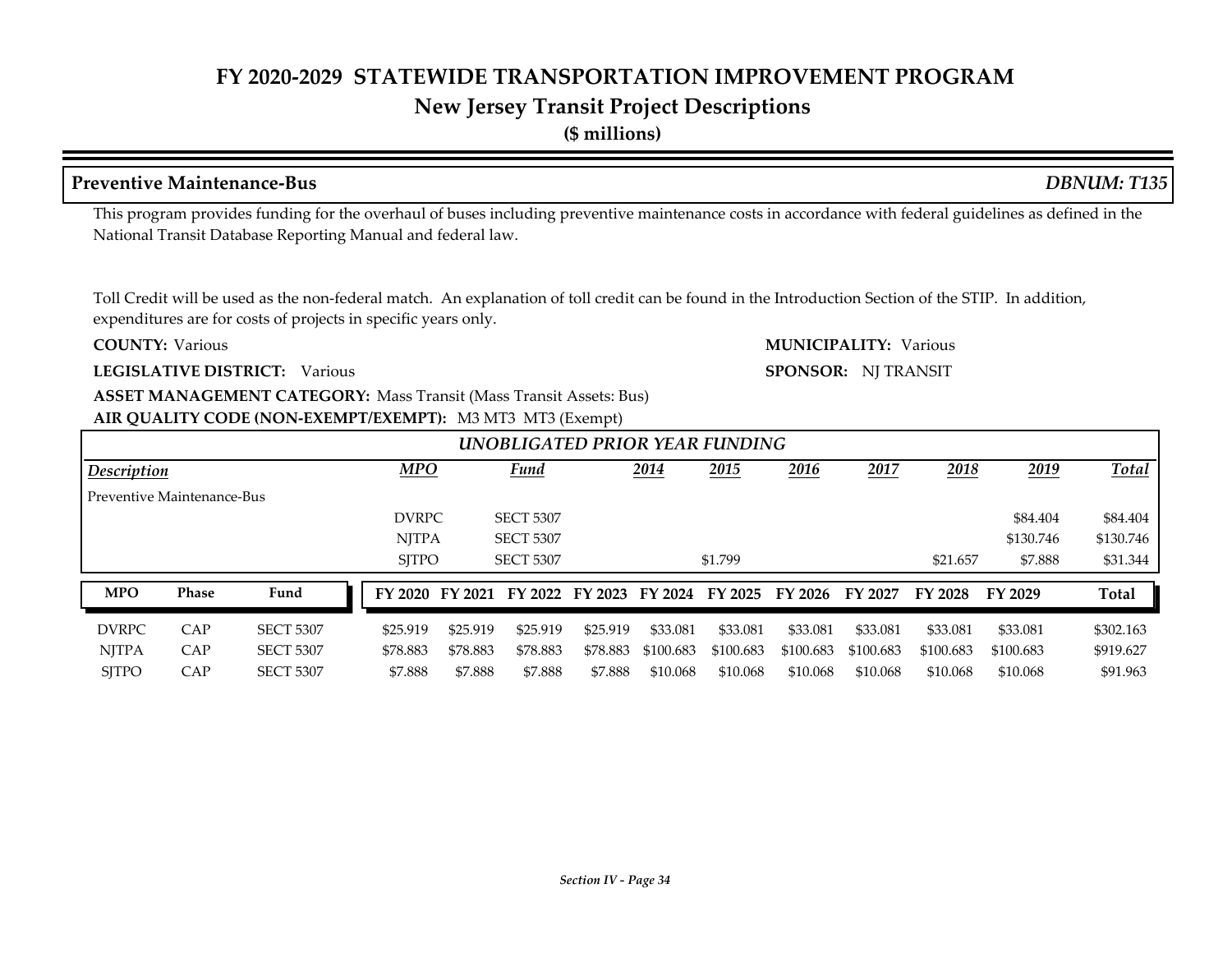**(\$ millions)**

#### **Preventive Maintenance-Rail** *DBNUM: T39*

This program provides funding for the overhaul of rail cars and locomotives and other preventive maintenance costs in accordance with federal funding guidelines as defined in the National Transit Database Reporting Manual and federal law.

Toll Credit will be used as the non-federal match. An explanation of toll credit can be found in the Introduction Section of the STIP.

**COUNTY:**

**LEGISLATIVE DISTRICT:** Various

#### **AIR QUALITY CODE (NON-EXEMPT/EXEMPT):** M3 MT3 MT3 (Exempt) **ASSET MANAGEMENT CATEGORY: Mass Transit (Mass Transit Assets: Rail)**

Various Various **MUNICIPALITY:**

#### **SPONSOR:** NJ TRANSIT

|                             |              |                  |              |           |                  |           |           | UNOBLIGATED PRIOR YEAR FUNDING |           |           |           |           |             |
|-----------------------------|--------------|------------------|--------------|-----------|------------------|-----------|-----------|--------------------------------|-----------|-----------|-----------|-----------|-------------|
| <b>Description</b>          |              |                  | MPO          |           | <b>Fund</b>      |           | 2014      | 2015                           | 2016      | 2017      | 2018      | 2019      | Total       |
| Preventive Maintenance-Rail |              |                  |              |           |                  |           |           |                                |           |           |           |           |             |
|                             |              |                  | <b>DVRPC</b> |           | <b>SECT 5307</b> |           |           |                                |           |           |           | \$10.407  | \$10.407    |
|                             |              |                  | <b>DVRPC</b> |           | <b>SECT 5337</b> |           |           |                                |           |           |           | \$16.132  | \$16.132    |
|                             |              |                  | <b>NJTPA</b> |           | <b>SECT 5307</b> |           |           |                                |           |           |           | \$114,279 | \$114.279   |
|                             |              |                  | <b>NJTPA</b> |           | <b>SECT 5337</b> |           |           |                                |           |           |           | \$155.829 | \$155.829   |
|                             |              |                  | <b>SITPO</b> |           | <b>SECT 5307</b> |           |           |                                |           |           | \$1.110   | \$1.263   | \$2.373     |
|                             |              |                  | <b>SJTPO</b> |           | <b>SECT 5337</b> |           |           |                                |           |           | \$0.300   | \$1.947   | \$2.247     |
| <b>MPO</b>                  | <b>Phase</b> | Fund             | FY 2020      | FY 2021   | FY 2022          | FY 2023   | FY 2024   | FY 2025                        | FY 2026   | FY 2027   | FY 2028   | FY 2029   | Total       |
| <b>DVRPC</b>                | CAP          | <b>SECT 5307</b> | \$5.559      | \$5.561   | \$6.165          | \$6.165   | \$4.340   | \$4.340                        | \$4.340   | \$4.340   | \$4.340   | \$4.340   | \$49.491    |
| <b>DVRPC</b>                | CAP          | <b>SECT 5337</b> | \$9.555      | \$9.555   | \$9.555          | \$9.555   | \$9.555   | \$9.555                        | \$9.555   | \$9.555   | \$9.555   | \$9.555   | \$95.547    |
|                             |              |                  |              |           |                  |           |           |                                |           |           |           |           |             |
| <b>NJTPA</b>                | CAP          | <b>SECT 5307</b> | \$75.454     | \$75.493  | \$85.073         | \$85.073  | \$56.135  | \$56.135                       | \$56.135  | \$56.135  | \$56.135  | \$56.135  | \$657.903   |
| <b>NJTPA</b>                | CAP          | <b>SECT 5337</b> | \$151.472    | \$151.472 | \$151.472        | \$151.472 | \$151.472 | \$151.472                      | \$151.472 | \$151.472 | \$151.472 | \$151.472 | \$1,514.722 |
| <b>SJTPO</b>                | CAP          | <b>SECT 5307</b> | \$1.268      | \$1.268   | \$1.396          | \$1.396   | \$1.010   | \$1.010                        | \$1.010   | \$1.010   | \$1.010   | \$1.010   | \$11.390    |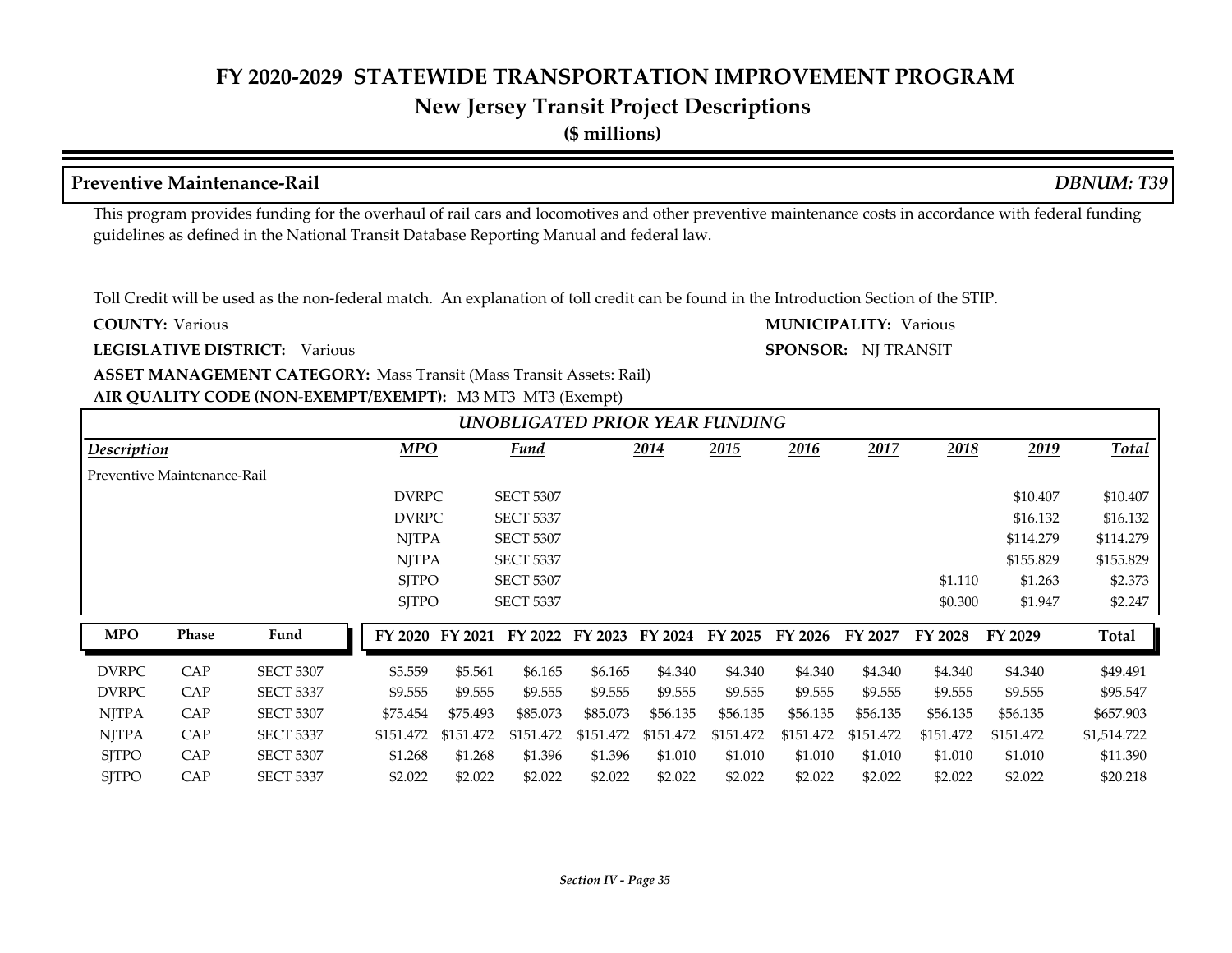# **New Jersey Transit Project Descriptions**

**(\$ millions)**

#### **Private Carrier Equipment Program** *DBNUM: T106*

This program provides State funds for the Private Carrier Capital Improvement Program.

This project is funded under the provisions of Section 13 of P.L. 1995, c.108.

**COUNTY:**

**LEGISLATIVE DISTRICT:** Various

**ASSET MANAGEMENT CATEGORY: Mass Transit (Mass Transit Assets: Bus)** 

#### **AIR QUALITY CODE (NON-EXEMPT/EXEMPT):** M1 MT1 MT2 (Exempt)

Various Various **MUNICIPALITY: SPONSOR:** NJ TRANSIT

| <b>MPO</b>   | Phase | Fund         |         |         |         |         |         |         | FY 2020 FY 2021 FY 2022 FY 2023 FY 2024 FY 2025 FY 2026 | <b>FY 2027</b> | <b>FY 2028</b> | FY 2029 | <b>Total</b> |
|--------------|-------|--------------|---------|---------|---------|---------|---------|---------|---------------------------------------------------------|----------------|----------------|---------|--------------|
| DVRPC        | CAP   | <b>STATE</b> | \$0.920 | \$0.920 | \$0.690 | \$0.690 | \$0.690 | \$0.690 | \$0.690                                                 | \$0.690        | \$0.690        | \$0.690 | \$7.360      |
| <b>NJTPA</b> | CAP   | STATE        | \$2.800 | \$2,800 | \$2.100 | \$2.100 | \$2.100 | \$2.100 | \$2.100                                                 | \$2.100        | \$2.100        | \$2.100 | \$22,400     |
| <b>SITPO</b> | CAP   | <b>STATE</b> | \$0.280 | \$0.280 | \$0.210 | \$0.210 | \$0.210 | \$0.210 | \$0.210                                                 | \$0.210        | \$0.210        | \$0.210 | \$2,240      |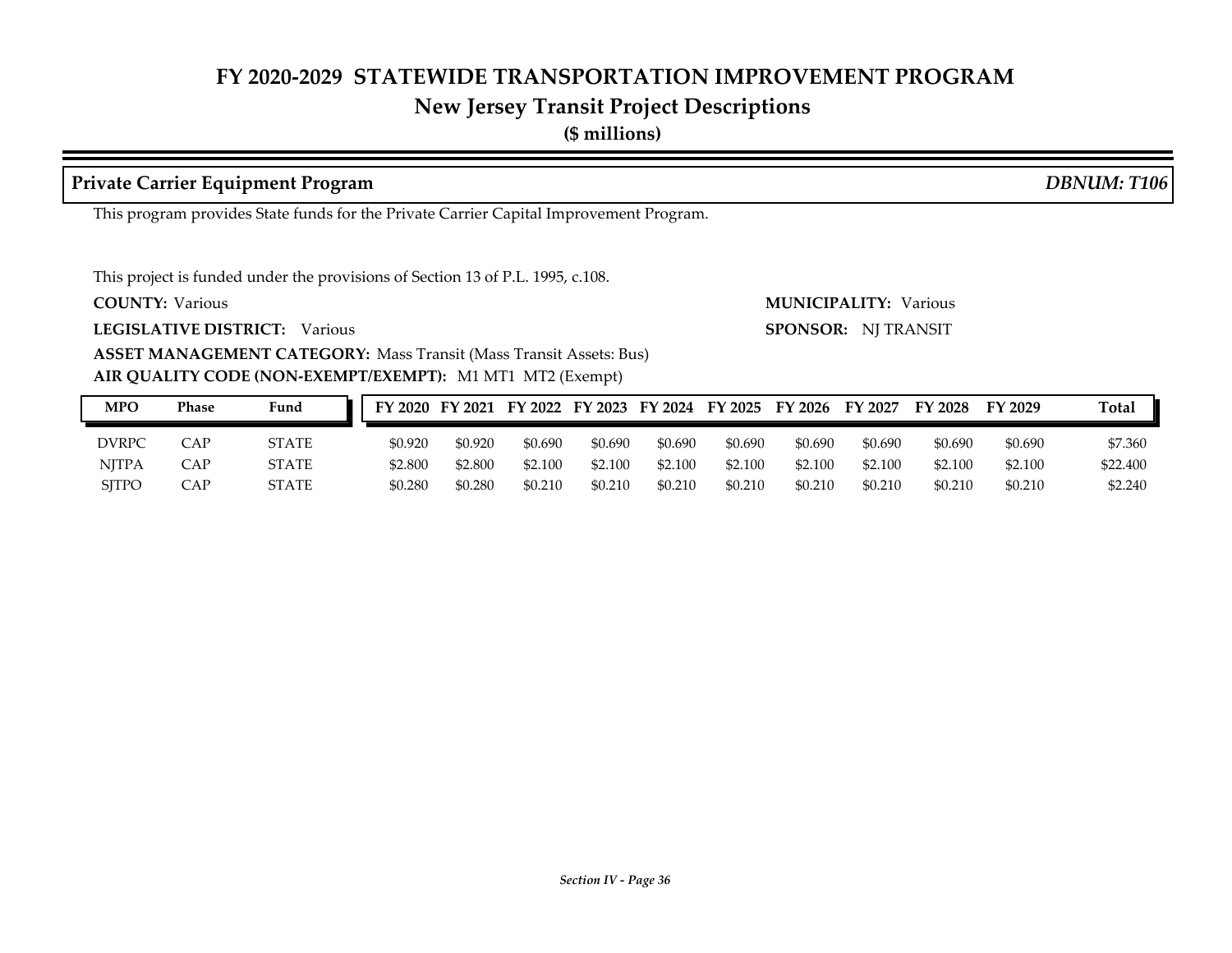# **New Jersey Transit Project Descriptions**

**(\$ millions)**

#### **Rail Capital Maintenance** *DBNUM: T34*

The Rail Capital Maintenance project includes Rail Maintenance of Way (MOW) activities and Rail Maintenance of Equipment (MOE) activities in accordance with TTF eligibility requirements.

**COUNTY:**

**LEGISLATIVE DISTRICT:** Various

Various Various **MUNICIPALITY:**

**SPONSOR:** NJ TRANSIT

**ASSET MANAGEMENT CATEGORY: Mass Transit (Mass Transit Assets: Rail)** 

**AIR QUALITY CODE (NON-EXEMPT/EXEMPT):** M9 NA MT3 (Exempt)

| MPO          | Phase | Fund         |          |          |          |          |          |          | FY 2020 FY 2021 FY 2022 FY 2023 FY 2024 FY 2025 FY 2026 FY 2027 |          | FY 2028  | FY 2029  | Total     |
|--------------|-------|--------------|----------|----------|----------|----------|----------|----------|-----------------------------------------------------------------|----------|----------|----------|-----------|
| <b>DVRPC</b> | CAP   | STATE        | \$5.790  | \$5.790  | \$5.790  | \$5.790  | \$5.790  | \$5.790  | \$5.790                                                         | \$5.790  | \$5.790  | \$5.790  | \$57.897  |
| <b>NJTPA</b> | CAP   | <b>STATE</b> | \$91.785 | \$91.785 | \$91.785 | \$91.785 | \$91.785 | \$91.785 | \$91.785                                                        | \$91.785 | \$91.785 | \$91.785 | \$917.852 |
| <b>SITPO</b> | CAP   | STATE        | \$1.225  | \$1.225  | \$1.225  | \$1.225  | \$1.225  | \$1.225  | \$1.225                                                         | \$1.225  | \$1.225  | \$1.225  | \$12.251  |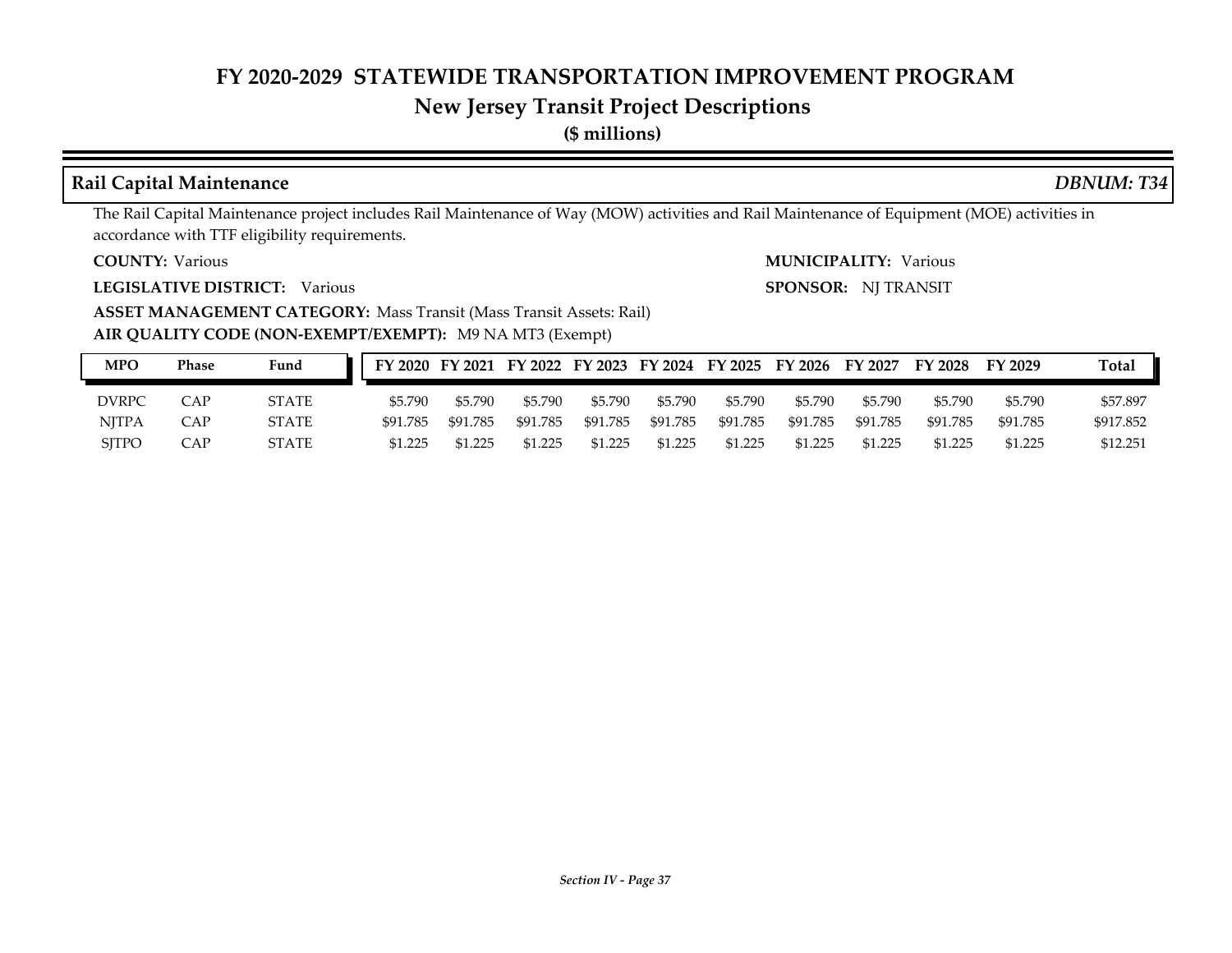#### **New Jersey Transit Project Descriptions**

#### **COUNTY: LEGISLATIVE DISTRICT:** Various **AIR QUALITY CODE (NON-EXEMPT/EXEMPT):** M3 MT3 MT3 (Exempt) Various Various **MUNICIPALITY: ASSET MANAGEMENT CATEGORY: Mass Transit (Mass Transit Assets: Rail)** This program provides funds for the mid-life overhaul and reliability/safety improvements of rail cars based on manufacturer recommendations and other rolling stock modifications to meet recently issued FRA and APTA mandated standards. **SPONSOR:** NJ TRANSIT **Rail Fleet Overhaul** *DBNUM: T53G* **MPO Phase Fund FY 2020 FY 2021 FY 2022 FY 2023 FY 2024 FY 2025 FY 2026 FY 2027 FY 2028 FY 2029 Total**

| N <sub>II</sub> | 1 паэс | <b>Tullu</b> |         | FIZUZU FIZUZI FIZUZZ FIZUZO FIZUZT FIZUZO FIZUZO FIZUZ/ FIZUZO FIZUZO |  |  |  | 1 Oldi  |
|-----------------|--------|--------------|---------|-----------------------------------------------------------------------|--|--|--|---------|
| <b>DVRPC</b>    | CAP    | <b>STATE</b> | \$0.564 |                                                                       |  |  |  | \$0.564 |
| <b>NJTPA</b>    | CAP    | <b>STATE</b> | \$8.945 |                                                                       |  |  |  | \$8.945 |
| <b>SJTPO</b>    | CAP    | <b>STATE</b> | \$0.119 |                                                                       |  |  |  | \$0.119 |

# **(\$ millions)**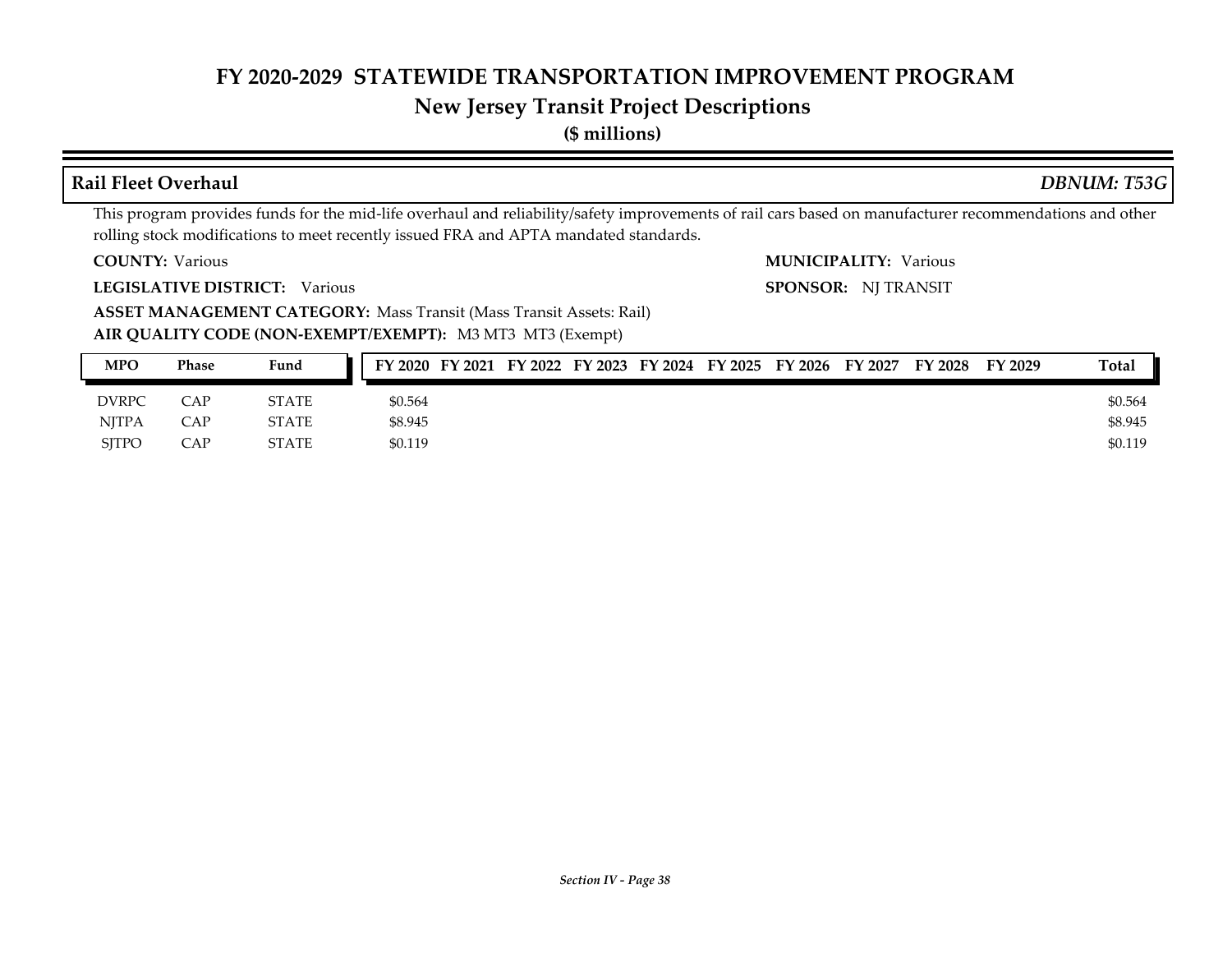**(\$ millions)**

#### **Rail Rolling Stock Procurement** *DBNUM: T112*

This program provide funds for the replacement of rail rolling stock, including engineering assistance and project management, to replace over-aged equipment including rail cars, revenue service locomotives, and expansion of NJ TRANSIT rolling stock fleet (cars and locomotives) to accommodate projected ridership growth and other system enhancements over the next ten years. Funding is provided to support vehicles\equipment (for rail operations). Annual funds are provided for Comet V single-level car lease payments, Electric Locomotive lease payments, Diesel Locomotive lease payments, Dual Power Locomotives and Multi-Level rail car lease payments and other upcoming rolling stock lease payments. Pay-as-you-go funding is also programmed for Multi-Level vehicles and other rolling stock. Toll Credit will be used as the non-federal match. An explanation of toll credit can be found in the Introduction Section of the STIP. CMAQ: Funding for Rail Rolling Stock Procurement will include CMAQ funds. Rail Rolling Stock Procurement is CMAQ eligible because it meets federal eligibility requirements. The project will provide funding for the purchase of Multi-Level Coaches and Multi-Level EMU vehicles. For the CMAQ justification see "CMAQ Report for NJ TRANSIT".

**COUNTY:**

#### Various Various **MUNICIPALITY:**

#### **LEGISLATIVE DISTRICT:** Various

#### **SPONSOR:** NJ TRANSIT

**ASSET MANAGEMENT CATEGORY:** Mass Transit (Mass Transit Assets: Rail Rolling Stock Debt)

#### **AIR QUALITY CODE (NON-EXEMPT/EXEMPT):** M10 MT10 MT10 (Exempt)

|                                |              | UNOBLIGATED PRIOR YEAR FUNDING |      |      |      |      |         |           |              |
|--------------------------------|--------------|--------------------------------|------|------|------|------|---------|-----------|--------------|
| <b>Description</b>             | MPO          | <b>Fund</b>                    | 2014 | 2015 | 2016 | 2017 | 2018    | 2019      | <b>Total</b> |
| Rail Rolling Stock Procurement |              |                                |      |      |      |      |         |           |              |
|                                | <b>DVRPC</b> | <b>CMAO</b>                    |      |      |      |      |         | \$7.325   | \$7.325      |
|                                | <b>DVRPC</b> | <b>SECT 5307</b>               |      |      |      |      |         | \$4.625   | \$4.625      |
|                                | <b>NJTPA</b> | <b>CMAO</b>                    |      |      |      |      |         | \$216.125 | \$216.125    |
|                                | <b>NJTPA</b> | <b>SECT 5307</b>               |      |      |      |      |         | \$81.529  | \$81.529     |
|                                | <b>SITPO</b> | <b>CMAQ</b>                    |      |      |      |      | \$0.620 | \$0.930   | \$1.550      |
|                                | <b>SITPO</b> | <b>SECT 5307</b>               |      |      |      |      |         | \$0.895   | \$0.895      |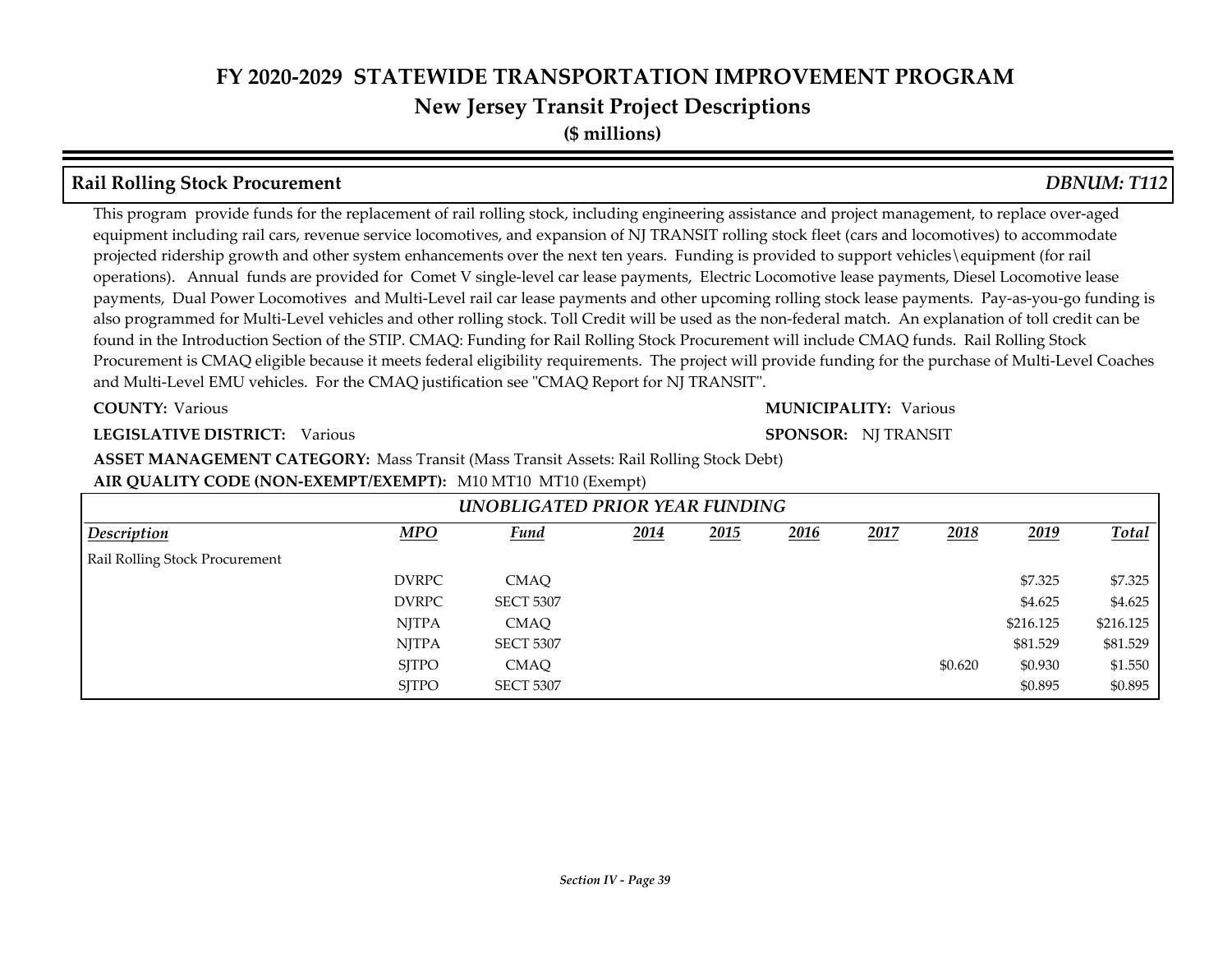#### **New Jersey Transit Project Descriptions**

**(\$ millions)**

**Rail Rolling Stock Procurement** *DBNUM: T112* DVRPC CAP CMAQ \$0.001 \$3.750 \$4.395 \$4.395 \$4.395 \$4.395 \$21.331 DVRPC CAP SECT 5307 \$4.229 \$2.865 \$3.741 \$3.338 \$4.395 \$4.395 \$4.395 \$4.395 \$4.395 \$4.395 \$40.544 DVRPC CAP SECT 5337 \$0.369 \$0.369 DVRPC CAP STATE \$4.037 \$8.092 \$13.904 \$5.544 \$9.899 \$8.786 \$10.192 \$10.192 \$10.192 \$10.192 \$91.030 NJTPA CAP CMAQ \$75.000 \$75.000 \$75.000 \$75.000 \$75.000 \$70.456 \$69.675 \$69.675 \$69.675 \$69.675 \$724.156 NJTPA CAP SECT 5307 \$67.043 \$45.422 \$59.300 \$52.911 \$69.680 \$69.680 \$69.680 \$69.680 \$69.680 \$69.680 \$642.754 NJTPA CAP SECT 5337 \$5.853 \$5.853 NJTPA CAP STATE \$63.994 \$128.291 \$220.431 \$87.891 \$156.930 \$163.281 \$161.576 \$161.576 \$161.576 \$161.576 \$1,467.122 SJTPO CAP CMAQ \$0.001 \$0.001 \$0.794 \$0.930 \$0.930 \$0.930 \$0.930 \$1.515 SJTPO CAP SECT 5307 \$0.895 \$0.606 \$0.792 \$0.706 \$0.930 \$0.930 \$0.930 \$0.930 \$0.930 \$0.930 \$8.579 SJTPO CAP SECT 5337 \$0.078 \$0.078 \$0.079 \$1.078 \$1.078 SJTPO CAP STATE \$0.854 \$1.712 \$2.942 \$1.173 \$2.095 \$1.859 \$2.157 \$2.157 \$2.157 \$2.157 \$19.262 **MPO Phase Fund FY 2020 FY 2021 FY 2022 FY 2023 FY 2024 FY 2025 FY 2026 FY 2027 FY 2028 FY 2029 Total**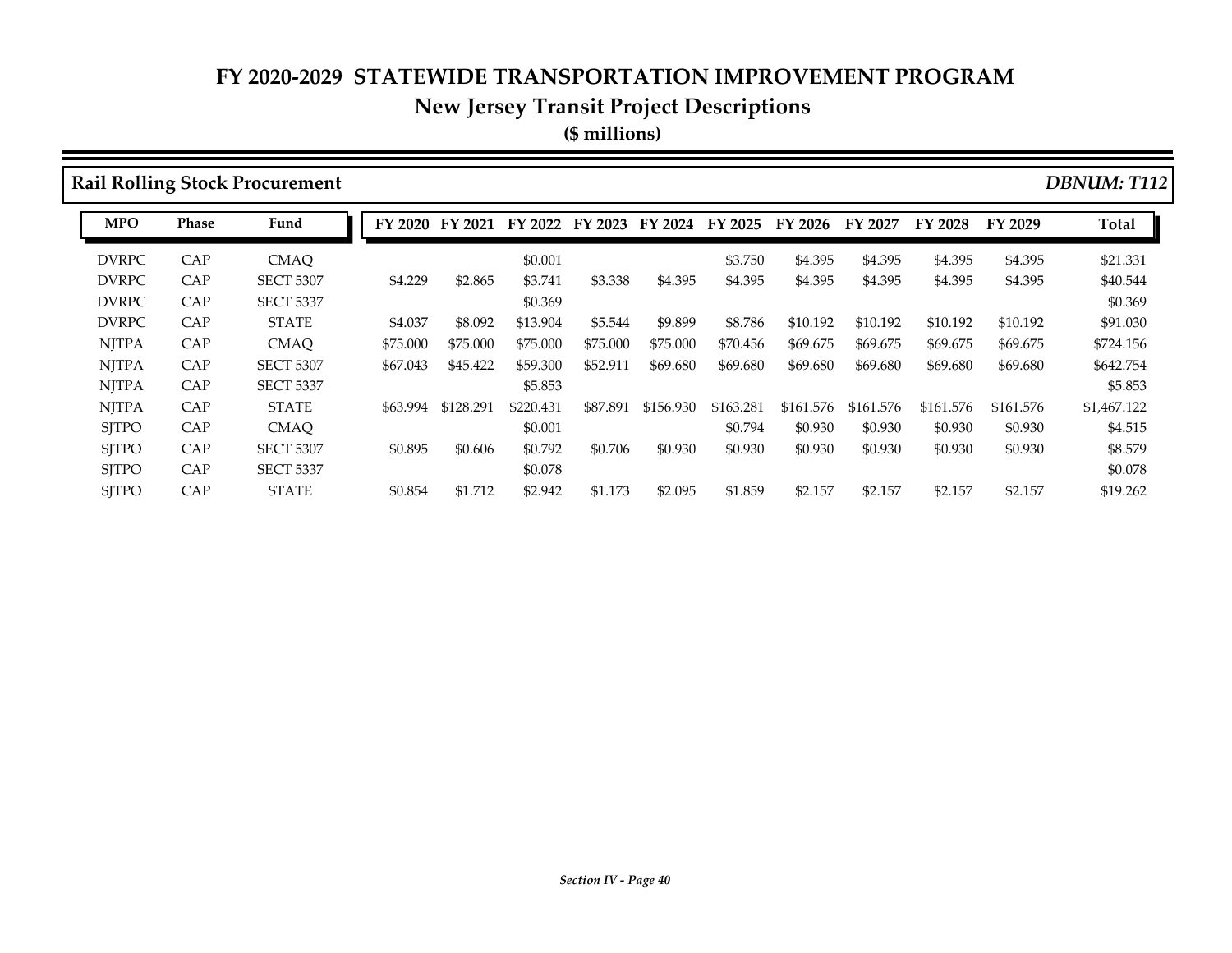**(\$ millions)**

#### **Rail Support Facilities and Equipment** *DBNUM: T37*

This program provides funds for rehabilitation and construction activities for yard improvements system wide, improvements at support facilities necessary to perform maintenance work at rail yards including work at Port Morris Yard, rail capacity improvements including passing sidings, interlockings and electric traction improvements, signal and communication improvements at support facilities, right-of-way fencing, maintenance-of-way equipment and the installation of pedestal tracks necessary to perform maintenance work at rail yards. Funding is provided for system wide crew quarters, the Meadows Maintenance Complex upgrade/expansion work required to support the new rail fleet. Also included is funding for NJ TRANSIT's capital cost-sharing obligations related to use of Amtrak/Conrail facilities including but not limited to acquisition of properties and any items or services needed to support the acquisition.

**COUNTY:** Various Various **MUNICIPALITY:**

#### **LEGISLATIVE DISTRICT:** Various

#### **ASSET MANAGEMENT CATEGORY: Mass Transit (Mass Transit Assets: Rail)**

#### **AIR QUALITY CODE (NON-EXEMPT/EXEMPT):** M11 MT8 MT9 (Exempt)

|              |              |                                       |              |          |              |          |         | UNOBLIGATED PRIOR YEAR FUNDING |          |         |         |          |              |
|--------------|--------------|---------------------------------------|--------------|----------|--------------|----------|---------|--------------------------------|----------|---------|---------|----------|--------------|
| Description  |              |                                       | <b>MPO</b>   |          | Fund         |          | 2014    | 2015                           | 2016     | 2017    | 2018    | 2019     | Total        |
|              |              | Rail Support Facilities and Equipment |              |          |              |          |         |                                |          |         |         |          |              |
|              |              |                                       | <b>NJTPA</b> |          | 5307         |          |         |                                |          |         |         | \$6.542  | \$6.542      |
|              |              |                                       | <b>NJTPA</b> |          | <b>OTHER</b> |          |         |                                |          |         |         | \$27,410 | \$27.410     |
| <b>MPO</b>   | <b>Phase</b> | Fund                                  | FY 2020      | FY 2021  | FY 2022      | FY 2023  | FY 2024 | FY 2025                        | FY 2026  | FY 2027 | FY 2028 | FY 2029  | <b>Total</b> |
| <b>DVRPC</b> | <b>ERC</b>   | <b>STATE</b>                          | \$0.373      | \$0.373  | \$0.391      | \$0.391  | \$0.391 | \$0.391                        | \$0.391  | \$0.391 | \$0.391 | \$0.391  | \$3.875      |
|              |              |                                       |              |          |              |          |         |                                |          |         |         |          |              |
| <b>NJTPA</b> | <b>ERC</b>   | <b>METRO-NORTH</b>                    | \$0.690      | \$0.690  | \$0.690      | \$0.690  | \$0.690 | \$0.690                        | \$0.690  | \$0.690 | \$0.690 | \$0.690  | \$6.900      |
| <b>NJTPA</b> | <b>ERC</b>   | <b>OTHER</b>                          | \$12.854     |          |              |          |         |                                |          |         |         |          | \$12.854     |
| <b>NJTPA</b> | <b>ERC</b>   | <b>SECT 5307</b>                      | \$2.000      | \$40.420 | \$14.000     |          |         |                                |          |         |         |          | \$56.420     |
| <b>NJTPA</b> | ERC          | <b>SECT 5337</b>                      |              |          |              | \$20,000 |         |                                |          |         |         |          | \$20,000     |
| <b>NJTPA</b> | ERC          | <b>STATE</b>                          | \$9.578      | \$43.377 | \$8.869      | \$5.857  | \$5.857 | \$13.857                       | \$13.857 | \$5.857 | \$5.857 | \$5.857  | \$118.821    |

**SPONSOR:** NJ TRANSIT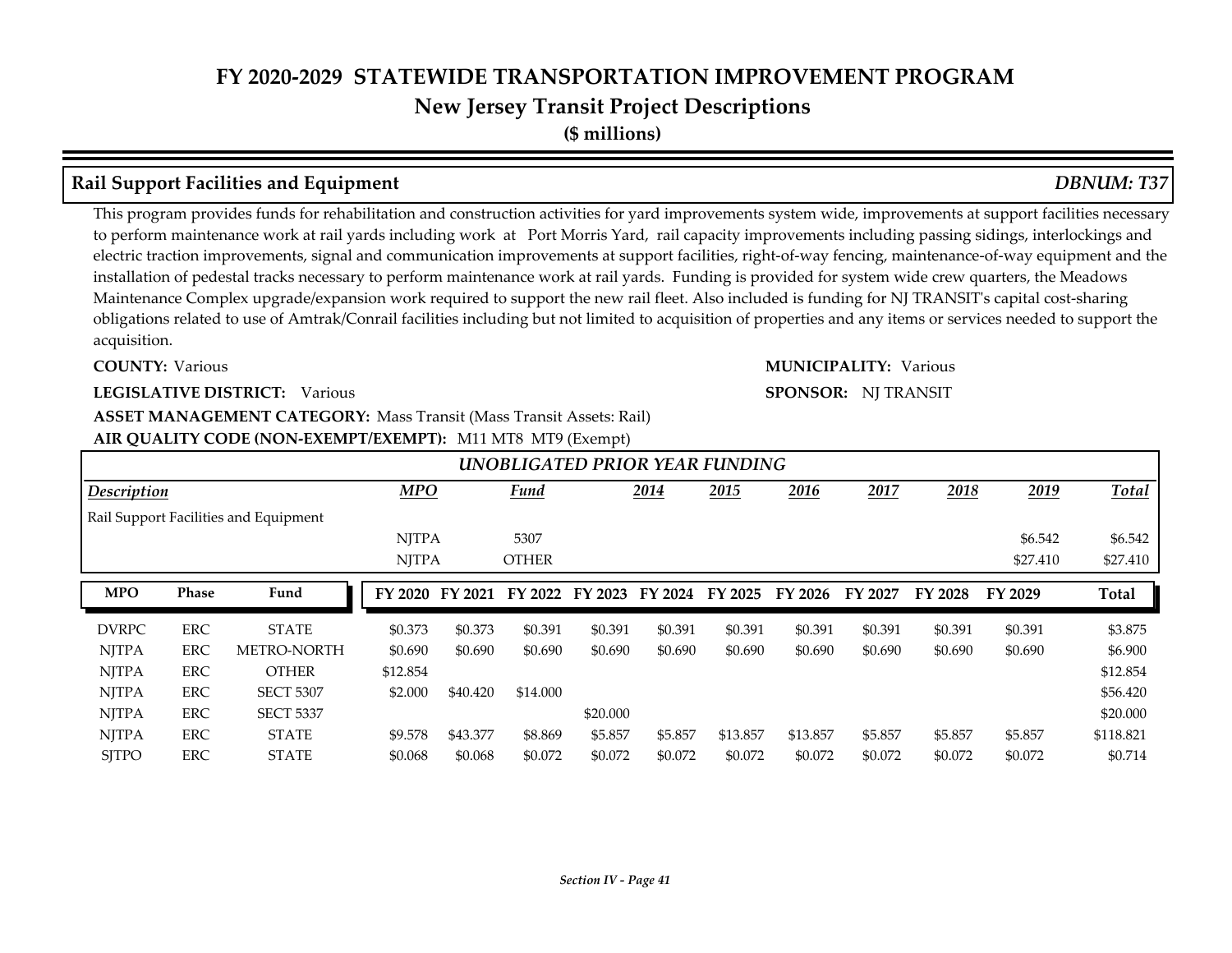# **New Jersey Transit Project Descriptions**

**(\$ millions)**

## **ROC UPS Raising** *DBNUM: T914*

This project is in response to Superstorm Sandy. It will replace the Uninterruptible Power System (UPS) for the Rail Operations Center (ROC). The work includes raising the existing battery banks on the first floor to design flood elevation or above, and installing a new UPS on the second floor (replacing the existing UPS on the first floor). It also includes the associated cabling, architectural, structural, and Mechanical, Electrical, Plumbing and Sprinkler (MEPS) work necessary to accommodate and support the new UPS system.

**COUNTY:**

**LEGISLATIVE DISTRICT:** Various

Various Various **MUNICIPALITY:**

**SPONSOR:** NJ TRANSIT

**ASSET MANAGEMENT CATEGORY: Mass Transit (Mass Transit Assets: Rail)** 

**AIR QUALITY CODE (NON-EXEMPT/EXEMPT):** MT6, O9 (Exempt)

|                    |              |                  |              |                                                                                 | UNOBLIGATED PRIOR YEAR FUNDING |      |      |      |         |      |      |              |
|--------------------|--------------|------------------|--------------|---------------------------------------------------------------------------------|--------------------------------|------|------|------|---------|------|------|--------------|
| <b>Description</b> |              |                  | <b>MPO</b>   |                                                                                 | Fund                           | 2014 | 2015 | 2016 | 2017    | 2018 | 2019 | <b>Total</b> |
| ROC UPS Raising    |              |                  |              |                                                                                 |                                |      |      |      |         |      |      |              |
|                    |              |                  | <b>NITPA</b> |                                                                                 | <b>SECT 5307</b>               |      |      |      | \$4.600 |      |      | \$4.600      |
| <b>MPO</b>         | <b>Phase</b> | Fund             |              | FY 2020 FY 2021 FY 2022 FY 2023 FY 2024 FY 2025 FY 2026 FY 2027 FY 2028 FY 2029 |                                |      |      |      |         |      |      | <b>Total</b> |
| <b>NITPA</b>       | <b>ERC</b>   | <b>SECT 5324</b> | \$0.001      |                                                                                 |                                |      |      |      |         |      |      | \$0.001      |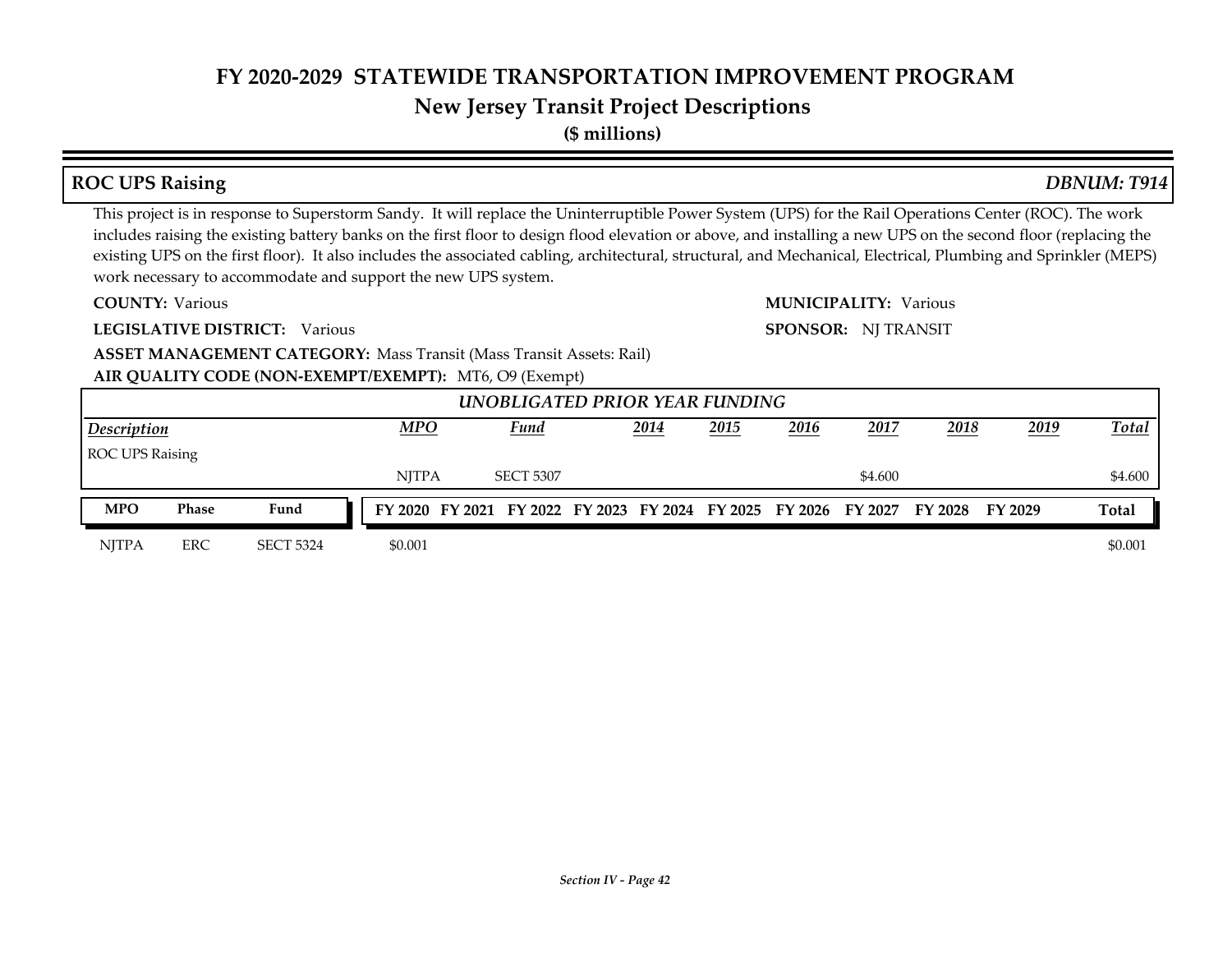### **New Jersey Transit Project Descriptions**

**(\$ millions)**

#### **Safety Improvement Program** *DBNUM: T509*

This program provides funding for safety improvement initiatives system wide addressing bus, rail, light rail, Access Link and other identified safety needs. Funding includes investment in equipment, passenger and maintenance facilities, right of way improvements, and other initiatives that improve the safe provision of transportation services. Funding will support planning, engineering, design, construction, acquisitions and other associated costs.

**COUNTY:**

**LEGISLATIVE DISTRICT:** Various

#### Various Various **MUNICIPALITY:**

**SPONSOR:** NJ TRANSIT

**AIR QUALITY CODE (NON-EXEMPT/EXEMPT):** M9 NA S6 (Exempt) **ASSET MANAGEMENT CATEGORY:** Mass Transit (Transportation Support Facilities: NJ TRANSIT Facilities and Equipment)

| <b>MPO</b>   | Phase      | Fund         |         |         |         |         |         |         | FY 2020 FY 2021 FY 2022 FY 2023 FY 2024 FY 2025 FY 2026 FY 2027 |         | <b>FY 2028</b> | FY 2029 | <b>Total</b> |
|--------------|------------|--------------|---------|---------|---------|---------|---------|---------|-----------------------------------------------------------------|---------|----------------|---------|--------------|
| <b>DVRPC</b> | ERC        | <b>STATE</b> | \$0.059 | \$0.059 | \$0.059 | \$0.059 | \$0.059 | \$0.059 | \$0.059                                                         | \$0.059 | \$0.059        | \$0.059 | \$0.586      |
| <b>NITPA</b> | <b>ERC</b> | <b>STATE</b> | \$0.929 | \$0.929 | \$0.929 | \$0.929 | \$0.929 | \$0.929 | \$0.929                                                         | \$0.929 | \$0.929        | \$0.929 | \$9.290      |
| <b>SITPO</b> | ERC        | <b>STATE</b> | \$0.012 | \$0.012 | \$0.012 | \$0.012 | \$0.012 | \$0.012 | \$0.012                                                         | \$0.012 | \$0.012        | \$0.012 | \$0.124      |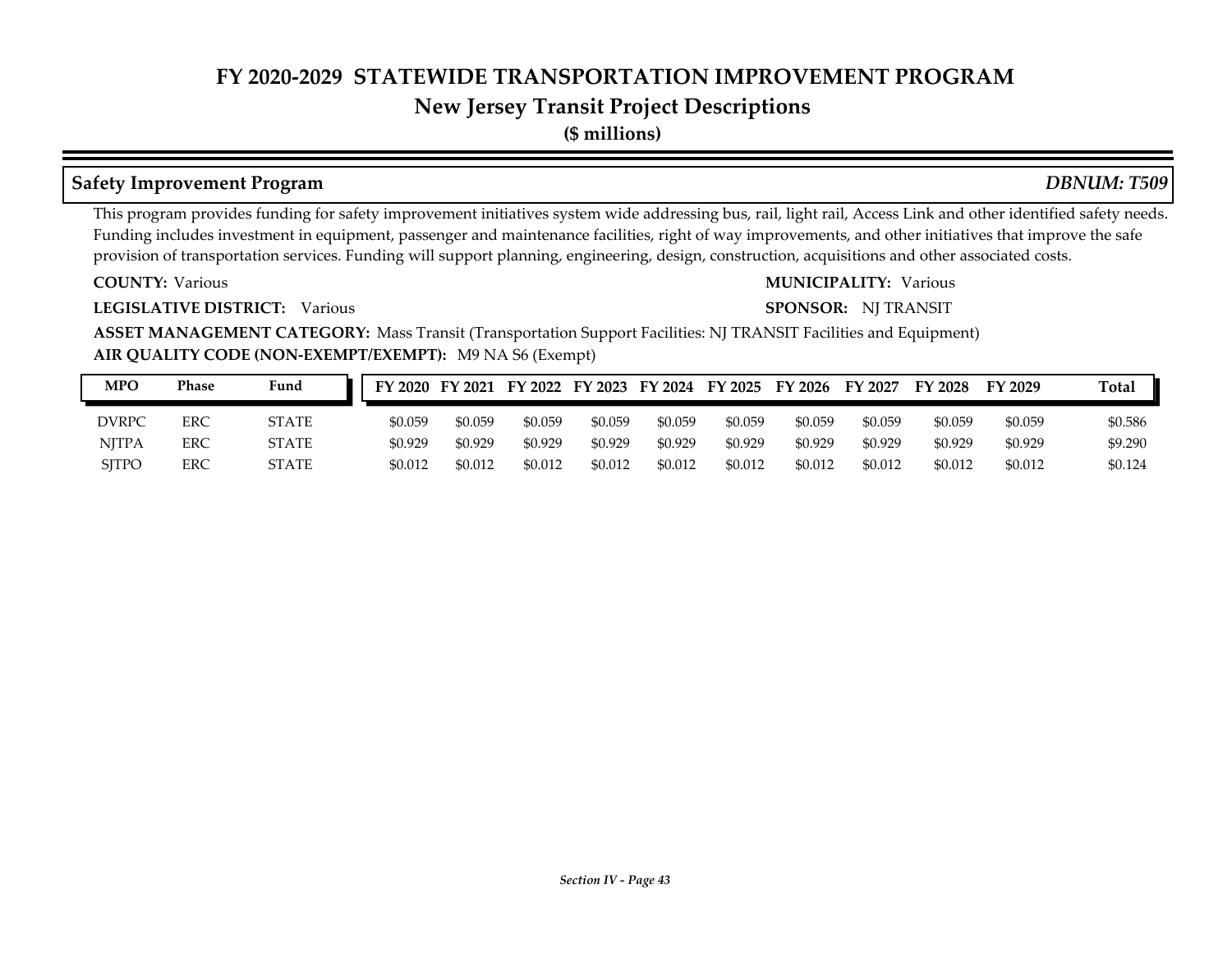#### **New Jersey Transit Project Descriptions**

**(\$ millions)**

#### **COUNTY: LEGISLATIVE DISTRICT:** Various **AIR QUALITY CODE (NON-EXEMPT/EXEMPT):** M1 MT10 MT1 (Exempt) Various Various **MUNICIPALITY: ASSET MANAGEMENT CATEGORY:** Mass Transit (Local System Support: NJ TRANSIT Local System Support) This program provides funds for the purchase of small buses or van-type vehicles for agencies that serve the elderly and persons with disabilities. This was formerly known as the Section 16 Program. MATCH funds are provided from the State. **SPONSOR:** NJ TRANSIT **Section 5310 Program** *DBNUM: T150 2014 2015 2016 2017 2018 2019* DVRPC CMAQ \$1.505 \$1.505 DVRPC SECT 5310 \$1.656 \$1.656 \$1.656 NJTPA SECT 5310 \$5.040 \$5.040 \$5.040  $S$ TPO SECT 5310  $\sim$  50.504  $\sim$  50.504  $\sim$  50.504  $\sim$  *UNOBLIGATED PRIOR YEAR FUNDING Description MPO Fund Total* Section 5310 Program DVRPC CAP SECT 5310 \$1.679 \$1.679 \$1.679 \$1.679 \$1.679 \$1.679 \$1.679 \$1.679 \$1.679 \$1.679 \$16.790 DVRPC CAP STATE \$0.345 \$0.345 \$0.345 \$0.345 \$0.345 \$0.345 \$0.345 \$0.345 \$0.345 \$0.345 \$3.450 NJTPA CAP SECT 5310 \$5.110 \$5.110 \$5.110 \$5.110 \$5.110 \$5.110 \$5.110 \$5.110 \$5.110 \$5.110 \$51.100 NJTPA CAP STATE \$1.050 \$1.050 \$1.050 \$1.050 \$1.050 \$1.050 \$1.050 \$1.050 \$1.050 \$1.050 \$10.500 SJTPO CAP SECT 5310 \$0.511 \$0.511 \$0.511 \$0.511 \$0.511 \$0.511 \$0.511 \$0.511 \$0.511 \$0.511 \$5.110 SJTPO CAP STATE \$0.105 \$0.105 \$0.105 \$0.105 \$0.105 \$0.105 \$0.105 \$0.105 \$0.105 \$0.105 \$1.050 **MPO Phase Fund FY 2020 FY 2021 FY 2022 FY 2023 FY 2024 FY 2025 FY 2026 FY 2027 FY 2028 FY 2029 Total**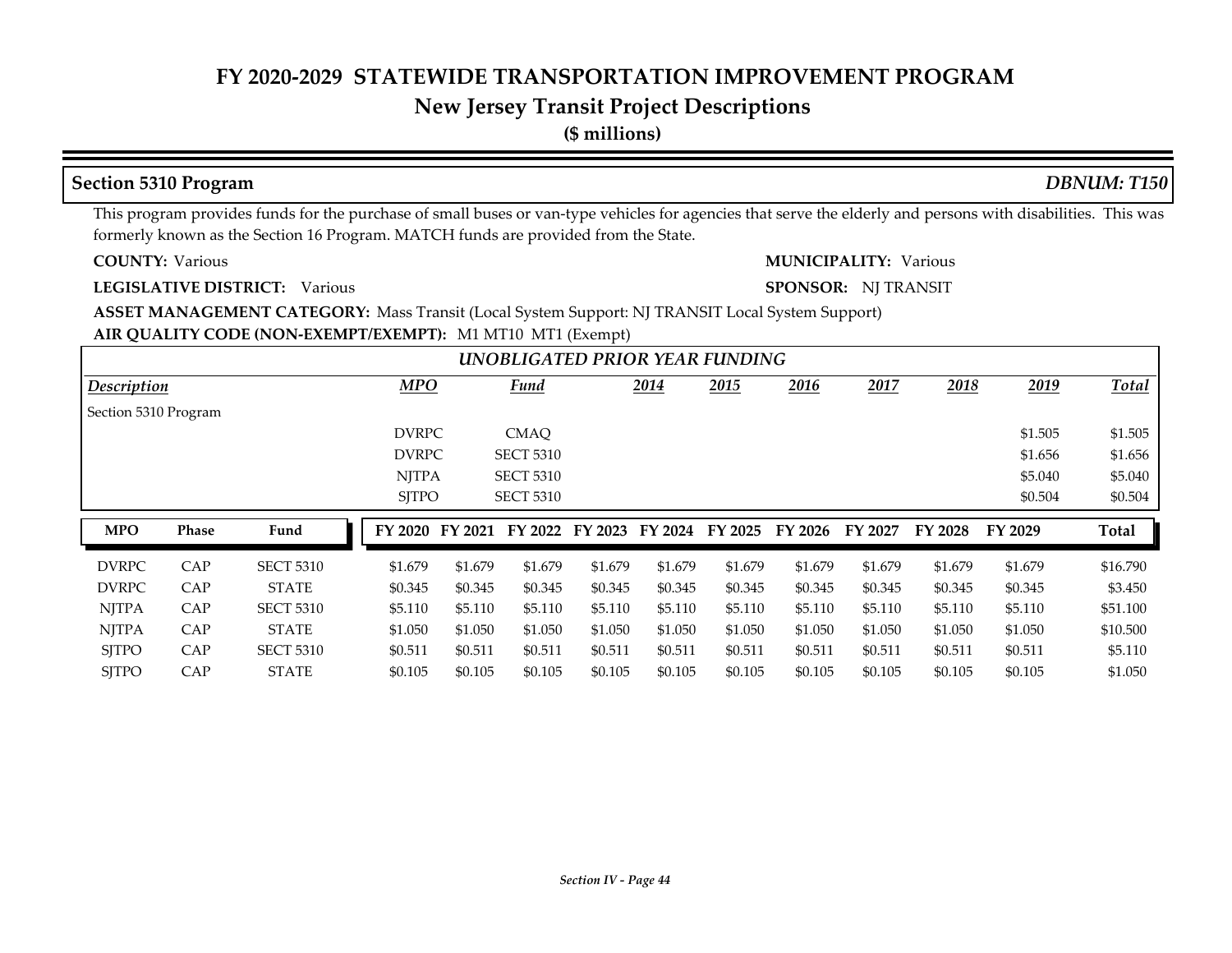#### **New Jersey Transit Project Descriptions**

**(\$ millions)**

#### **Section 5311 Program** *DBNUM: T151*

This program provides funding for rural public transportation program. MATCH funds are provided from NJ TRANSIT and local funds.

This project is funded under the provisions of Section 13 of P.L. 1995, c.108.

**COUNTY:**

**LEGISLATIVE DISTRICT:** Various

Various Various **MUNICIPALITY:**

**SPONSOR:** NJ TRANSIT

**ASSET MANAGEMENT CATEGORY:** Mass Transit (Local System Support: NJ TRANSIT Local System Support)

#### **AIR QUALITY CODE (NON-EXEMPT/EXEMPT):** M1 MT1 MT1 (Exempt)

|                      |       |                  |                 |         |                  |         |         | UNOBLIGATED PRIOR YEAR FUNDING |         |         |         |         |          |
|----------------------|-------|------------------|-----------------|---------|------------------|---------|---------|--------------------------------|---------|---------|---------|---------|----------|
| Description          |       |                  | <b>MPO</b>      |         | <b>Fund</b>      |         | 2014    | 2015                           | 2016    | 2017    | 2018    | 2019    | Total    |
| Section 5311 Program |       |                  |                 |         |                  |         |         |                                |         |         |         |         |          |
|                      |       |                  | <b>DVRPC</b>    |         | <b>MATCH</b>     |         |         |                                |         |         |         | \$0.437 | \$0.437  |
|                      |       |                  | <b>DVRPC</b>    |         | <b>SECT 5311</b> |         |         |                                |         |         |         | \$0.966 | \$0.966  |
|                      |       |                  | <b>NJTPA</b>    |         | <b>MATCH</b>     |         |         |                                |         |         |         | \$1.330 | \$1.330  |
|                      |       |                  | <b>NJTPA</b>    |         | <b>SECT 5311</b> |         |         |                                |         |         |         | \$2.940 | \$2.940  |
|                      |       |                  | <b>SJTPO</b>    |         | <b>MATCH</b>     |         |         |                                |         |         |         | \$0.133 | \$0.133  |
|                      |       |                  | <b>SJTPO</b>    |         | <b>SECT 5311</b> |         |         |                                |         |         |         | \$0.294 | \$0.294  |
|                      |       |                  |                 |         |                  |         |         |                                |         |         |         |         |          |
| <b>MPO</b>           | Phase | Fund             | FY 2020 FY 2021 |         | FY 2022          | FY 2023 | FY 2024 | FY 2025                        | FY 2026 | FY 2027 | FY 2028 | FY 2029 | Total    |
| <b>DVRPC</b>         | CAP   | <b>MATCH</b>     | \$0.437         | \$0.437 | \$0.437          | \$0.437 | \$0.437 | \$0.437                        | \$0.437 | \$0.437 | \$0.437 | \$0.437 | \$4.370  |
| <b>DVRPC</b>         | CAP   | <b>SECT 5311</b> | \$0.989         | \$0.989 | \$0.989          | \$0.989 | \$0.989 | \$0.989                        | \$0.989 | \$0.989 | \$0.989 | \$0.989 | \$9.890  |
| <b>DVRPC</b>         | CAP   | <b>STATE</b>     | \$0.023         | \$0.023 | \$0.023          | \$0.023 | \$0.023 | \$0.023                        | \$0.023 | \$0.023 | \$0.023 | \$0.023 | \$0.230  |
| <b>NJTPA</b>         | CAP   | <b>MATCH</b>     | \$1.330         | \$1.330 | \$1.330          | \$1.330 | \$1.330 | \$1.330                        | \$1.330 | \$1.330 | \$1.330 | \$1.330 | \$13.300 |
| <b>NJTPA</b>         | CAP   | <b>SECT 5311</b> | \$3.010         | \$3.010 | \$3.010          | \$3.010 | \$3.010 | \$3.010                        | \$3.010 | \$3.010 | \$3.010 | \$3.010 | \$30.100 |
| <b>NJTPA</b>         | CAP   | <b>STATE</b>     | \$0.070         | \$0.070 | \$0.070          | \$0.070 | \$0.070 | \$0.070                        | \$0.070 | \$0.070 | \$0.070 | \$0.070 | \$0.700  |
| <b>SJTPO</b>         | CAP   | <b>MATCH</b>     | \$0.133         | \$0.133 | \$0.133          | \$0.133 | \$0.133 | \$0.133                        | \$0.133 | \$0.133 | \$0.133 | \$0.133 | \$1.330  |
| <b>SJTPO</b>         | CAP   | <b>SECT 5311</b> | \$0.301         | \$0.301 | \$0.301          | \$0.301 | \$0.301 | \$0.301                        | \$0.301 | \$0.301 | \$0.301 | \$0.301 | \$3.010  |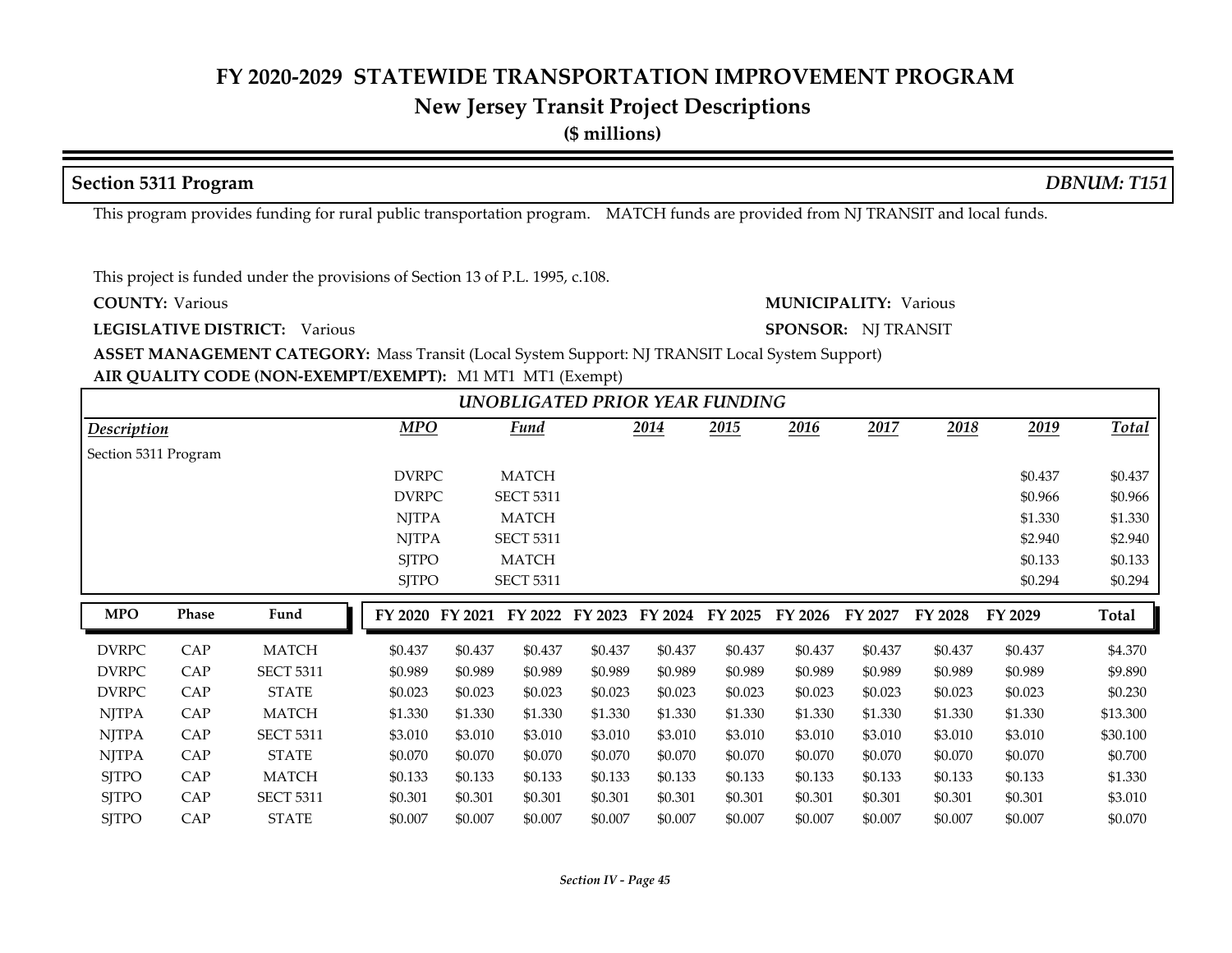## **New Jersey Transit Project Descriptions**

**(\$ millions)**

#### **Security Improvements** *DBNUM: T508*

This program provides funds for continued modernization/improvements of NJ TRANSIT Police and other security improvements. Today, the NJ TRANSIT Police Department is the only transit policing agency in the country with statewide authority and jurisdiction. The Department was created on January 1, 1983, and it evolved as a result of the passage of the Public Transportation Act of 1979 and subsequent legislation on the state and federal levels.

**COUNTY:**

**LEGISLATIVE DISTRICT:** Various

Various Various **MUNICIPALITY:**

**SPONSOR:** NJ TRANSIT

**AIR QUALITY CODE (NON-EXEMPT/EXEMPT):** NRS NA MT1 (Exempt) **ASSET MANAGEMENT CATEGORY: Mass Transit (Mass Transit Assets: Homeland Security)** 

| MPO          | Phase | Fund         |         |         |         |         |         | FY 2020 FY 2021 FY 2022 FY 2023 FY 2024 FY 2025 FY 2026 |         | FY 2027 | FY 2028 | FY 2029 | Total    |
|--------------|-------|--------------|---------|---------|---------|---------|---------|---------------------------------------------------------|---------|---------|---------|---------|----------|
| <b>DVRPC</b> | SWI   | <b>STATE</b> | \$0.600 | \$0.600 | \$0.600 | \$0.600 | \$0.600 | \$0.600                                                 | \$0.600 | \$0.600 | \$0.600 | \$0.600 | \$6.003  |
| <b>NJTPA</b> | SWI   | <b>STATE</b> | \$1.827 | \$1.827 | \$1.827 | \$1.827 | \$1.827 | \$1.827                                                 | \$1.827 | \$1.827 | \$1.827 | \$1.827 | \$18.270 |
| <b>SITPO</b> | SWI   | STATE        | \$0.183 | \$0.183 | \$0.183 | \$0.183 | \$0.183 | \$0.183                                                 | \$0.183 | \$0.183 | \$0.183 | \$0.183 | \$1.827  |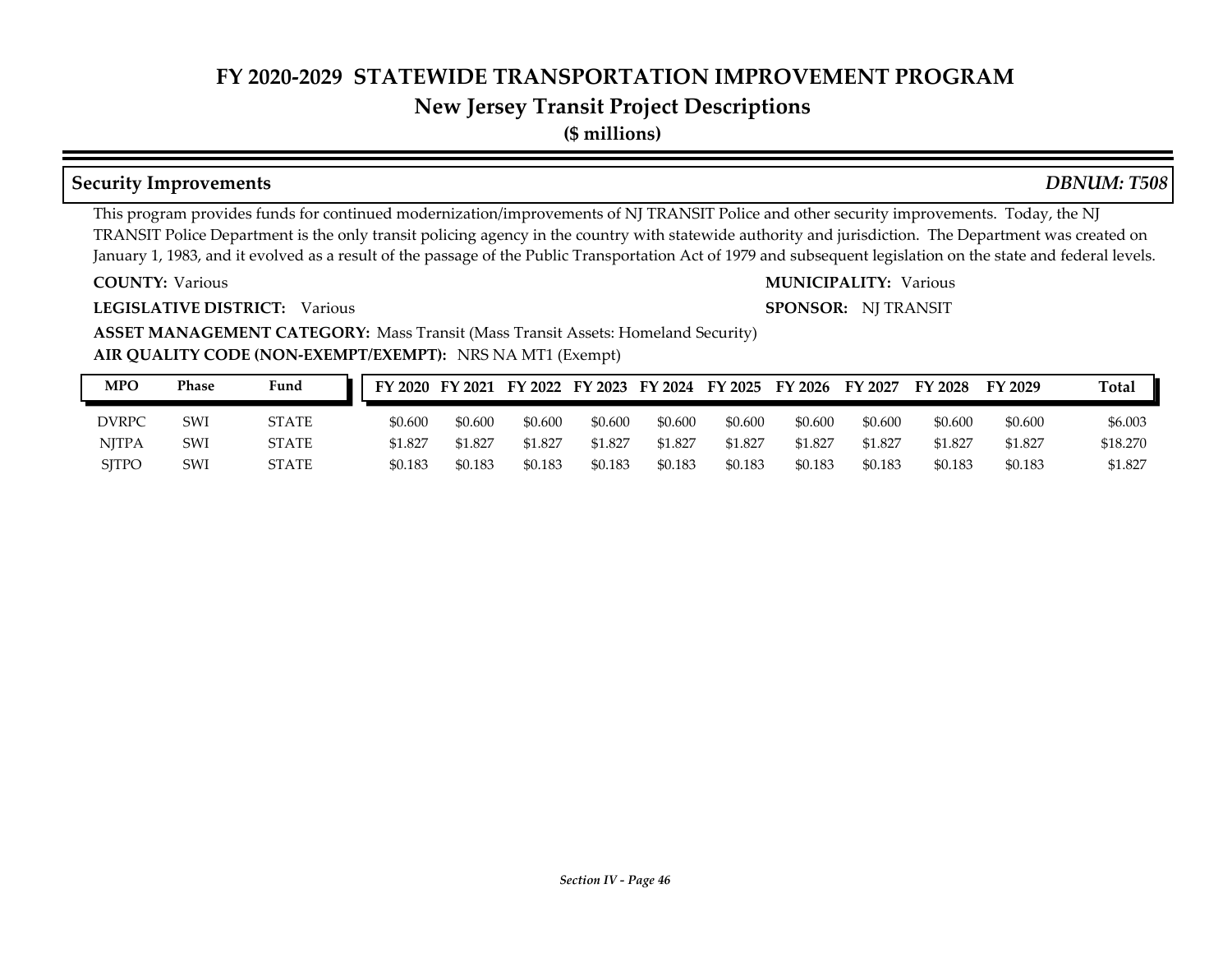## **New Jersey Transit Project Descriptions**

**(\$ millions)**

#### **Signals and Communications/Electric Traction Systems** *DBNUM: T50*

This project provides funding for continued modernization/improvements to the signal and communications systems, including signal/communication upgrade of interlockings, and other communication improvements. This project also provides funding for systemwide electric traction general upgrades including: substation replacement, wayside hot box detection system, rail microwave system upgrades, replacement of substation batteries and electric switch heaters, emergency power backup systemwide, rehabilitation of systemwide overhead catenary structures and foundations including but not limited to acquisition of properties and any items or services needed to support the acquisition. In addition, funding will be provided for Positive Train Control training facilities including but not limited to equipment purchasing, engineering, design, planning, construction, acquisitions and other associated costs.

#### **COUNTY:**

#### **LEGISLATIVE DISTRICT:** Various

#### **ASSET MANAGEMENT CATEGORY: Mass Transit (Mass Transit Assets: Rail)**

#### **AIR QUALITY CODE (NON-EXEMPT/EXEMPT):** M6 MT6 MT6 (Exempt)

| UNOBLIGATED PRIOR YEAR FUNDING |            |                                                      |  |              |          |                                                 |          |          |          |          |          |          |          |              |
|--------------------------------|------------|------------------------------------------------------|--|--------------|----------|-------------------------------------------------|----------|----------|----------|----------|----------|----------|----------|--------------|
| Description                    |            |                                                      |  | <b>MPO</b>   |          | <b>Fund</b>                                     |          | 2014     | 2015     | 2016     | 2017     | 2018     | 2019     | <u>Total</u> |
|                                |            | Signals and Communications/Electric Traction Systems |  |              |          |                                                 |          |          |          |          |          |          |          |              |
|                                |            |                                                      |  | <b>NITPA</b> |          | <b>SECT 5307</b>                                |          |          |          |          |          |          | \$16.700 | \$16.700     |
| <b>MPO</b>                     | Phase      | Fund                                                 |  |              |          | FY 2020 FY 2021 FY 2022 FY 2023 FY 2024 FY 2025 |          |          |          | FY 2026  | FY 2027  | FY 2028  | FY 2029  | <b>Total</b> |
| <b>DVRPC</b>                   | ERC        | <b>STATE</b>                                         |  | \$0.645      | \$0.645  | \$0.645                                         | \$0.645  | \$0.645  | \$0.645  | \$0.645  | \$0.645  | \$0.645  | \$0.645  | \$6.446      |
| <b>NITPA</b>                   | <b>ERC</b> | <b>STATE</b>                                         |  | \$66.440     | \$77.472 | \$10.219                                        | \$10.219 | \$10.219 | \$10.219 | \$10.219 | \$10.219 | \$10.219 | \$10.219 | \$225.664    |
| <b>SITPO</b>                   | ERC        | <b>STATE</b>                                         |  | \$0.136      | \$0.136  | \$0.136                                         | \$0.136  | \$0.136  | \$0.136  | \$0.136  | \$0.136  | \$0.136  | \$0.136  | \$1.364      |

### Various Various **MUNICIPALITY: SPONSOR:** NJ TRANSIT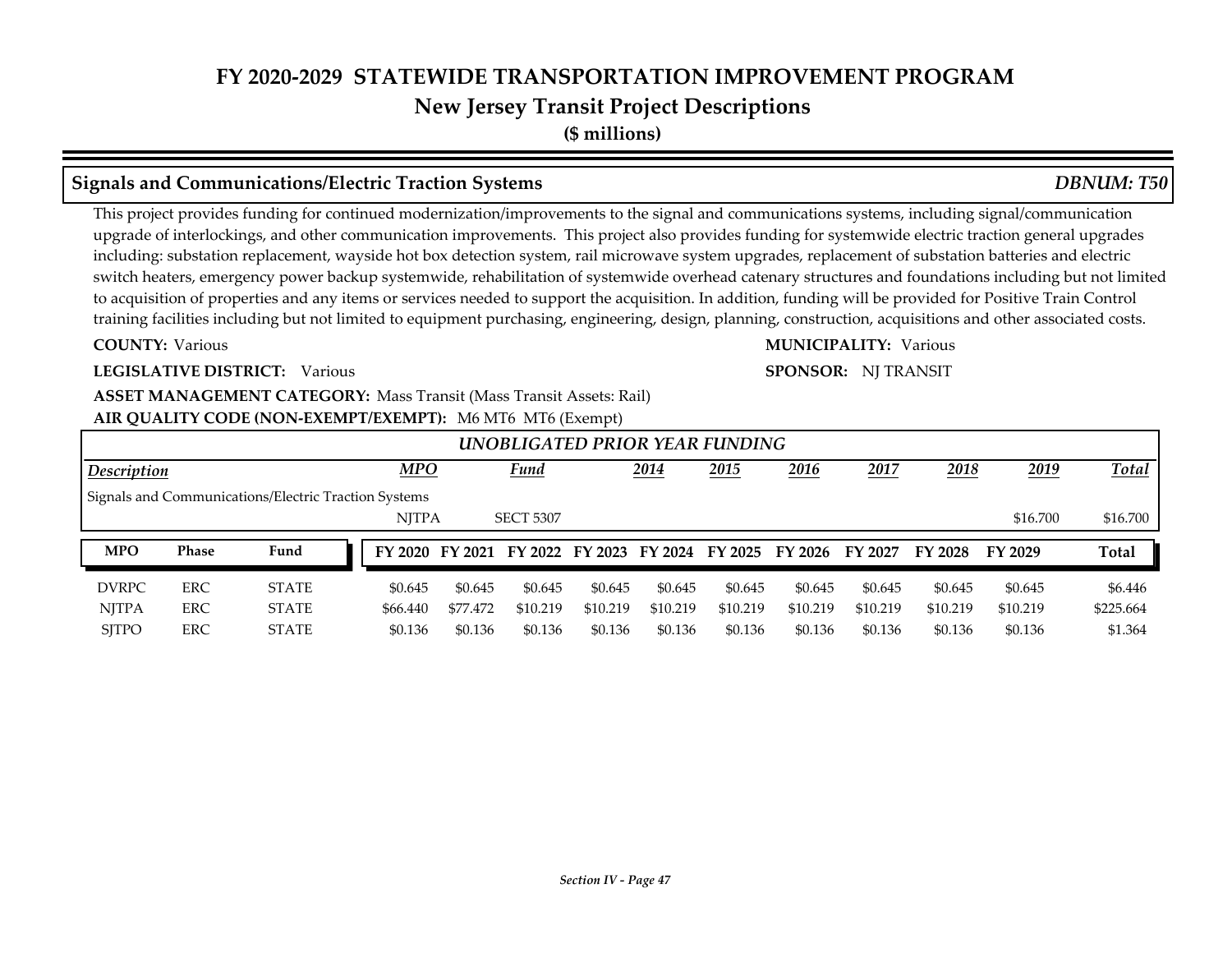**(\$ millions)**

#### **SJ BRT/Avandale Park Ride** *DBNUM: T630*

Funding during this TIP period will be used to commence with the early phase of the South Jersey Bus Rapid Transit (SJ BRT) system. Improvements include the addition of 150 new parking spaces to the existing 322 spaces at the Avandale Park and Ride, transit signal priority equipment at key intersections, offboard fare collection systems (e.g., ticket vending machines), dynamic signage at major terminals such as the Avandale Park and Ride and Walter Rand Transportation Center, and the design of enhanced BRT stops that will brand and standardize BRT shelters. This initial project activity will support the long term advancement of the SJBRT system. When fully completed, the SJ BRT system is expected to serve Gloucester and Camden county residents travelling between Downtown Camden and Center City Philadelphia and the Avandale Park and Ride in Winslow Township, Camden County. The total cost of the SJ BRT is approximately \$46 million. The full SJ BRT line will commence at the Avandale Park and Ride lot and travel on the Atlantic City Expressway, Route 42, I-76, and I-676 to Camden and Philadelphia cities. A branch of the service will also serve a new Park and Ride lot at Delsea Drive in Gloucester County by travelling along Route 55 prior to linking the other branch of service at the merge of Routes 55 and 42. Funding is also provided for the implementation of the Bus Rapid Transit serving Camden County, NJ including an expanded park/ride, traffic signal priority at select intersections to improve bus vehicle travel speeds, fare collection, and dynamic signage.

Funding is provided for the implementation of the Bus Rapid Transit serving Camden County, NJ including an expanded park/ride, traffic signal priority at select intersections to improve bus vehicle travel speeds, fare collection, and dynamic signage.

**SPONSOR:** NJ TRANSIT

This project is funded under the provisions of Section 13 of P.L. 1995, c.108.

**COUNTY:** Camden Winslow Twp **MUNICIPALITY:**

**LEGISLATIVE DISTRICT:** 4

**ASSET MANAGEMENT CATEGORY: Mass Transit (Mass Transit Assets: Bus)** 

**AIR QUALITY CODE (NON-EXEMPT/EXEMPT):** (Exempt)

*2014 2015 2016 2017 2018 2019* DVRPC SECT 5339/5307 \$6.435 \$6.435 \$6.435  *UNOBLIGATED PRIOR YEAR FUNDING Description MPO Fund Total* SJ BRT/Avandale Park Ride DVRPC ERC SECT 5339/5307 \$0.001 \$0.000 \$0.000 \$0.001 \$0.001 \$0.001 **MPO Phase Fund FY 2020 FY 2021 FY 2022 FY 2023 FY 2024 FY 2025 FY 2026 FY 2027 FY 2028 FY 2029 Total**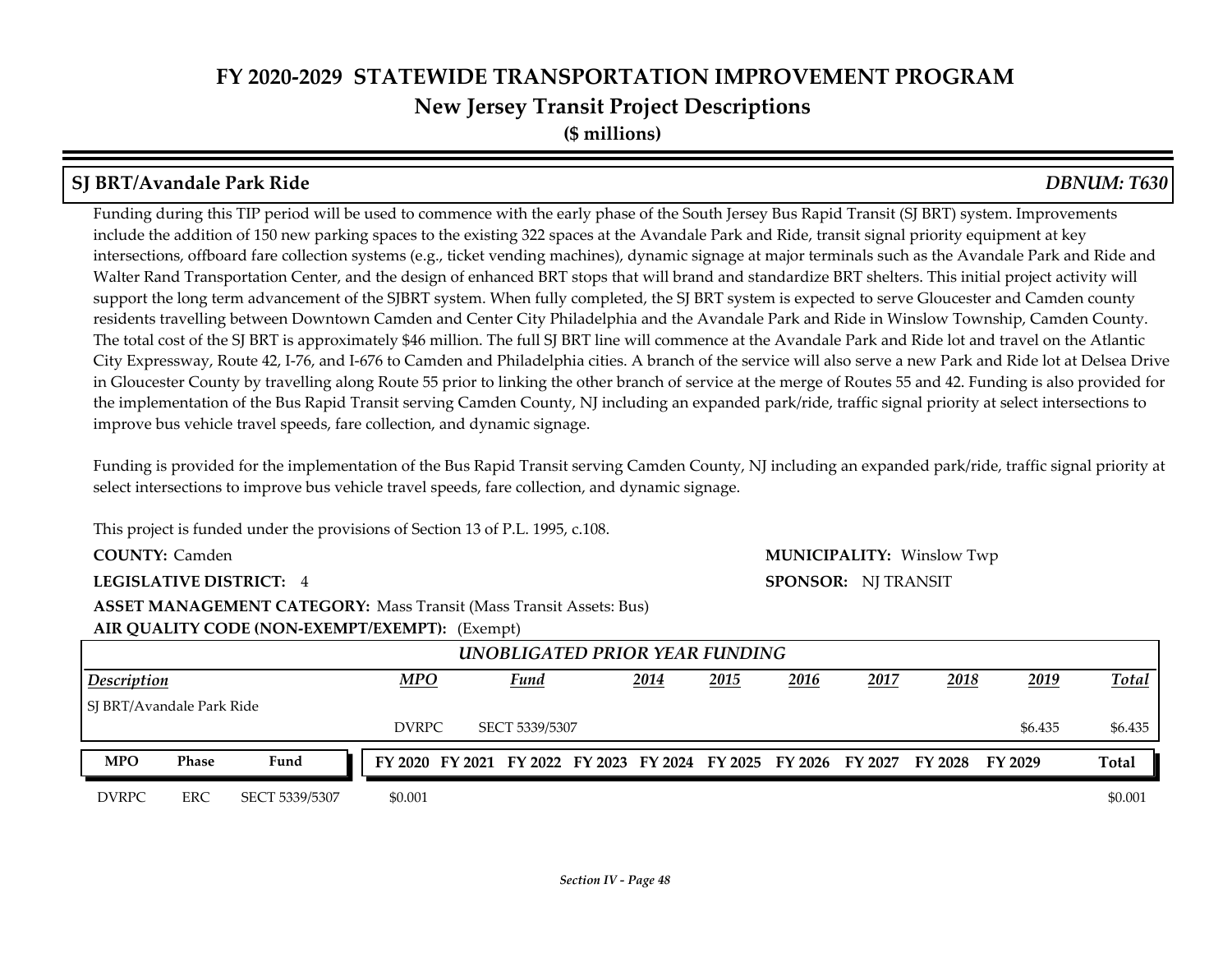# **New Jersey Transit Project Descriptions**

**(\$ millions)**

#### **Small/Special Services Program** *DBNUM: T120*

Funding is provided for NJ TRANSIT efforts which initiate or promote transit solutions to reduce congestion, manage transportation demand and improve air quality. Included are State funds for the Vanpool Sponsorship Program, Transportation Management Association Program, and Federal funds for East Windsor Community Shuttle operating support. Funding is also provided for capital acquisition/operating expenses for the Community Shuttle Program, Bike/Transit facilitation, and other activities that improve air quality and help reduce congestion. Toll Credit will be used as the non-federal match. An explanation of toll credit can be found in the Introduction Section of the STIP.

#### **COUNTY:**

#### **LEGISLATIVE DISTRICT:** Various

#### Various Various **MUNICIPALITY:**

#### **SPONSOR:** NJ TRANSIT

**AIR QUALITY CODE (NON-EXEMPT/EXEMPT):** A1 AQ1 MT1 (Exempt) **ASSET MANAGEMENT CATEGORY:** Mass Transit (Local System Support: NJ TRANSIT Local System Support)

| UNOBLIGATED PRIOR YEAR FUNDING |       |              |  |              |         |                         |         |         |         |         |         |         |          |              |
|--------------------------------|-------|--------------|--|--------------|---------|-------------------------|---------|---------|---------|---------|---------|---------|----------|--------------|
| Description                    |       |              |  | <b>MPO</b>   |         | <b>Fund</b>             |         | 2014    | 2015    | 2016    | 2017    | 2018    | 2019     | <b>Total</b> |
| Small/Special Services Program |       |              |  |              |         |                         |         |         |         |         |         |         |          |              |
|                                |       |              |  | <b>DVRPC</b> |         | <b>CMAO</b>             |         |         |         |         |         |         | \$1.980  | \$1.980      |
|                                |       |              |  | <b>DVRPC</b> |         | <b>SECT 5307</b>        |         |         |         |         |         |         | \$0.100  | \$0.100      |
|                                |       |              |  | <b>NJTPA</b> |         | <b>CMAO 5307</b>        |         |         |         |         |         |         | \$11.337 | \$11.337     |
| <b>MPO</b>                     | Phase | Fund         |  | FY 2020      | FY 2021 | FY 2022 FY 2023 FY 2024 |         |         | FY 2025 | FY 2026 | FY 2027 | FY 2028 | FY 2029  | <b>Total</b> |
| <b>DVRPC</b>                   | EC    | <b>STATE</b> |  | \$0.416      | \$0.416 | \$0.416                 | \$0.416 | \$0.416 | \$0.416 | \$0.416 | \$0.416 | \$0.416 | \$0.416  | \$4.158      |
| <b>NITPA</b>                   | EC    | <b>STATE</b> |  | \$0.961      | \$0.961 | \$0.961                 | \$0.961 | \$0.961 | \$0.961 | \$0.961 | \$0.961 | \$0.961 | \$0.961  | \$9.611      |
| <b>SITPO</b>                   | EC    | <b>STATE</b> |  | \$0.096      | \$0.096 | \$0.096                 | \$0.096 | \$0.096 | \$0.096 | \$0.096 | \$0.096 | \$0.096 | \$0.096  | \$0.961      |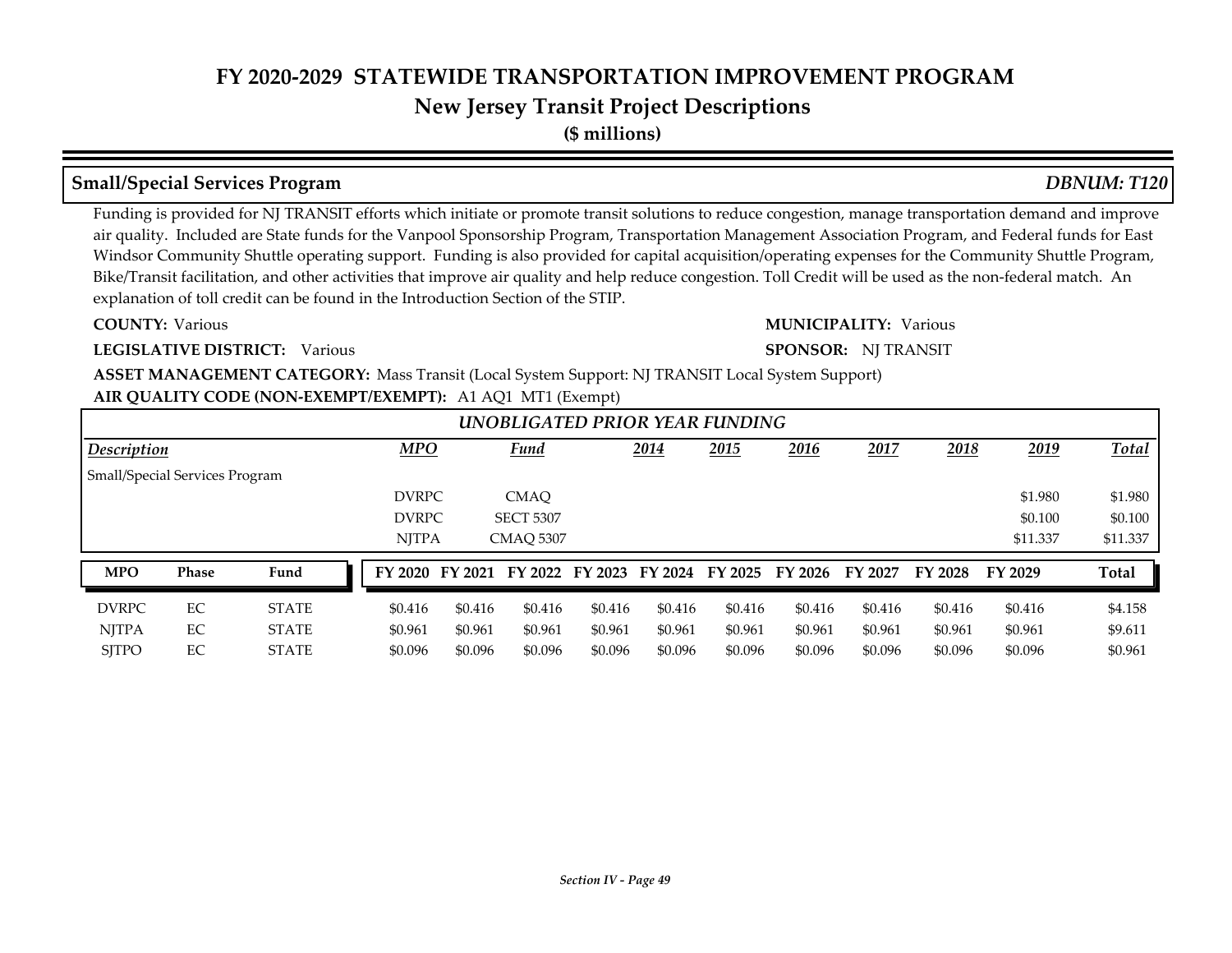# **New Jersey Transit Project Descriptions**

**(\$ millions)**

#### **Study and Development** *DBNUM: T88*

This element provides funds for system and infrastructure planning studies to ready projects for design, as well as demand forecasting and other related planning work.

**COUNTY:**

**LEGISLATIVE DISTRICT:** Various

Various Various **MUNICIPALITY:**

**SPONSOR:** NJ TRANSIT

**ASSET MANAGEMENT CATEGORY:** Mass Transit (Congestion Relief: NJ TRANSIT Congestion Relief)

**AIR QUALITY CODE (NON-EXEMPT/EXEMPT):** X1 O10c O10A (Exempt)

| <b>MPO</b>   | Phase | Fund         | FY 2020 |         | FY 2021 FY 2022 FY 2023 FY 2024 FY 2025 |         |         |         | FY 2026 | FY 2027 | FY 2028 | FY 2029 | <b>Total</b> |
|--------------|-------|--------------|---------|---------|-----------------------------------------|---------|---------|---------|---------|---------|---------|---------|--------------|
| DVRPC        | PLS   | STATE        | \$1.073 | \$1.073 | \$1.072                                 | \$1.072 | \$1.072 | \$1.072 | \$1.072 | \$1.072 | \$1.072 | \$1.072 | \$10.723     |
| <b>NJTPA</b> | PLS   | <b>STATE</b> | \$4.016 | \$4.016 | \$4.016                                 | \$4.016 | \$4.016 | \$4.016 | \$4.016 | \$4.016 | \$4.016 | \$4.016 | \$40.158     |
| <b>SITPO</b> | PLS   | STATE        | \$0.321 | \$0.321 | \$0.321                                 | \$0.321 | \$0.321 | \$0.321 | \$0.321 | \$0.321 | \$0.321 | \$0.321 | \$3.210      |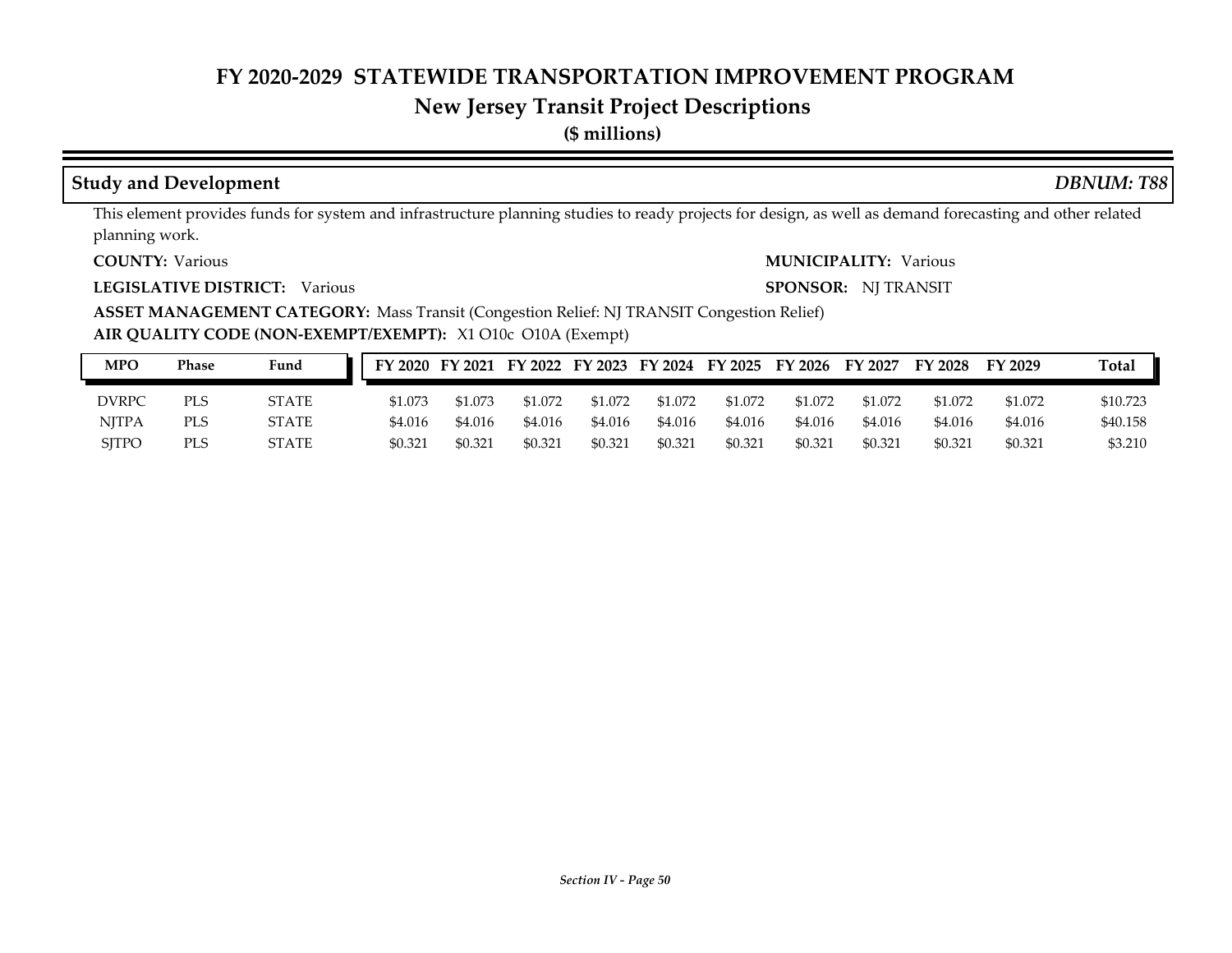# **New Jersey Transit Project Descriptions**

**(\$ millions)**

#### **Technology Improvements** *DBNUM: T500*

This element funds improvements to passenger communication and fare collection systems and other information technology improvements to meet internal and external customer needs. Funding is included for Public Address Upgrades/Onboard Communication Systems, Bus Radio System Upgrade Program, GIS Systems, TVM Replacement/Expansion, Smart Card Technology and improvements at stations system wide, computer systems and services, photocopy lease payments, ADA Access Link computer upgrades and upgrades to increase efficiency and productivity of NJ TRANSIT's technology infrastructure to support services to customers.

#### **COUNTY:**

**LEGISLATIVE DISTRICT:** Various

# **ASSET MANAGEMENT CATEGORY: Mass Transit (Mass Transit Assets: Technology)**

#### **AIR QUALITY CODE (NON-EXEMPT/EXEMPT):** M4 MT5 MT6 (Exempt)

| MPO          | Phase | Fund         |          |         |          |         |         |         | FY 2020 FY 2021 FY 2022 FY 2023 FY 2024 FY 2025 FY 2026 FY 2027 |         | FY 2028 | FY 2029 | Total    |
|--------------|-------|--------------|----------|---------|----------|---------|---------|---------|-----------------------------------------------------------------|---------|---------|---------|----------|
| <b>DVRPC</b> | ЕC    | <b>STATE</b> | \$4.611  | \$2.886 | \$3.346  | \$2.886 | \$2.886 | \$2.886 | \$2.886                                                         | \$2.886 | \$2.886 | \$2.886 | \$31.050 |
| <b>NITPA</b> | EC    | <b>STATE</b> | \$17.535 | \$8.785 | \$10.185 | \$8.785 | \$8.785 | \$8.785 | \$8.785                                                         | \$8.785 | \$8.785 | \$8.785 | \$98.000 |
| <b>SITPO</b> | EС    | <b>STATE</b> | \$1.403  | \$0.878 | \$1.018  | \$0.878 | \$0.878 | \$0.878 | \$0.878                                                         | \$0.878 | \$0.878 | \$0.878 | \$9.450  |

# Various Various **MUNICIPALITY:**

#### **SPONSOR:** NJ TRANSIT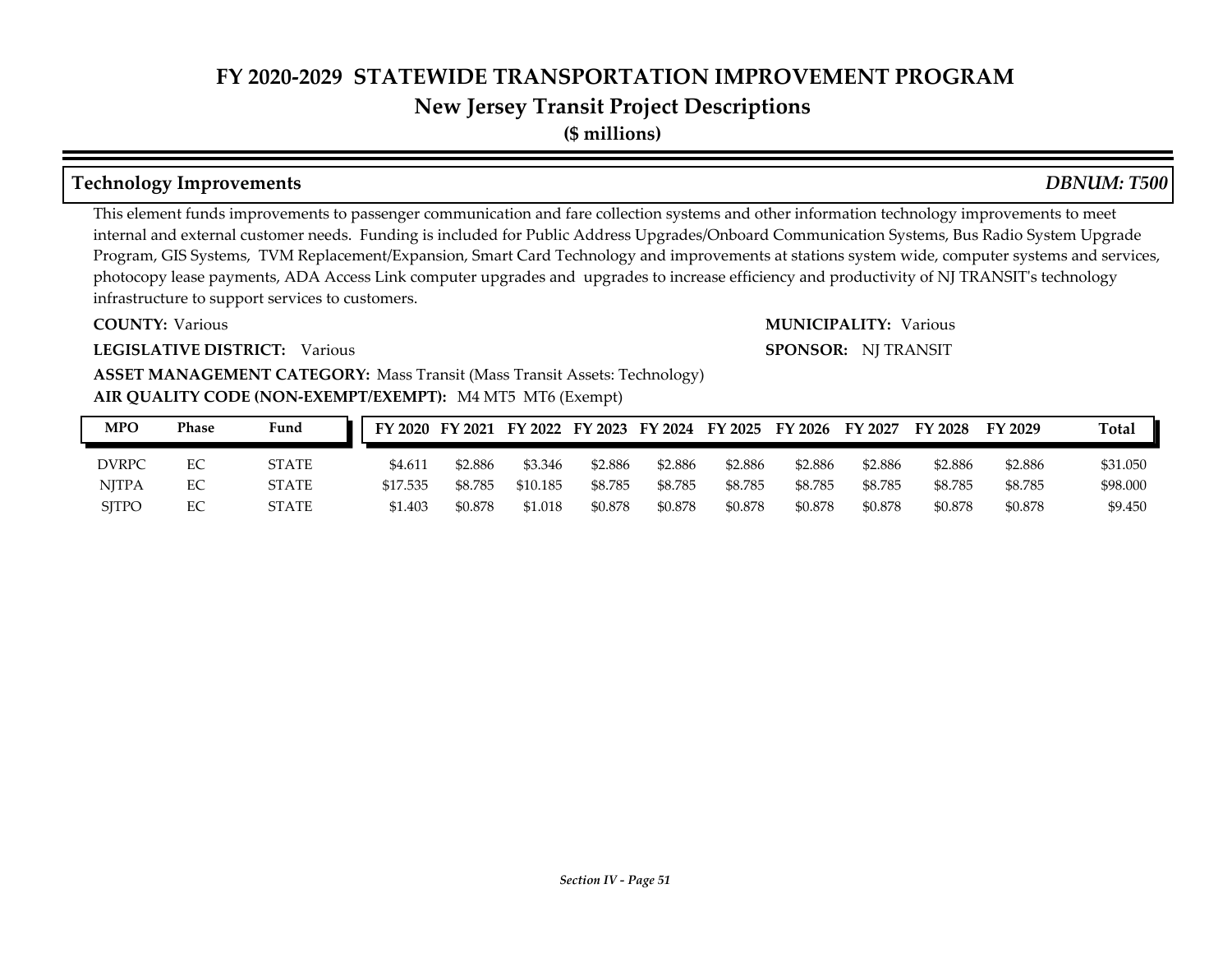**(\$ millions)**

#### **Track Program** *DBNUM: T42*

Funding is provided for an annual program of track rehabilitation including system wide replacement of life-expired ties and other rail improvements, right-of-way fencing, equipment necessary to maintain a state of good and safe repair, purchase of long lead-time materials for next construction season, maintenance-of-way work equipment, interlocking improvements, passing sidings and other improvements. Toll Credit will be used as the non-federal match. An explanation of toll credit can be found in the introduction section of the STIP.

**COUNTY:**

**LEGISLATIVE DISTRICT:** Various

Various Various **MUNICIPALITY: SPONSOR:** NJ TRANSIT

#### **AIR QUALITY CODE (NON-EXEMPT/EXEMPT):** M9 MT9 MT9 (Exempt) **ASSET MANAGEMENT CATEGORY: Mass Transit (Mass Transit Assets: Rail)**

| <b>MPO</b>   | Phase | Fund         |          |          |          |          |          |          | FY 2020 FY 2021 FY 2022 FY 2023 FY 2024 FY 2025 FY 2026 FY 2027 |          | $\rm FY$ 2028 | FY 2029  | <b>Total</b> |
|--------------|-------|--------------|----------|----------|----------|----------|----------|----------|-----------------------------------------------------------------|----------|---------------|----------|--------------|
| <b>DVRPC</b> | ERC   | <b>STATE</b> | \$1.055  | \$1,055  | \$1.055  | \$1.055  | \$1,055  | \$1.055  | \$1.055                                                         | \$1.055  | \$1.055       | \$1.055  | \$10.548     |
| NITPA        | ERC   | <b>STATE</b> | \$16.722 | \$16.722 | \$16.722 | \$16.722 | \$16.722 | \$16.722 | \$16.722                                                        | \$16.722 | \$16.722      | \$16.722 | \$167.220    |
| <b>SITPO</b> | ERC   | <b>STATE</b> | \$0.223  | \$0.223  | \$0.223  | \$0.223  | \$0.223  | \$0.223  | \$0.223                                                         | \$0.223  | \$0.223       | \$0.223  | \$2.232      |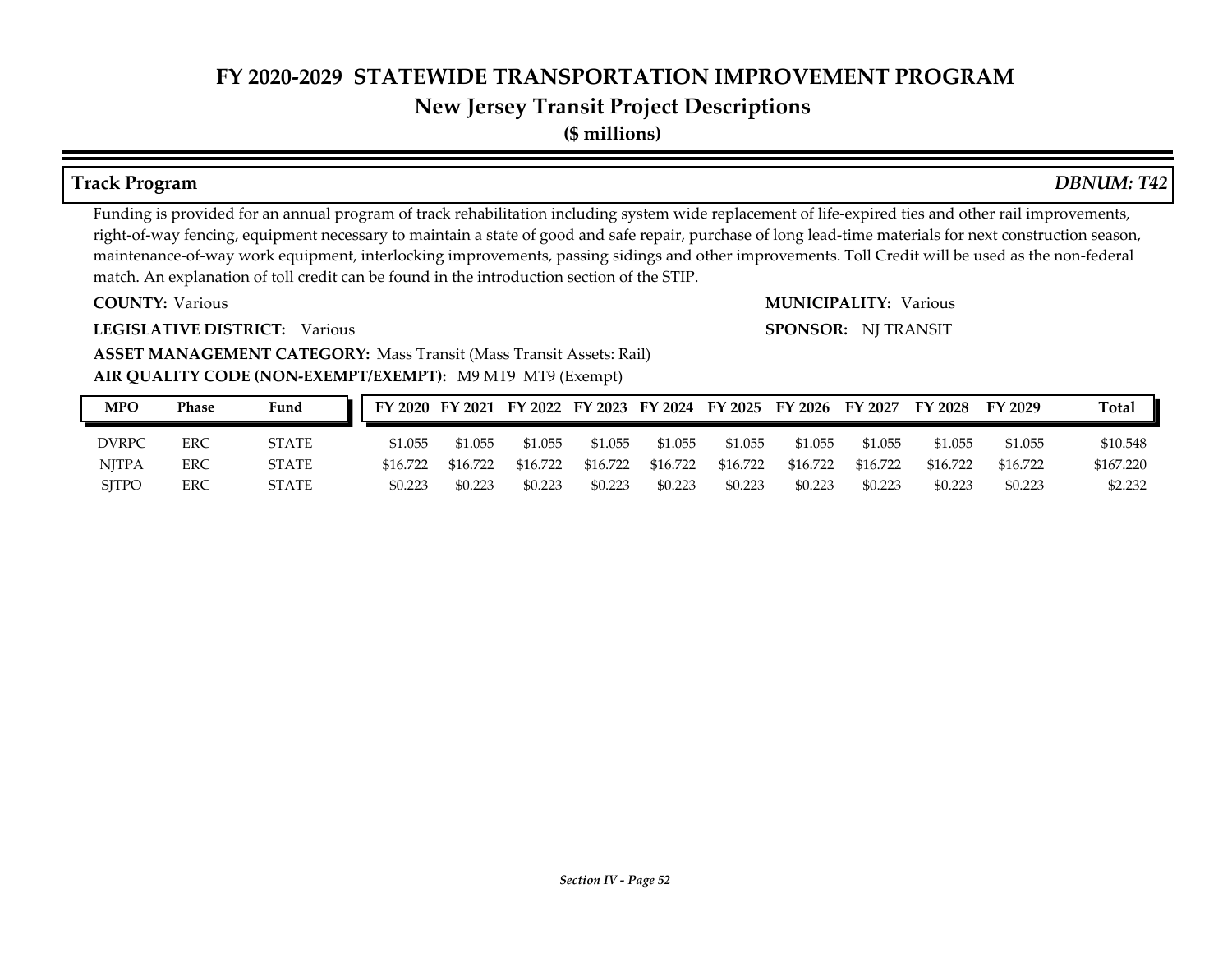#### **New Jersey Transit Project Descriptions**

**(\$ millions)**

#### **Transit Enhancements/Transp Altern Prog (TAP)/Altern Transit Improv (ATI)** *DBNUM: T210*

Funding is provided for projects or project elements that are designed to enhance mass transportation service or use and are physically or functionally related to transit facilities as outlined in FTA Circular 9030.1E., including funding for a Statewide Bus Signs and Shelter Maintenance Upgrade Program and historic restoration of NJ TRANSIT facilities. Toll Credit will be used as the non-federal match. An explanation of toll credit can be found in the introduction section of the STIP.

**COUNTY:**

**LEGISLATIVE DISTRICT:** Various

Various Various **MUNICIPALITY:**

**SPONSOR:** NJ TRANSIT

**AIR QUALITY CODE (NON-EXEMPT/EXEMPT):** NRS MT8 O10A (Exempt) **ASSET MANAGEMENT CATEGORY: Mass Transit (Mass Transit Assets: Bus)** 

| UNOBLIGATED PRIOR YEAR FUNDING |              |                  |      |      |      |      |         |          |          |  |  |  |  |  |
|--------------------------------|--------------|------------------|------|------|------|------|---------|----------|----------|--|--|--|--|--|
| Description                    | <b>MPO</b>   | Fund             | 2014 | 2015 | 2016 | 2017 | 2018    | 2019     | Total    |  |  |  |  |  |
| <b>Transit Enhancements</b>    |              |                  |      |      |      |      |         |          |          |  |  |  |  |  |
|                                | <b>DVRPC</b> | <b>SECT 5307</b> |      |      |      |      |         | \$4.314  | \$4.314  |  |  |  |  |  |
|                                | <b>DVRPC</b> | <b>SECT 5337</b> |      |      |      |      |         | \$3.517  | \$3.517  |  |  |  |  |  |
|                                | <b>DVRPC</b> | <b>SECT 5339</b> |      |      |      |      |         | \$0.210  | \$0.210  |  |  |  |  |  |
|                                | <b>NJTPA</b> | DEMO             |      |      |      |      |         | \$2.500  | \$2.500  |  |  |  |  |  |
|                                | <b>NJTPA</b> | <b>SECT 5307</b> |      |      |      |      |         | \$21.711 | \$21.711 |  |  |  |  |  |
|                                | <b>NJTPA</b> | <b>SECT 5337</b> |      |      |      |      |         | \$10.953 | \$10.953 |  |  |  |  |  |
|                                | <b>NJTPA</b> | <b>SECT 5339</b> |      |      |      |      |         | \$7.300  | \$7.300  |  |  |  |  |  |
|                                | <b>SJTPO</b> | <b>SECT 5307</b> |      |      |      |      | \$0.376 | \$1.303  | \$1.679  |  |  |  |  |  |
|                                | <b>SJTPO</b> | <b>SECT 5337</b> |      |      |      |      | \$0.435 | \$0.660  | \$1.095  |  |  |  |  |  |
|                                | <b>SJTPO</b> | <b>SECT 5339</b> |      |      |      |      |         | \$1.211  | \$1.211  |  |  |  |  |  |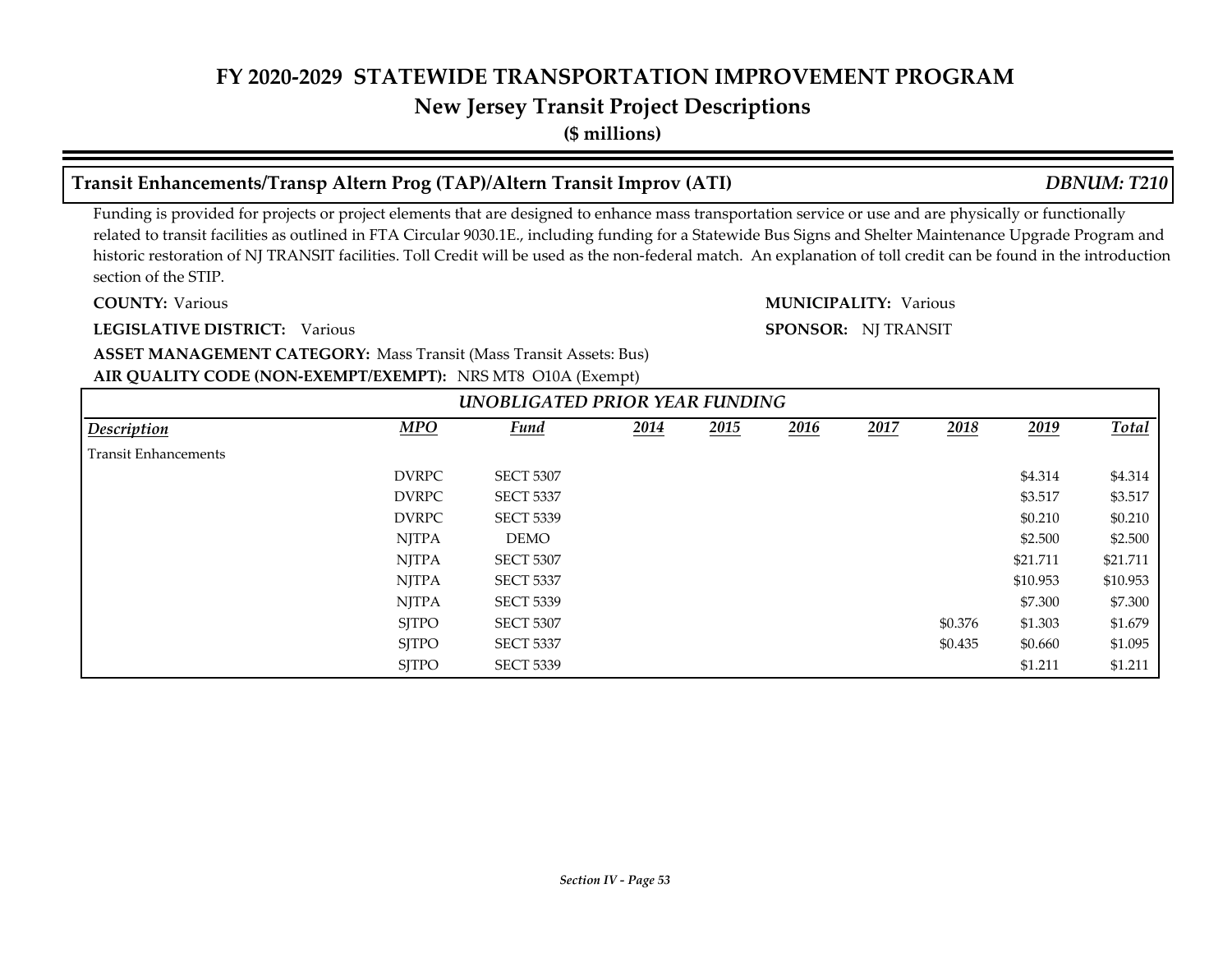# **New Jersey Transit Project Descriptions**

**(\$ millions)**

|              |              | Transit Enhancements/Transp Altern Prog (TAP)/Altern Transit Improv (ATI) |                 |          |          |         |          |         |         |          |          |          | <b>DBNUM: T210</b> |
|--------------|--------------|---------------------------------------------------------------------------|-----------------|----------|----------|---------|----------|---------|---------|----------|----------|----------|--------------------|
| <b>MPO</b>   | <b>Phase</b> | Fund                                                                      | FY 2020 FY 2021 |          | FY 2022  | FY 2023 | FY 2024  | FY 2025 | FY 2026 | FY 2027  | FY 2028  | FY 2029  | Total              |
| <b>DVRPC</b> | <b>ERC</b>   | <b>SECT 5307</b>                                                          | \$2.196         | \$4.111  | \$5.539  | \$1.925 | \$5.540  | \$2.580 | \$2.580 | \$5.310  | \$5.310  | \$5.310  | \$40.402           |
| <b>DVRPC</b> | <b>ERC</b>   | <b>SECT 5337</b>                                                          | \$1.391         | \$1.391  | \$1.391  | \$1.391 | \$1.391  | \$1.391 | \$1.391 | \$1.391  | \$1.391  | \$1.391  | \$13.912           |
| <b>DVRPC</b> | <b>ERC</b>   | <b>SECT 5339</b>                                                          | \$0.708         |          | \$3.611  | \$0.706 | \$0.706  | \$0.706 | \$0.706 | \$0.706  | \$0.706  | \$0.706  | \$9.263            |
| <b>DVRPC</b> | <b>ERC</b>   | STP-TE                                                                    | \$0.230         | \$0.230  | \$0.230  | \$0.230 | \$0.230  | \$0.230 | \$0.230 | \$0.230  | \$0.230  | \$0.230  | \$2.300            |
| <b>NITPA</b> | <b>ERC</b>   | <b>SECT 5307</b>                                                          | \$6.684         | \$12.512 | \$16.858 | \$5.858 | \$16.861 | \$7.852 | \$7.852 | \$16.161 | \$16.161 | \$16.161 | \$122.963          |
| <b>NITPA</b> | <b>ERC</b>   | <b>SECT 5337</b>                                                          | \$4.234         | \$4.234  | \$4.234  | \$4.234 | \$4.234  | \$4.234 | \$4.234 | \$4.234  | \$4.234  | \$4.234  | \$42.341           |
| <b>NITPA</b> | <b>ERC</b>   | <b>SECT 5339</b>                                                          | \$2.155         |          | \$10.990 | \$2.150 | \$2.150  | \$2.150 | \$2,150 | \$2.150  | \$2.150  | \$2.150  | \$28.193           |
| <b>NITPA</b> | ERC          | STP-TE                                                                    | \$0.700         | \$0.700  | \$0.700  | \$0.700 | \$0.700  | \$0.700 | \$0.700 | \$0.700  | \$0.700  | \$0.700  | \$7.000            |
| <b>SITPO</b> | ERC          | <b>SECT 5307</b>                                                          | \$0.668         | \$1.251  | \$1.686  | \$0.586 | \$1.686  | \$0.785 | \$0.785 | \$1.616  | \$1.616  | \$1.616  | \$12.296           |
| <b>SITPO</b> | ERC          | <b>SECT 5337</b>                                                          | \$0.423         | \$0.423  | \$0.423  | \$0.423 | \$0.423  | \$0.423 | \$0.423 | \$0.423  | \$0.423  | \$0.423  | \$4.234            |
| <b>SJTPO</b> | <b>ERC</b>   | <b>SECT 5339</b>                                                          | \$0.215         |          | \$1.099  | \$0.215 | \$0.215  | \$0.215 | \$0.215 | \$0.215  | \$0.215  | \$0.215  | \$2.819            |
| <b>SITPO</b> | ERC          | STP-TE                                                                    | \$0.070         | \$0.070  | \$0.070  | \$0.070 | \$0.070  | \$0.070 | \$0.070 | \$0.070  | \$0.070  | \$0.070  | \$0.700            |